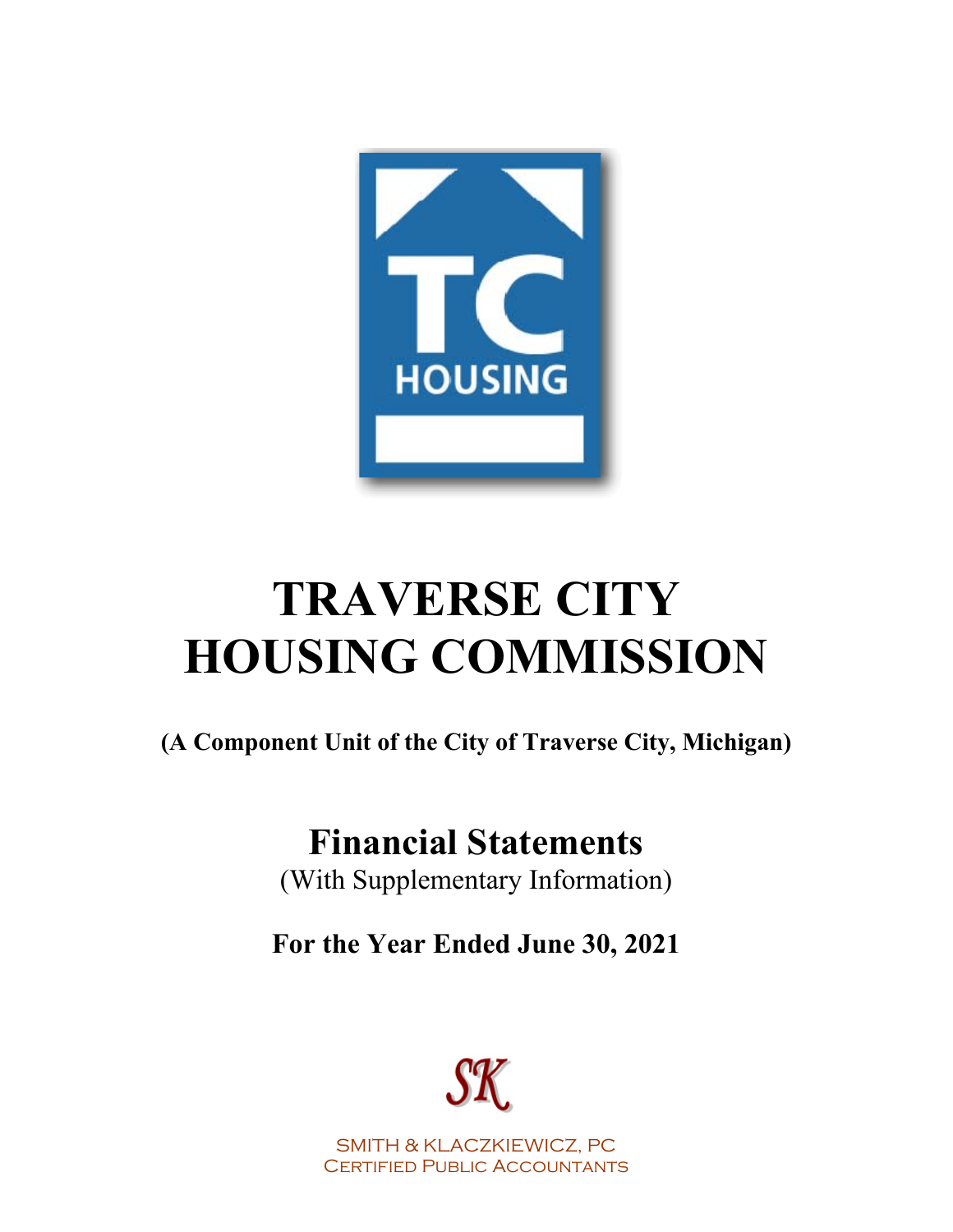## **Table of Contents**

|                                                                                                                                                                                                                                    | Page      |
|------------------------------------------------------------------------------------------------------------------------------------------------------------------------------------------------------------------------------------|-----------|
| <b>Independent Auditor's Report</b>                                                                                                                                                                                                | $1 - 3$   |
| <b>Management's Discussion and Analysis</b>                                                                                                                                                                                        | $4-9$     |
| <b>Basic Financial Statements for the Year Ended June 30, 2021</b>                                                                                                                                                                 |           |
| <b>Statement of Net Position</b>                                                                                                                                                                                                   | 10        |
| Statement of Revenues, Expenses and Changes in Fund Net Position                                                                                                                                                                   | 11        |
| <b>Statement of Cash Flows</b>                                                                                                                                                                                                     | 12        |
| Notes to Financial Statements                                                                                                                                                                                                      | $13 - 20$ |
| <b>Other Supplementary Information</b>                                                                                                                                                                                             |           |
| <b>Financial Data Schedules</b>                                                                                                                                                                                                    | $21 - 27$ |
| <b>Single Audit</b>                                                                                                                                                                                                                |           |
| Independent Auditor's Report on Internal Control Over Financial<br>Reporting and on Compliance and Other Matters Based on an<br>Audit of Financial Statements Performed in Accordance with<br><b>Government Auditing Standards</b> | 28-29     |
| Independent Auditor's Report on Compliance for Each Major Program<br>and on Internal Control Over Required by the Uniform Guidance                                                                                                 | $30 - 31$ |
| Schedule of Expenditures of Federal Awards                                                                                                                                                                                         | 32        |
| Notes to Schedule of Expenditures of Federal Awards                                                                                                                                                                                | 33        |
| Schedule of Findings and Questioned Costs                                                                                                                                                                                          | 34-35     |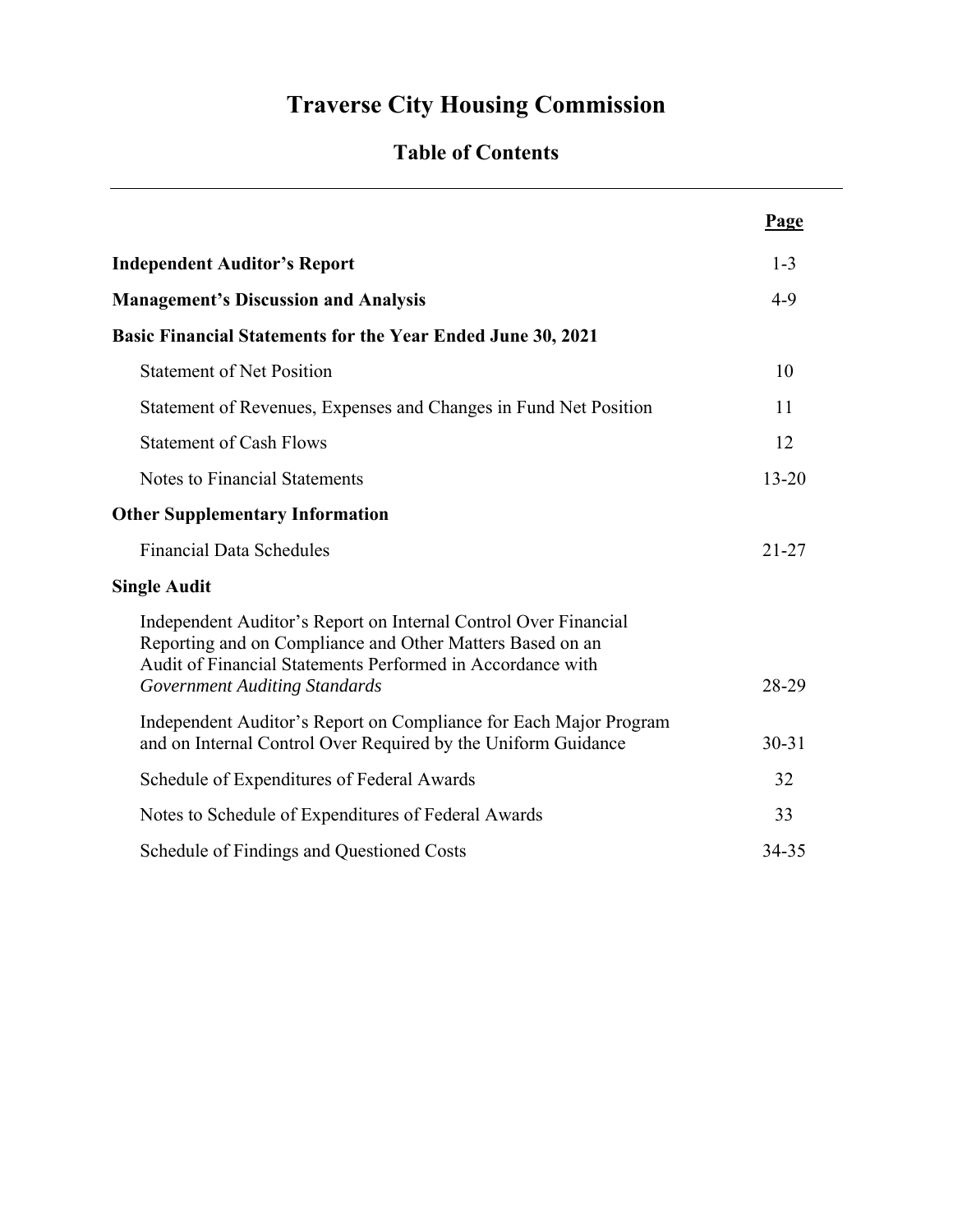

SMITH & KLACZKIEWICZ, PC Certified Public Accountants

Thomas J. Smith, CPA Robert R. Klaczkiewicz, CPA (989) 751-3064

A veteran owned business

## **INDEPENDENT AUDITOR'S REPORT**

To the Board of Commissioners Traverse City Housing Commission Traverse City, Michigan

### **Report on the Financial Statements**

We have audited the accompanying financial statements of the business-type activities of the *Traverse City Housing Commission*, a component unit of the City of Traverse City, Michigan, as of and for the year ended June 30, 2021, and the related notes to the financial statements, which collectively comprise the Housing Commission's basic financial statements as listed in the table of contents.

### **Management's Responsibility for the Financial Statements**

Management is responsible for the preparation and fair presentation of these financial statements in accordance with accounting principles generally accepted in the United States of America; this includes the design, implementation, and maintenance of internal control relevant to the preparation and fair presentation of financial statements that are free from material misstatement, whether due to fraud or error.

#### **Auditor's Responsibility**

Our responsibility is to express opinions on these financial statements based on our audit. We conducted our audit in accordance with auditing standards generally accepted in the United States of America and the standards applicable to financial audits contained in *Government Auditing Standards*, issued by the Comptroller General of the United States. Those standards require that we plan and perform the audit to obtain reasonable assurance about whether the financial statements are free from material misstatement.

An audit involves performing procedures to obtain audit evidence about the amounts and disclosures in the financial statements. The procedures selected depend on the auditor's judgment, including the assessment of the risks of material misstatement of the financial statements, whether due to fraud or error. In making those risk assessments, the auditor considers internal control relevant to the entity's preparation and fair presentation of the financial statements in order to design audit procedures that are appropriate in the circumstances, but not for the purpose of expressing an opinion on the effectiveness of the entity's internal control. Accordingly, we express no such opinion. An audit also includes evaluating the appropriateness of accounting policies used and the reasonableness of significant accounting estimates made by management, as well as evaluating the overall presentation of the financial statements.

We believe that the audit evidence we have obtained is sufficient and appropriate to provide a basis for our audit opinions.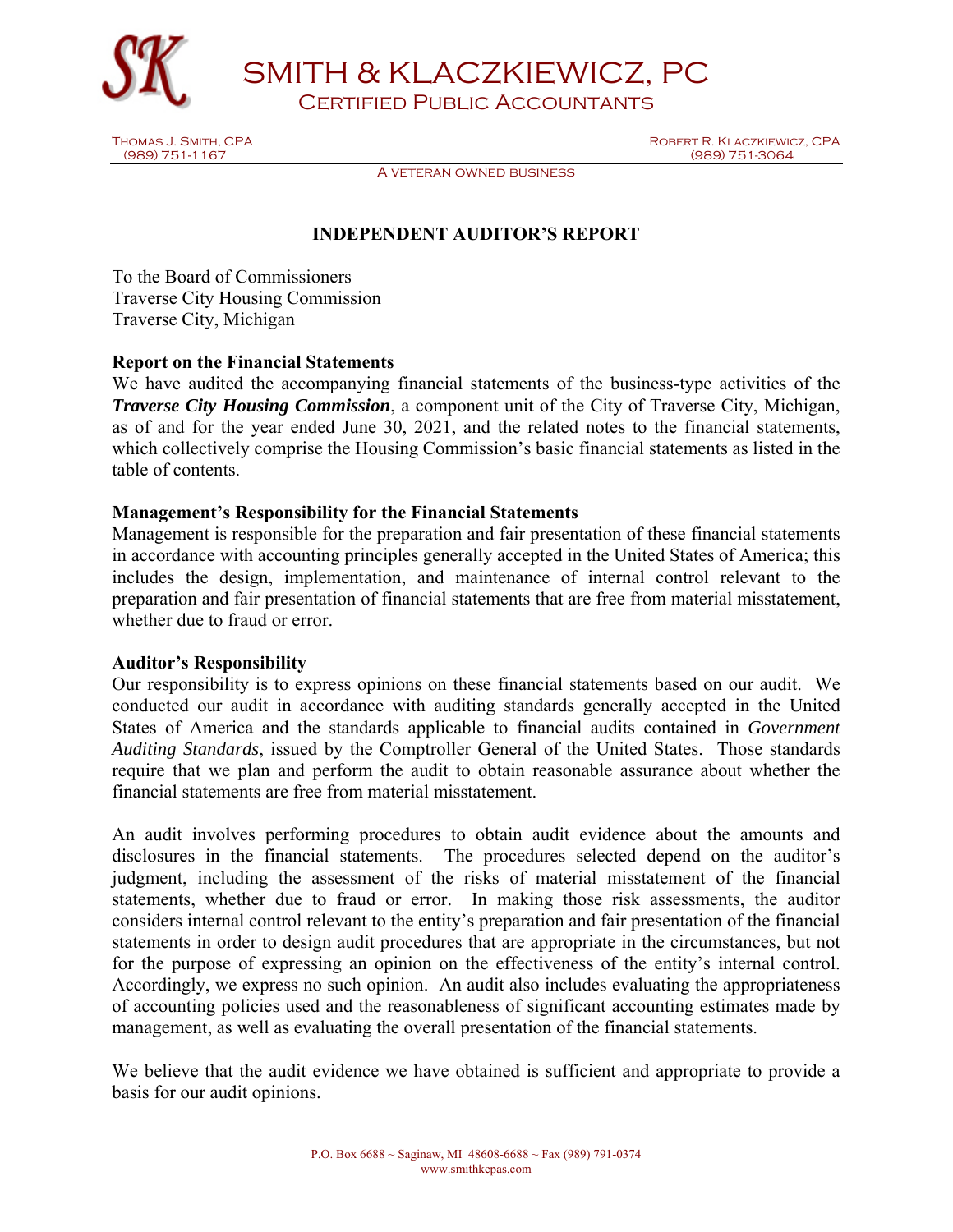## **Opinions**

In our opinion, the financial statements referred to above present fairly, in all material respects, the respective financial position of the business-type activities of the *Traverse City Housing Commission*, as of June 30, 2021, and the respective changes in financial position and cash flows thereof for the year then ended in accordance with accounting principles generally accepted in the United States of America.

## **Other Matters**

### *Required Supplementary Information*

Accounting principles generally accepted in the United States of America require that the management's discussion and analysis (pages 4 to 9) be presented to supplement the basic financial statements. Such information, although not a part of the basic financial statements, is required by the Governmental Accounting Standards Board, who considers it to be an essential part of financial reporting for placing the basic financial statements in an appropriate operational, economic, or historical context. We have applied certain limited procedures to the required supplementary information in accordance with auditing standards generally accepted in the United States of America, which consisted of inquiries of management about the methods of preparing the information and comparing the information for consistency with management's responses to our inquiries, the basic financial statements, and other knowledge we obtained during our audit of the basic financial statements. We do not express an opinion or provide any assurance on the information because the limited procedures do not provide us with sufficient evidence to express an opinion or provide any assurance.

### *Other Information*

Our audit was conducted for the purpose of forming opinions on the financial statements that collectively comprise the *Traverse City Housing Commission's* basic financial statements. The financial data schedules are presented for purposes of additional analysis and are not a required part of the basic financial statements. The schedule of expenditures of federal awards is presented for purposes of additional analysis as required by Title 2 U.S. *Code of Federal Regulations Part 200, Uniform Administrative Requirements, Cost Principles and Audit Requirements for Federal Awards*, and is also not a required part of the basic financial statements.

The financial data schedules and the schedule of expenditures of federal awards are the responsibility of management and were derived from and relate directly to the underlying accounting and other records used to prepare the basic financial statements. Such information has been subjected to the auditing procedures applied in the audit of the basic financial statements and certain additional procedures, including comparing and reconciling such information directly to the underlying accounting and other records used to prepare the basic financial statements or to the basic financial statements themselves, and other additional procedures in accordance with auditing standards generally accepted in the United States of America. In our opinion, the financial data schedules and the schedule of expenditures of federal awards are fairly stated, in all material respects in relation to the basic financial statements as a whole.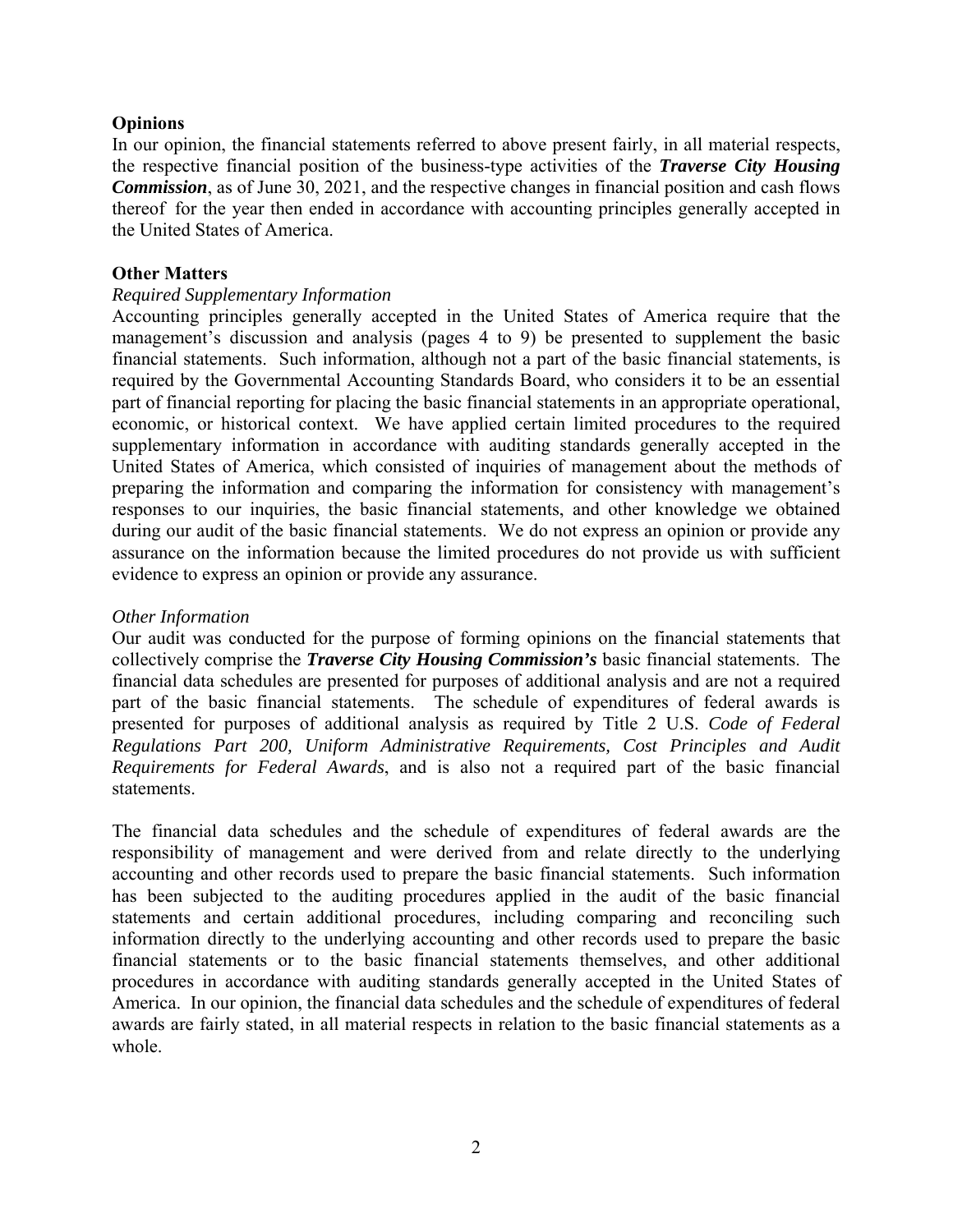#### **Other Reporting Required by** *Government Auditing Standards*

In accordance with Government Auditing Standards, we have also issued our report dated November 22, 2021 on our consideration of the *Traverse City Housing Commission's* internal control over financial reporting and on our tests of its compliance with certain provisions of laws, regulations, contracts, and grant agreements and other matters. The purpose of that report is to describe the scope of our testing of internal control over financial reporting and compliance and the results of that testing, and not to provide an opinion on internal control over financial reporting or on compliance. That report is an integral part of an audit performed in accordance with Government Auditing Standards in considering the *Traverse City Housing Commission's* internal control over financial reporting and compliance.

Smith + Klacyhiannig PC

*Saginaw, Michigan* November 22, 2021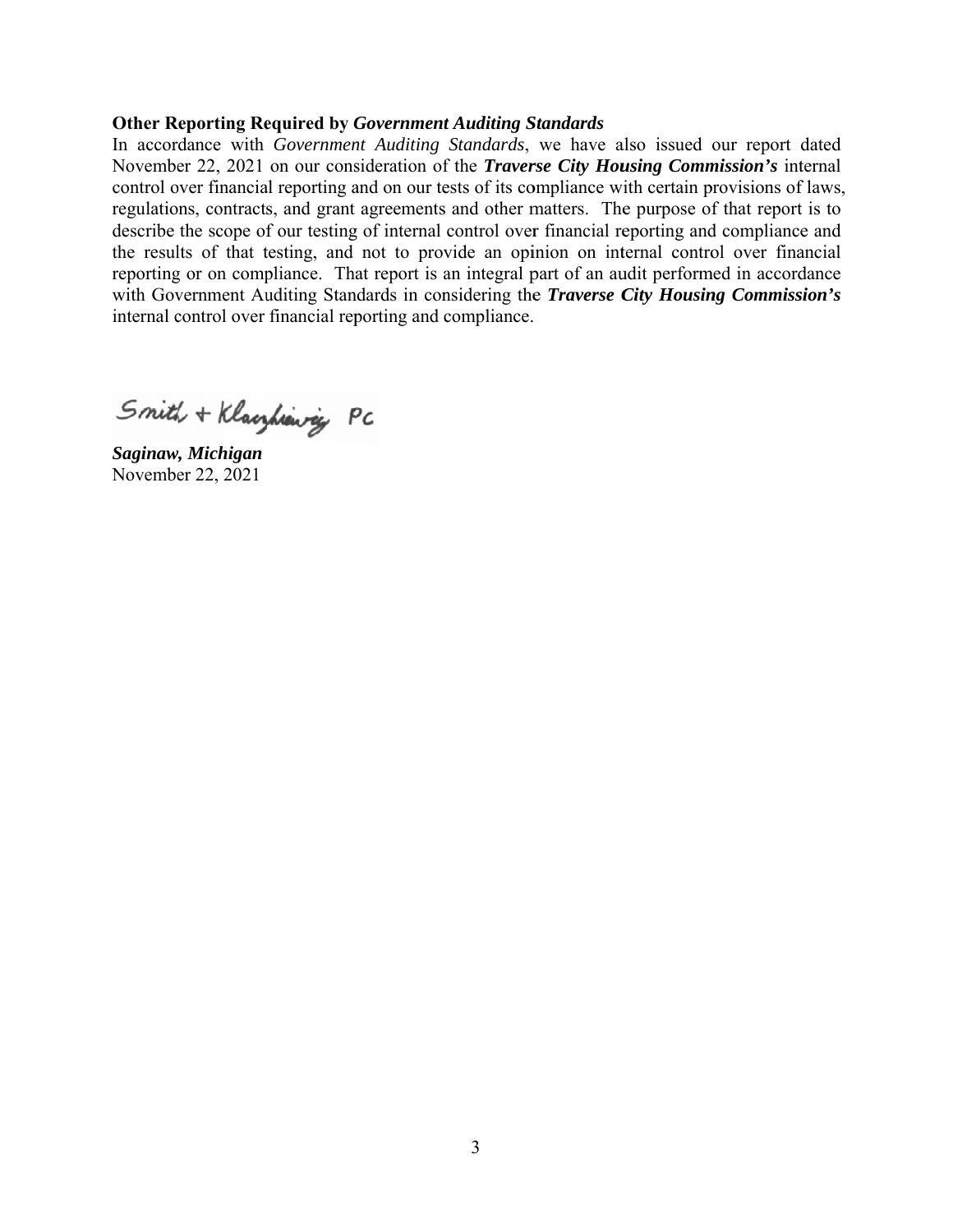## **Traverse City Housing Commission Management's Discussion and Analysis (MD&A)**  *For the Year Ended June 30, 2021*

As management of the Traverse City Housing Commission we offer readers of this audit report this management's discussion and analysis of the Traverse City Housing Commission's financial activities for the fiscal year ended June 30, 2021. This discussion and analysis of the Traverse City Housing Commission's financial performance should be read in conjunction with the auditor's report and the following financial statements.

The combined financial statements reflect all of the Housing Commission's federally funded programs and activities in one place. The Housing Commission reports all its activities and programs using the Enterprise Fund type model. HUD encourages PHAs to use this accounting method as it is normally used to account for "business-type activities" – activities similar to those found in the private sector. Enterprise Funds use the accrual method of accounting, the same accounting method employed by most private-sector businesses. Under this method, revenues and expenses may be reported as such even though no cash transaction has actually taken place.

## **FINANCIAL HIGHLIGHTS**

The term "net position" refers to the difference between assets and liabilities. The Housing Commission's total net position at year-end was \$1,994,278. The net position decreased by \$29,155, or 1.4% from the prior year.

Revenues and contributions for the Housing Commission were \$2,559,724 during the year. This was a decrease of \$26,259 or 1.0% from the prior year.

Expenses for the Housing Commission were \$2,588,879 during the year. This was a decrease of \$17,725 or .7% from the prior year.

HUD operating grants were \$1,793,464 during the year. This represents an increase of \$18,371 or 1.0% from the prior year. Capital contributions were \$65,495 during the year. This was a decrease of \$11,993 or 15.5% from the prior year.

## **OVERVIEW OF THE FINANCIAL STATEMENTS**

This annual report contains this *Management's & Discussion Analysis*, the *Basic Financial Statements* and the *Notes to the Financial Statements*. This report also contains the Financial Data Schedule (FDS) as referenced in the section titled *Other Supplementary Information*. The Housing Commission's financial statements are presented as fund financial statements because the Housing Commission only has a proprietary fund.

#### *Required Financial Statements*

The *Statement of Net Position* includes the Housing Commission's assets and liabilities and provides information about the nature and amounts of investments in resources (assets) and obligations of the Housing Commission's creditors (liabilities). It also provides the basis for evaluating the liquidity and financial flexibility of the Housing Commission.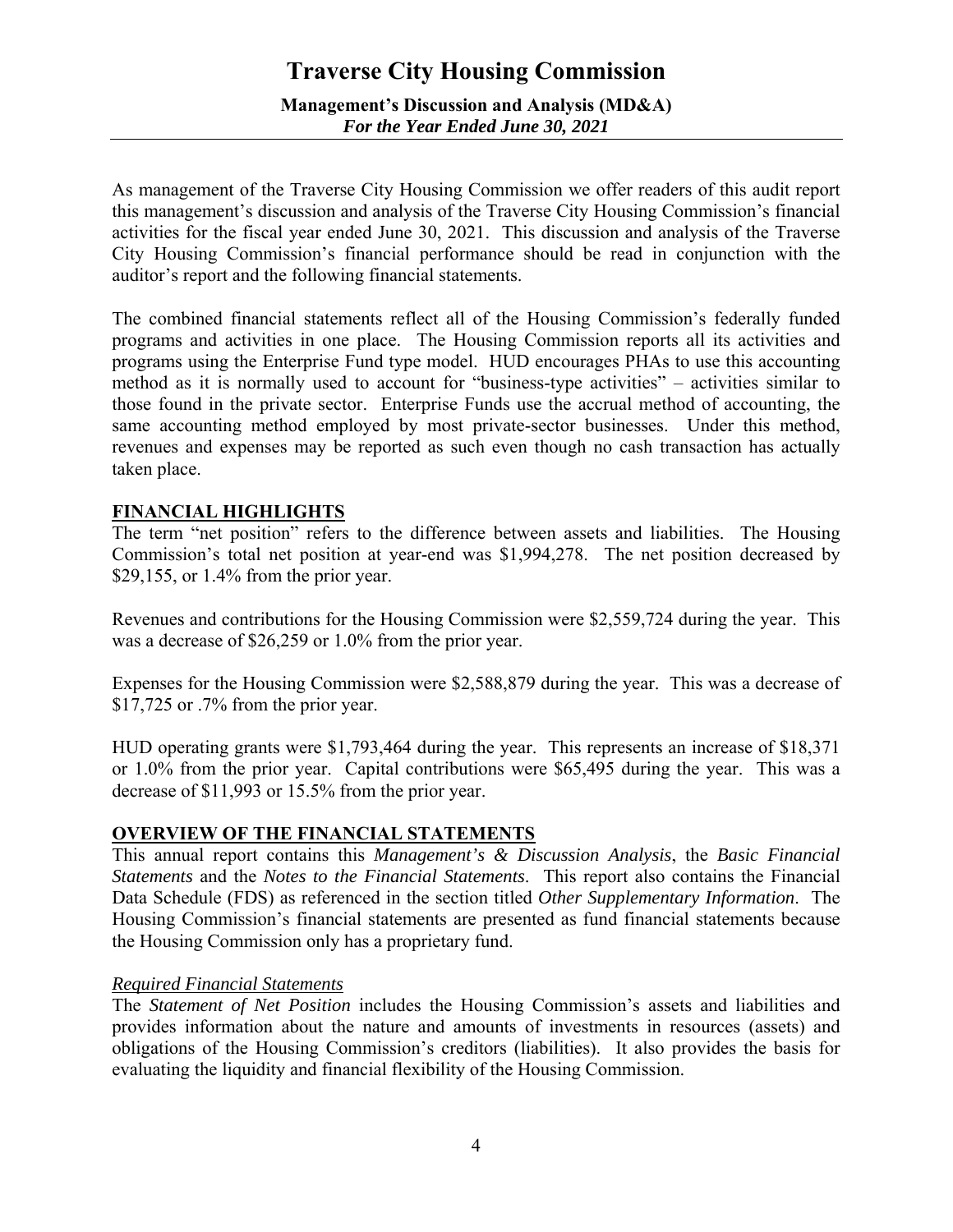## **Traverse City Housing Commission Management's Discussion and Analysis (MD&A)**  *For the Year Ended June 30, 2021*

All of the current year's revenues and expenses are accounted for in the *Statement of Revenues, Expenses and Changes in Fund Net Position*. This statement measures the success of the Housing Commission's operations over the past year and can be used to determine whether the Housing Commission has successfully recovered all its costs through its user fees and other charges, profitability and credit worthiness.

The final required financial statement is the *Statement of Cash Flows*. The statement reports cash receipts, cash payments and net changes in cash resulting from operations, investing and financing activities and provides answers to such questions as where did cash come from, what was cash used for, and what was the change in the cash balance during the reporting period.

### *Notes to the Financial Statements*

The notes provide additional information that is essential to a full understanding of the data provided in the basic financial statements and provide more detailed data.

### *Other Supplementary Information*

This report also contains the Financial Data Schedule (FDS) as referenced in the section of *Other Supplementary Information*. HUD has established Uniform Financial Reporting Standards that require Housing Commissions to submit financial information electronically to HUD using the FDS format. This financial information was electronically transmitted to the Real Estate Assessment Center (REAC) and is required to be included in the audit reporting package.

The Financial Data Schedule reports the Housing Commission's operations in more detail. The Housing Commission reports all its activities using Enterprise fund types. These funds are used to show activities that operate more like commercial enterprises.

## **FINANCIAL ANALYSIS**

Over time, changes in net position may serve as a useful indicator of the Housing Commission's financial position. As stated in the following table, assets exceeded liabilities by \$1,994,278 at the close of the fiscal year, a decrease of \$29,155. The decrease in net position was primarily attributed to normal business fluctuations from year to year.

The unrestricted net position was \$632,340 at year-end. This amount may be used to meet the Housing Commission's ongoing obligations. The Housing Commission had net position classified as restricted in the amount of \$75,000 which is subject to external restrictions on how the funds may be used. The amount of restricted net position is restricted for an investment in a joint venture. At the end of the year, the Housing Commission is able to report positive balances in all categories of net position. The same situation held true for the prior fiscal year.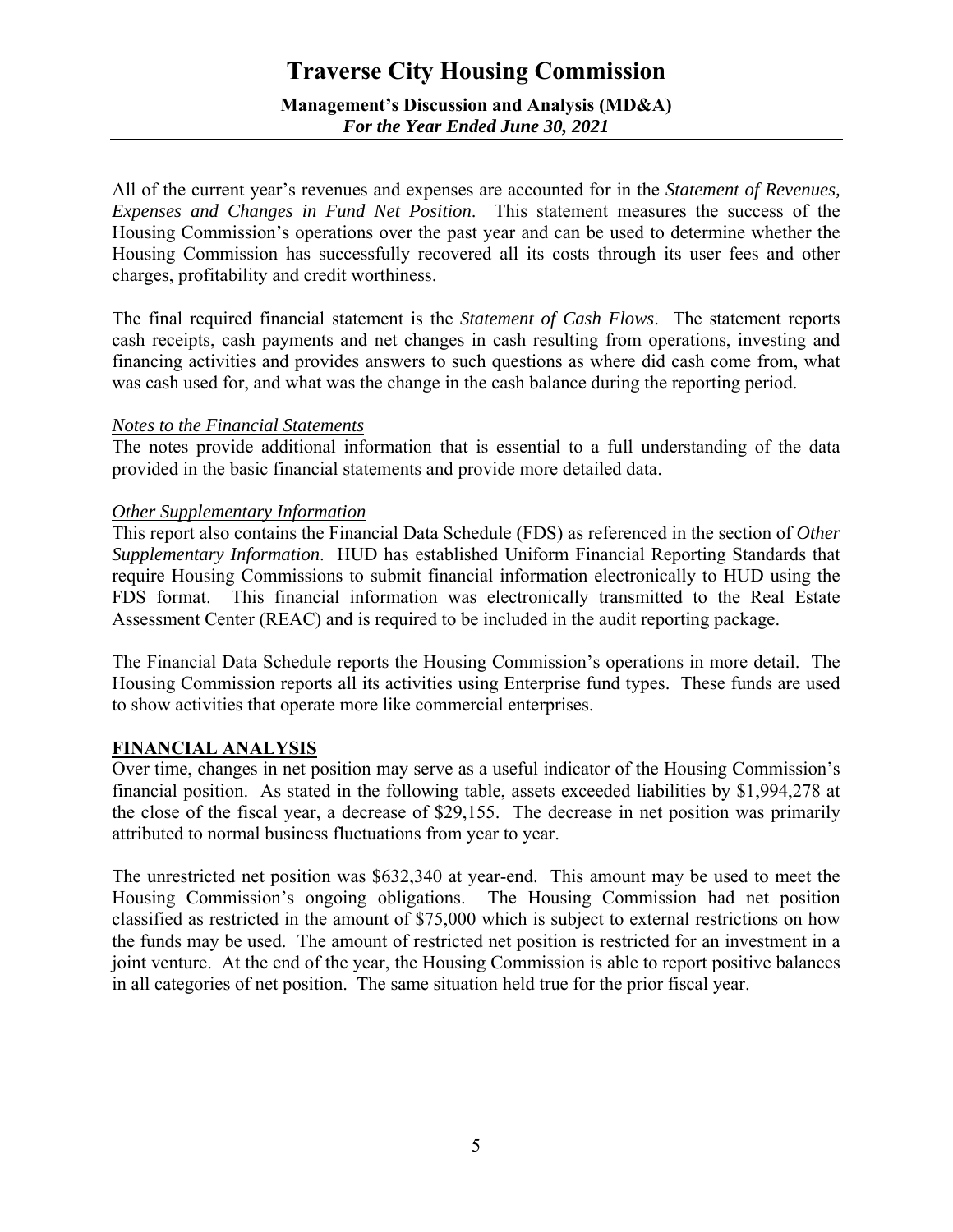## **Management's Discussion and Analysis (MD&A)**  *For the Year Ended June 30, 2021*

|                                       | 2020            | 2021           |
|---------------------------------------|-----------------|----------------|
| Current and other assets              | 1,023,969<br>\$ | 1,080,334<br>S |
| Capital assets not being depreciated  | 297,665         | 499,332        |
| Capital assets being depreciated, net | 1,416,781       | 1,261,485      |
| Total assets                          | 2,738,415       | 2,841,151      |
|                                       |                 |                |
| Liabilities, current                  | 353,452         | 559,260        |
| Liabilities, noncurrent               | 361,530         | 287,613        |
| <b>Total liabilities</b>              | 714,982         | 846,873        |
|                                       |                 |                |
| Net investment in capital assets      | 1,287,839       | 1,286,938      |
| Restricted                            | 75,000          | 75,000         |
| Unrestricted                          | 660,594         | 632,340        |
| Total net position                    | 2,023,433       | 1,994,278      |

The net increase in total assets was due in large part to a net increase in capital assets.

The increase in total liabilities was due in large part to the Housing Commission drawing funds from its line of credit.

The largest portion of the Housing Commission's net position reflects its investment in capital assets (e.g. land, buildings and equipment) less accumulated depreciation, net of related debt. The Housing Commission uses these capital assets to provide service and consequently these assets are not available to liquidate liabilities or other spending.

While the Statement of Net Position shows the balances in net position, the Statement of Revenues, Expenses and Changes in Fund Net Position provides answers as to the nature and source of these changes.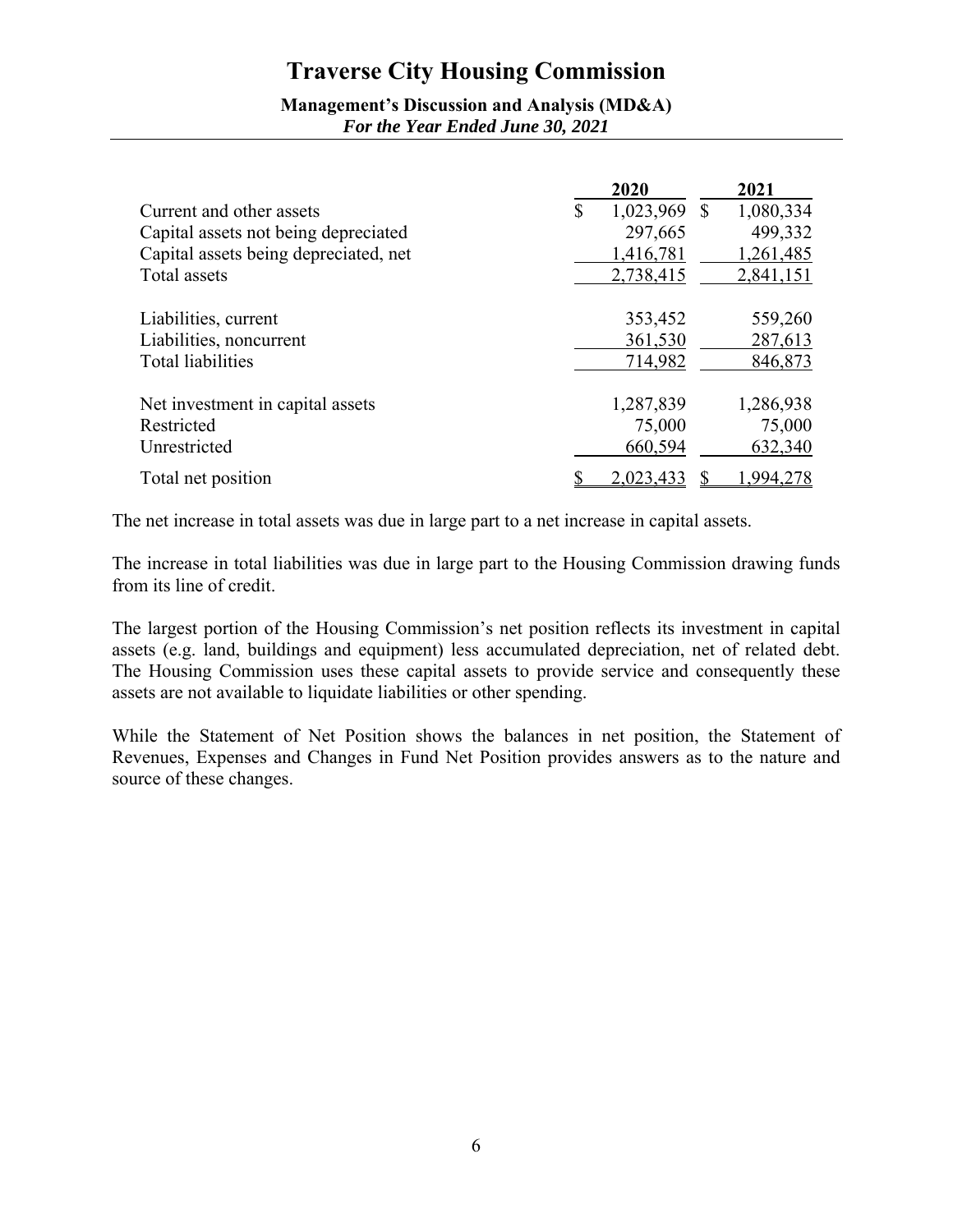## **Management's Discussion and Analysis (MD&A)**  *For the Year Ended June 30, 2021*

|                                        | 2020             | 2021             |
|----------------------------------------|------------------|------------------|
| Revenues:                              |                  |                  |
| Program revenues:                      |                  |                  |
| Charges for services-tenant rent       | \$<br>463,609 \$ | 449,749          |
| Program grants and subsidies           | 1,775,093        | 1,793,464        |
| Capital grants                         | 77,488           | 65,495           |
| General revenues:                      |                  |                  |
| Other revenue                          | 267,077          | 250,402          |
| Interest earned on deposits            | 2,716            | 614              |
| Total revenues                         | 2,585,983        | 2,559,724        |
| Expenses – housing program             | 2,606,604        | 2,588,879        |
| Increase (decrease) in net position    | (20,621)         | (29, 155)        |
| Net position $-$ beginning of the year | 2,044,054        | 2,023,433        |
| Net position $-$ end of the year       | 2,023,433        | .994 <u>.278</u> |

### *Revenues*:

As shown in the above table, total revenues decreased by \$26,259, due in large part to decreases in grants from HUD. Tenant revenue decreased during the year which is attributed to a decrease in tenant incomes which affects rental income.

### *Expenses*:

Total expenses decreased \$17,725 or .7% from the prior year, due in large part to a decrease in HAP to landlords.

## **CAPITAL ASSETS**

The Housing Commission's investment in capital assets, net of related debt at the end of the year was \$1,286,938. This investment in capital assets includes land, buildings, improvements, and equipment.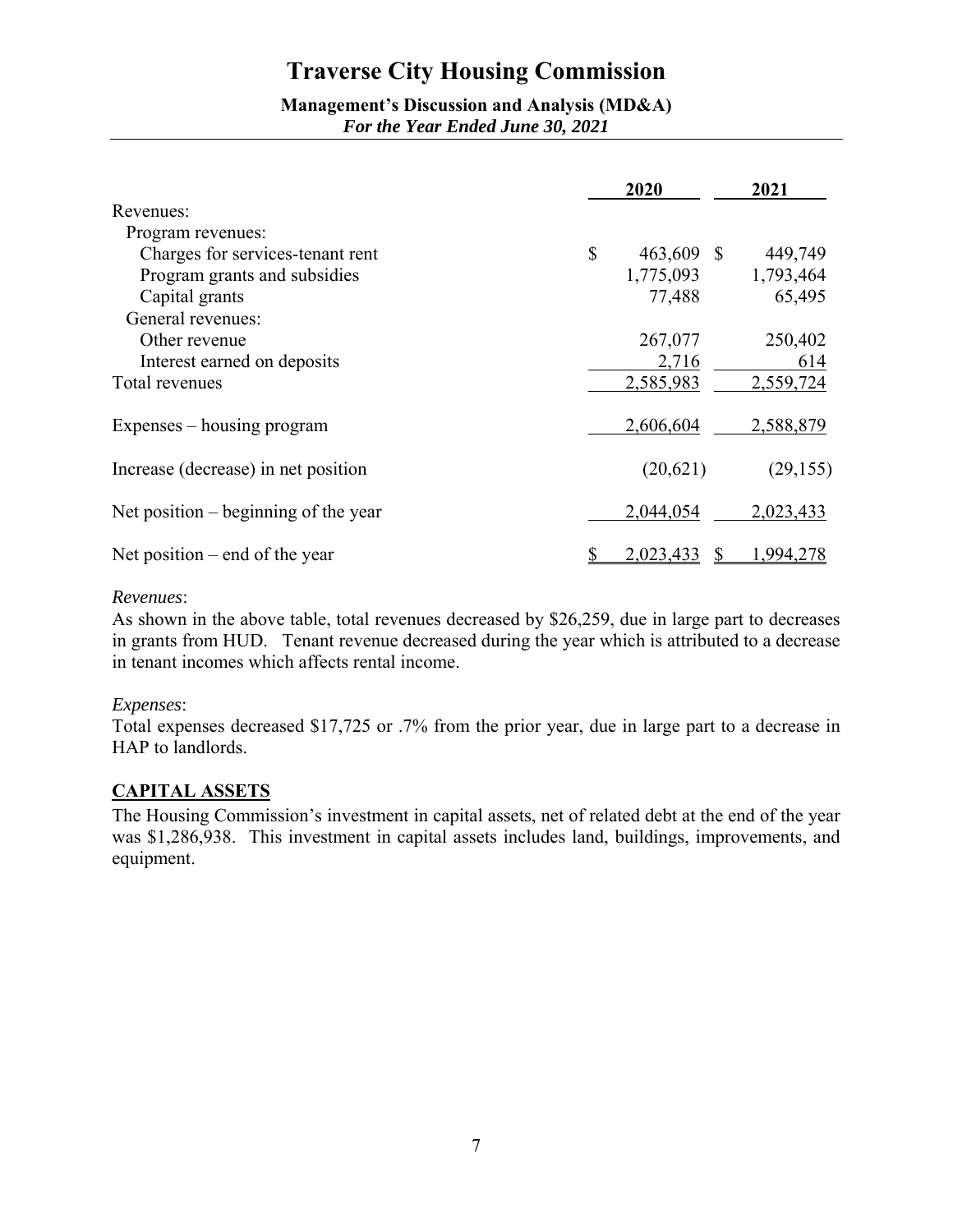## **Management's Discussion and Analysis (MD&A)**  *For the Year Ended June 30, 2021*

|                                                     | 2020             | 2021          |
|-----------------------------------------------------|------------------|---------------|
| Capital assets not being depreciated                |                  |               |
| Land                                                | \$<br>297,665 \$ | 297,665       |
| Construction in progress                            |                  | 201,667       |
| Subtotal                                            | 297,665          | 499,332       |
| Capital assets being depreciated                    |                  |               |
| Buildings and improvements                          | 8,367,313        | 8,380,255     |
| Furniture, equipment and machinery $-$ dwelling     | 102,491          | 104,520       |
| Furniture, equipment and machinery – administration | 279,503          | 280,901       |
| Subtotal                                            | 8,749,307        | 8,765,676     |
| Total capital assets                                | 9,046,972        | 9,265,008     |
| Less: accumulated depreciation                      | (7, 332, 526)    | (7, 504, 191) |
| Total net capital assets                            | .714.446         | .760,817      |

Capital assets, net of accumulated depreciation increased by \$46,371, because the amount of expended for replacement of capital assets (\$220,576) exceed the amount of depreciation expense charged (\$174,205).

Additional information regarding the Housing Commission's capital assets is presented in the footnotes to the financial statements.

## **DEBT ACTIVITY**

At year end, the Housing Commission had \$473,879 in long-term debt outstanding compared to \$426,607 in the prior year. The increase is a result of the Housing Commission making its normal required debt service payments and drawing from its line of credit.

## **ECONOMIC FACTORS AND NEXT YEAR'S BUDGET AND RATES**

As currently structured, the Housing Commission is primarily dependent upon HUD for the funding of operations as well as capital needs. Therefore, the Housing Commission is affected more by the Federal Budget than by local economic conditions. At any time, the funding of programs could be significantly affected by the Federal Budget or by a Government Shutdown.

Although the Housing Commission remains concerned about the future levels of HUD funding due to the State of the Federal budget, we feel that we are both financially and operationally in a strong position to continue to provide safe, sanitary, and decent housing to our residents for the foreseeable future.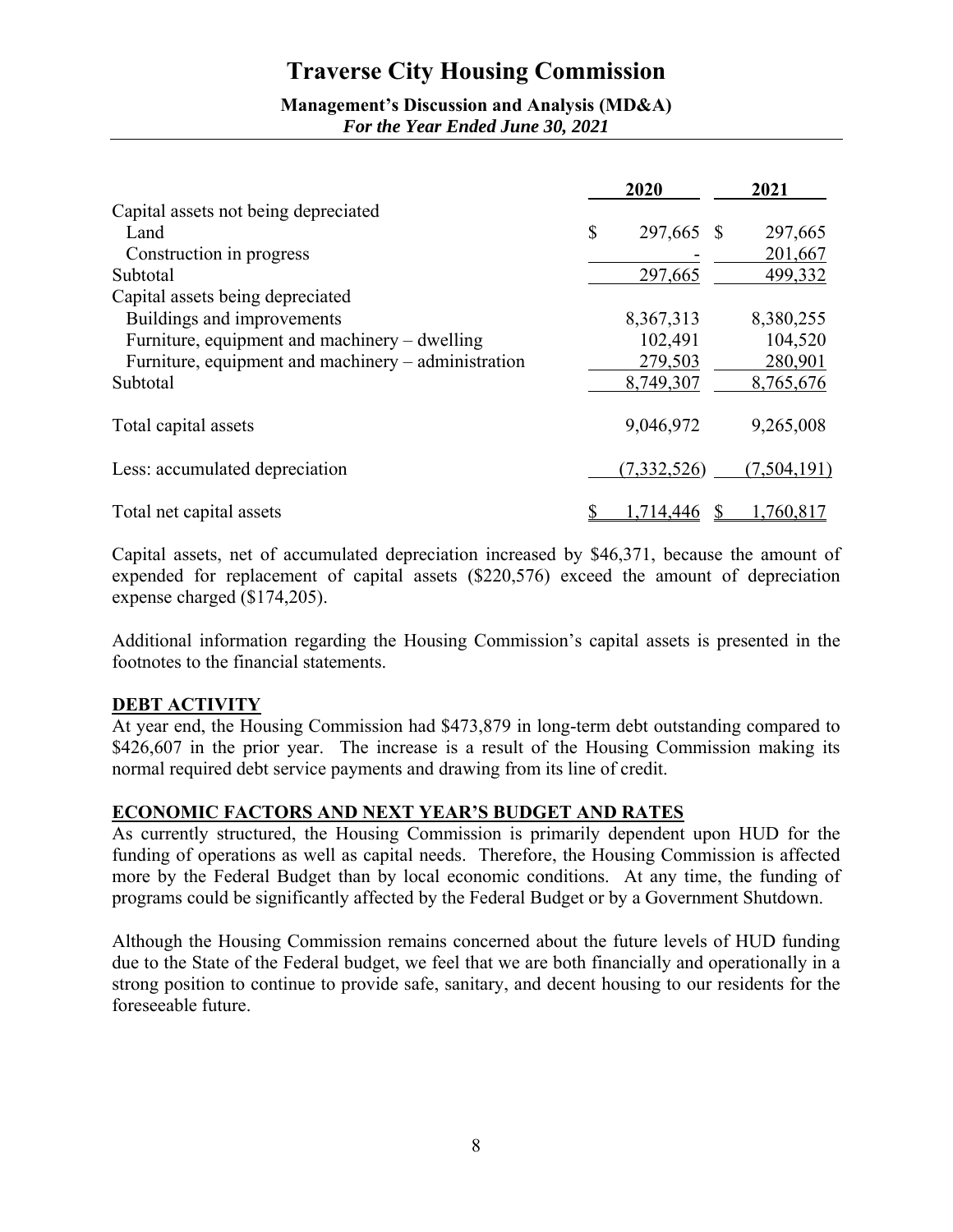## **Traverse City Housing Commission Management's Discussion and Analysis (MD&A)**  *For the Year Ended June 30, 2021*

The Traverse City Housing Commission will continue its work on the Rental Assistance Demonstration (RAD) program for HUD. This will include preparing for a significant rehabilitation of Riverview Terrace. TCHC has been awarded Low Income Housing Tax Credits for this project and expects to begin all construction in the summer of 2022.

TCHC has elected to continue both a management agreement and a maintenance agreement for the Elk Rapids Housing Commission. ERHC owns Noble Pines Apartments, a 20-unit senior housing development in the Village of Elk Rapids. TCHC staff provides technical and management assistance to ERHC on a weekly basis along with basic maintenance services. Current agreements will extend until September 30, 2022.

East Bay Flats, a 67-unit apartment building owned by TCHC, began leasing in 2019 and is successfully operating at or near capacity. TCHC remains in an ownership position but no longer provides property management services.

Additionally, TCHC is engaged with partner entities to develop two separate properties for purposes of developing low income affordable housing in the Traverse City community. This work will continue into Fiscal Year 2022.

Finally, TCHC continues its efforts to house as many participants as possible, in order to maximize rent subsidy and Section 8 HCV Administrative Fees, within the authorized budget authority and decrease expenses for all programs whenever possible.

## **REQUESTS FOR INFORMATION**

This financial report is designed to provide a general overview of the Housing Commission's finances for all those with an interest in its finances. Questions or comments concerning any of the information contained in this report or request for additional information should be directed to:

> Tony Lentych, Executive Director 150 Pine Street Traverse City, Michigan 49684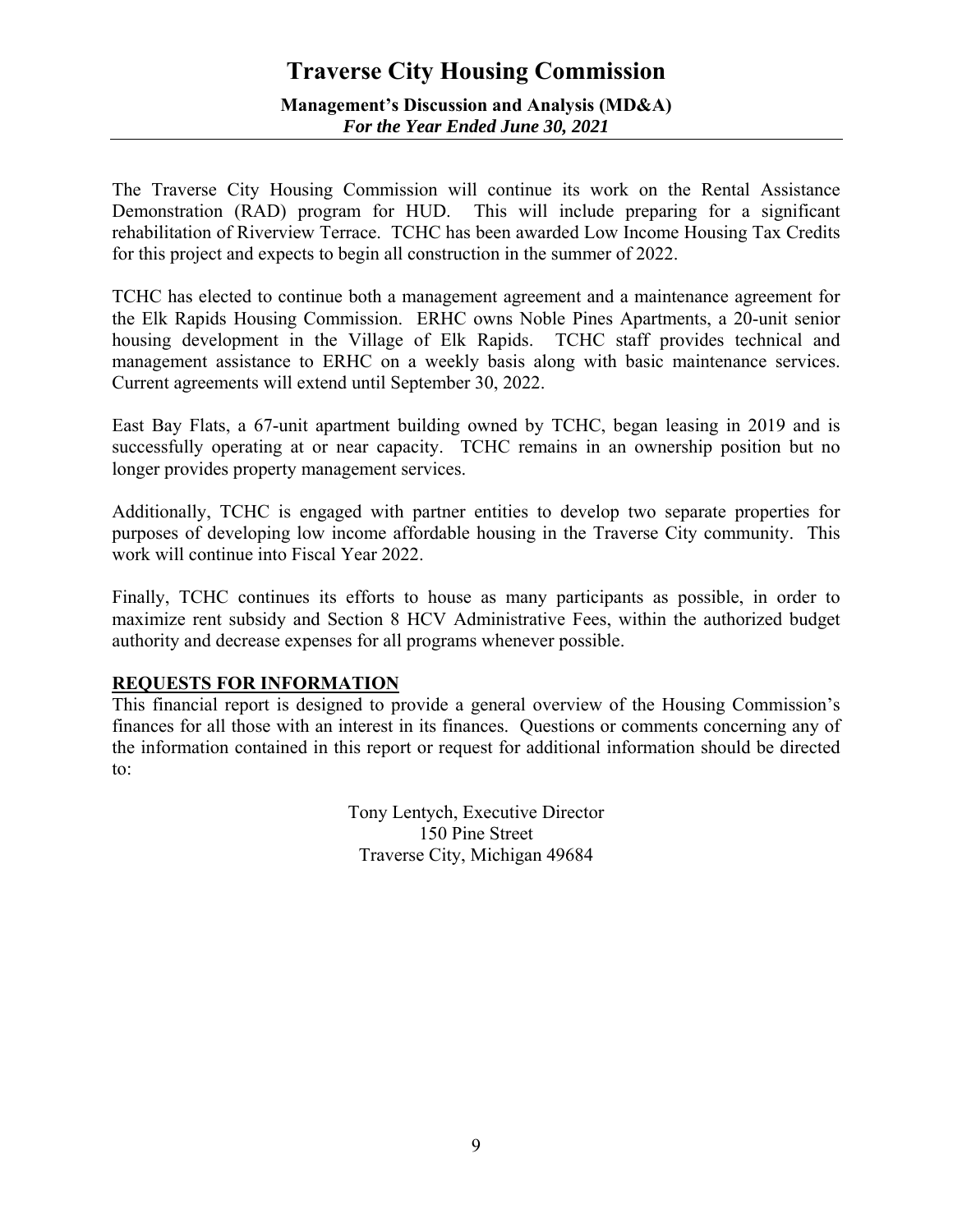## **Traverse City Housing Commission Statement of Net Position** *June 30, 2021*

| <b>Current assets</b>                                      |                           |
|------------------------------------------------------------|---------------------------|
| Cash and cash equivalents                                  | \$<br>723,507             |
| Cash and cash equivalents - restricted                     | 116,852                   |
| Cash - tenant security deposits                            | 34,631                    |
| Accounts receivable, net                                   | 122,562                   |
| Prepaid expenses                                           | 7,782                     |
| Total current assets                                       | 1,005,334                 |
| <b>Noncurrent assets</b>                                   |                           |
| Investment in joint venture                                | 75,000                    |
| Capital assets                                             |                           |
| Nondepreciable                                             | 499,332                   |
| Depreciable                                                | 8,765,676                 |
| Less: accumulated depreciation                             | (7,504,191)               |
| Total noncurrent assets                                    | 1,835,817                 |
| Total assets                                               | 2,841,151                 |
| <b>Current liabilities</b>                                 |                           |
| Accounts payable                                           | 166,489                   |
| Due to other governmental units                            | 26,462                    |
| <b>Accrued liabilities</b>                                 | 29,629                    |
| Tenant security deposits                                   | 34,631                    |
| Unearned revenue                                           | 7,226                     |
| Current portion of long-term debt                          | 192,724                   |
| Accrued compensated absences, current portion              | 12,175                    |
| Other current liabilities (payable from restricted assets) | 89,924                    |
| Total current liabilities                                  | 559,260                   |
| <b>Noncurrent liabilities</b>                              |                           |
| Long-term debt                                             | 281,155                   |
| Accrued compensated absences                               | 6,458                     |
| Total noncurrent liabilities                               | 287,613                   |
| Total liabilities                                          | 846,873                   |
| <b>Net position</b>                                        |                           |
| Net investment in capital assets                           | 1,286,938                 |
| Restricted                                                 | 75,000                    |
| Unrestricted                                               | 632,340                   |
| Total net position                                         | 1,994,278<br><sup>8</sup> |

*The accompanying notes are an integral part of these financial statements.*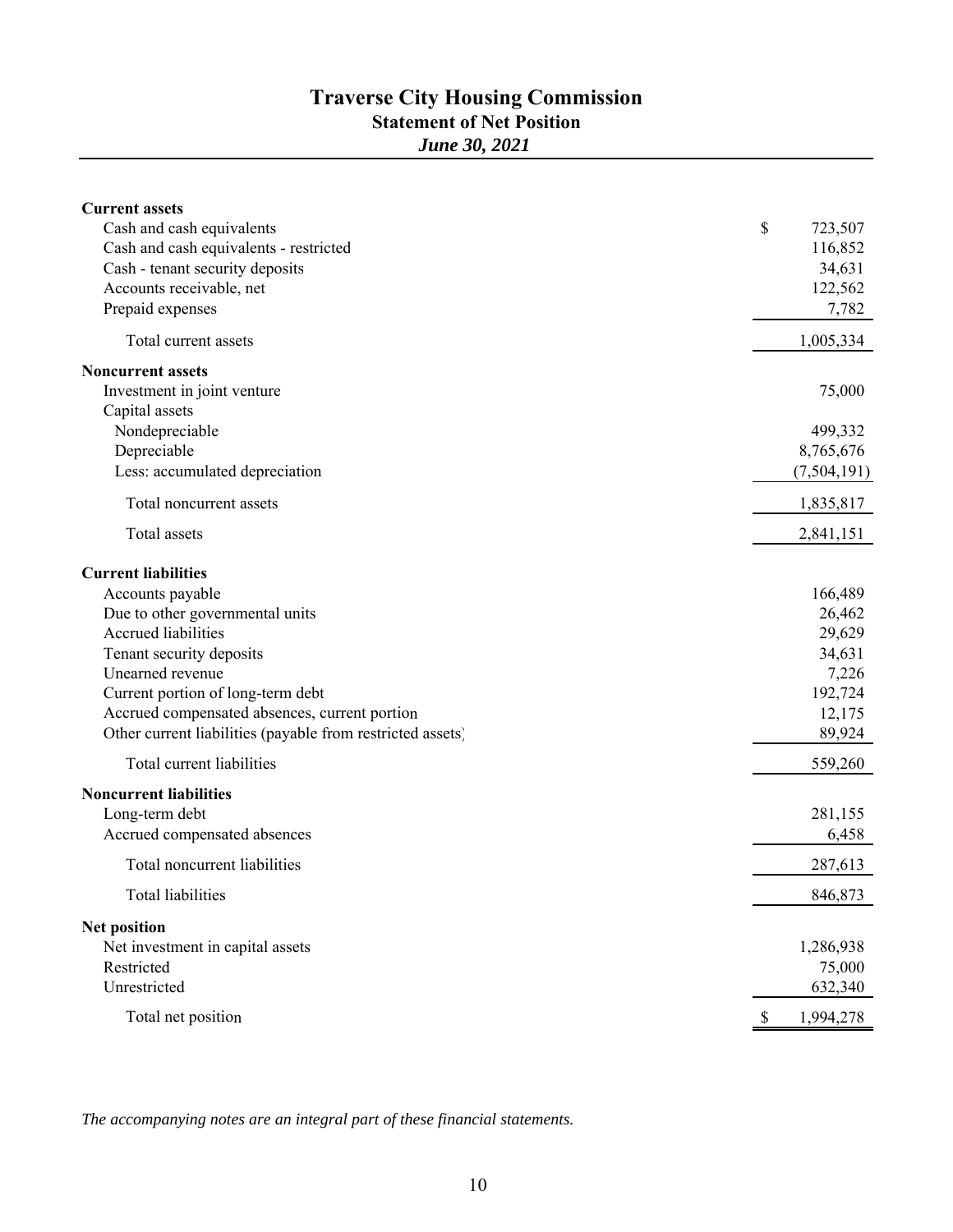## **Traverse City Housing Commission Statement of Revenues, Expenses and Changes in Fund Net Position** *For the Year Ended June 30, 2021*

| <b>Operating revenues</b>                     |              |           |
|-----------------------------------------------|--------------|-----------|
| Tenant revenue                                | \$           | 449,749   |
| Program grants - subsidies                    |              | 1,793,464 |
| Other revenue                                 |              | 248,372   |
| Total operating revenues                      |              | 2,491,585 |
| <b>Operating expenses</b>                     |              |           |
| Administration                                |              | 460,850   |
| Tenant services                               |              | 94,841    |
| Utilities                                     |              | 162,210   |
| Maintenance                                   |              | 348,400   |
| Insurance                                     |              | 35,276    |
| General                                       |              | 157,477   |
| Housing assistance payments                   |              | 1,130,250 |
| Depreciation                                  |              | 174,205   |
| Total operating expenses                      |              | 2,563,509 |
| Operating income (loss)                       |              | (71, 924) |
| Nonoperating revenues and (expenses)          |              |           |
| Interest revenue - unrestricted               |              | 614       |
| Fraud recovery                                |              | 2,030     |
| HAP Portability - In                          |              | (5,831)   |
| Interest expense                              |              | (19, 539) |
| Total nonoperating revenues and (expenses)    |              | (22, 726) |
| Income (loss) before contributions            |              | (94, 650) |
| <b>Capital contributions</b>                  |              | 65,495    |
| Change in net position                        |              | (29, 155) |
| Net position - Beginning of year              |              | 1,999,321 |
| Prior period adjustment                       |              | 24,112    |
| Net position - Beginning of year, as restated |              | 2,023,433 |
| Net position - End of year                    | <sup>8</sup> | 1,994,278 |

*The accompanying notes are an integral part of these financial statements.*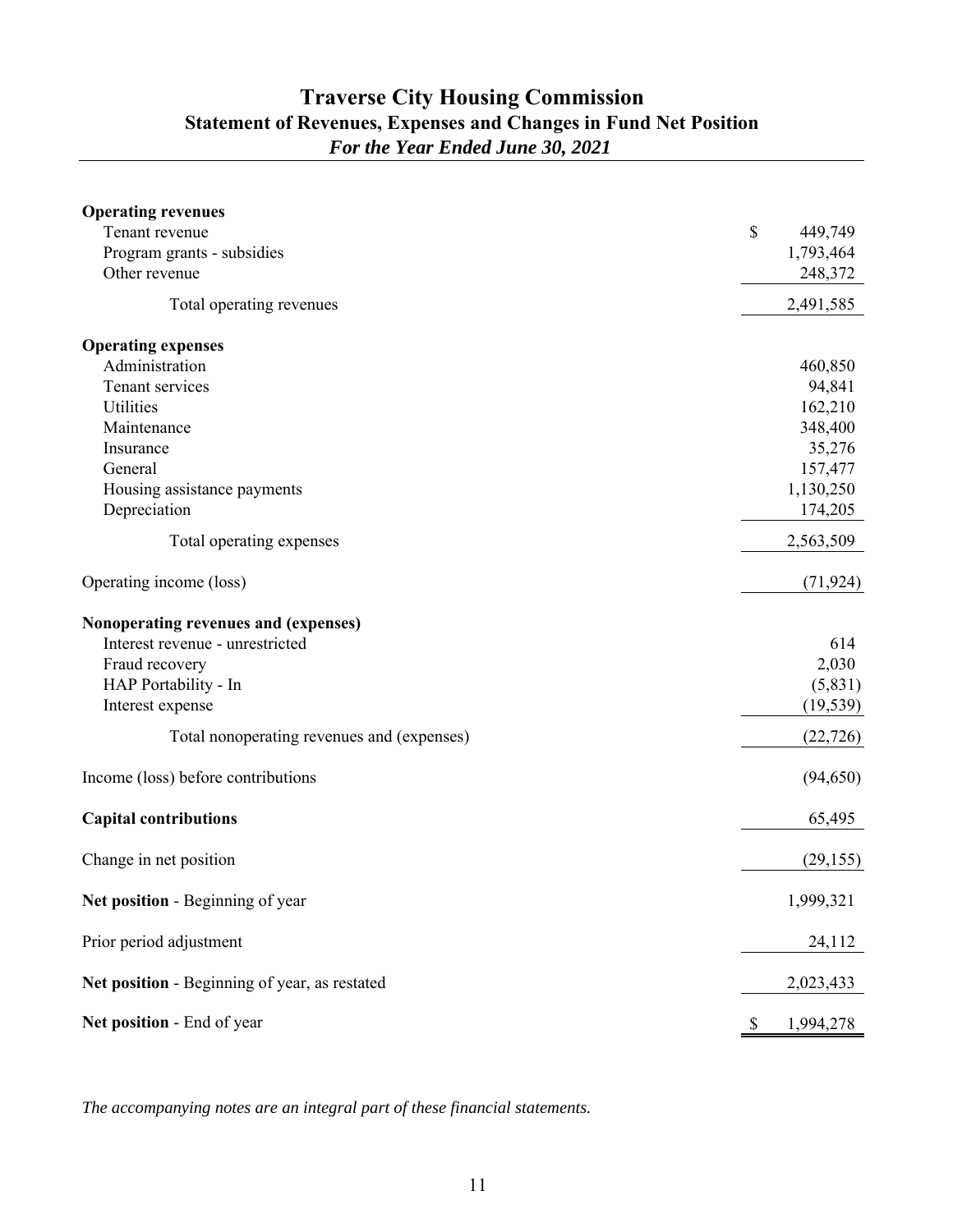## **Traverse City Housing Commission Statement of Cash Flows** *For the Year Ended June 30, 2021*

| Cash flows from operating activities                                                                                   |              |             |
|------------------------------------------------------------------------------------------------------------------------|--------------|-------------|
| Cash received from customers                                                                                           | \$           | 584,996     |
| Cash received from grants and subsidies                                                                                |              | 1,793,464   |
| Cash payments to suppliers for goods and services                                                                      |              | (1,701,722) |
| Cash payments for wages and related benefits                                                                           |              | (569,996)   |
| Net cash provided by (used in) operating activities                                                                    |              | 106,742     |
| Cash flows from capital and related financing activities                                                               |              |             |
| Capital grants                                                                                                         |              | 65,495      |
| Acquisition of capital assets                                                                                          |              | (220, 576)  |
| Interest paid on debt                                                                                                  |              | (19, 539)   |
| Principal paid on debt                                                                                                 |              | (70, 962)   |
| Proceeds from debt issuances                                                                                           |              | 118,234     |
| Net cash provided by (used in) capital and related financing activities                                                |              | (127, 348)  |
| Cash flows from noncapital and related financing activities                                                            |              |             |
| HAP Portability - In                                                                                                   |              | (5,831)     |
| Fraud recovery                                                                                                         |              | 2,030       |
| Net cash provided by (used in) noncapital and related financing activities                                             |              | (3,801)     |
| Cash flows from investing activities                                                                                   |              |             |
| Sale of investments                                                                                                    |              | 54,081      |
| Investment income                                                                                                      |              | 614         |
| Net cash provided by (used in) investing activities                                                                    |              | 54,695      |
| Net increase (decrease) in cash and cash equivalents                                                                   |              | 30,288      |
| Cash and cash equivalents - beginning of year                                                                          |              | 844,702     |
| Cash and cash equivalents - end of year                                                                                | \$           | 874,990     |
| Reconciliation of operating income (loss) to net                                                                       |              |             |
| cash provided by (used in) operating activities                                                                        |              |             |
| Operating income (loss)                                                                                                | \$           | (71, 924)   |
| Adjustments to reconcile operating income (loss) to net                                                                |              |             |
| cash provided by (used in) operating activities:                                                                       |              |             |
| Depreciation                                                                                                           |              | 174,205     |
| Changes in assets and liabilities                                                                                      |              |             |
| Decrease (increase) in receivables                                                                                     |              | (73, 565)   |
| Decrease (increase) in prepaid expenses                                                                                |              | (6, 593)    |
| Increase (decrease) in accounts payable                                                                                |              | 103,866     |
| Increase (decrease) in accrued liabilities                                                                             |              | 20,313      |
| Increase (decrease) in tenant security deposits                                                                        |              | (2,150)     |
| Increase (decrease) in unearned revenue                                                                                |              | (37, 410)   |
| Net cash provided by (used in) operating activities                                                                    | $\mathbb{S}$ | 106,742     |
|                                                                                                                        |              |             |
| Reconciliation of cash and cash equivalents per the Statement of<br><b>Net Position to the Statement of Cash Flows</b> |              |             |
| Cash and cash equivalents                                                                                              | \$           | 723,507     |
| Cash and cash equivalents - restricted                                                                                 |              | 116,852     |
| Cash - tenant security deposits                                                                                        |              | 34,631      |
| Cash and cash equivalents - end of year                                                                                | \$           | 874,990     |
|                                                                                                                        |              |             |

*The accompanying notes are an integral part of these financial statements.*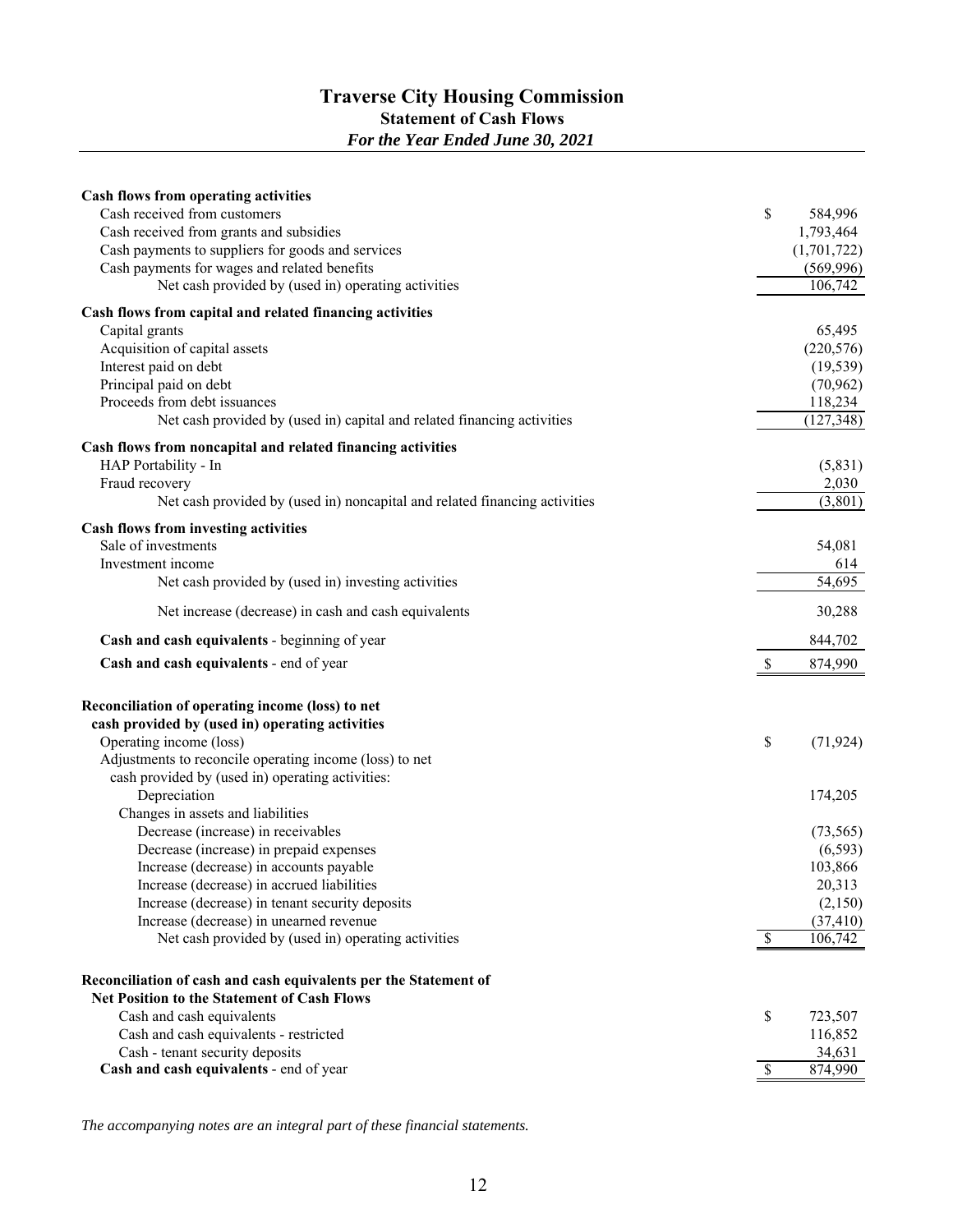## **Notes to Financial Statements**

*For the Year Ended June 30, 2021* 

## **NOTE A - SUMMARY OF SIGNIFICANT ACCOUNTING POLICIES**

The accounting policies adopted by the *Traverse City Housing Commission* (the "*Housing Commission*") conform to accounting principles generally accepted in the United States of America (U.S. GAAP) as applied to governmental entities.

The Housing Commission reports as a business-type activity, as defined by the Governmental Accounting Standards Board Statement No. 34, with programs and projects.

## **Reporting Entity**

The *Traverse City Housing Commission* was formed by the Commission of the City of Traverse City, Michigan under Public Act 18 of 1933 of the State of Michigan. The Housing Commission operates under a Board of Commissioners appointed by the City Mayor. Members of the Housing Commission Board may be removed by the City only for cause. The Housing Commission determines its own budget (subject to federal approval), sets rental rates and may issue debt in its own name. The City is not responsible for deficits or liabilities of the Housing Commission. However, the Housing Commission makes annual payments "in lieu of taxes" to the City. Therefore, a financial benefit exists for the City, thereby requiring that the *Traverse City Housing Commission* be reported as a discrete component unit of the City of Traverse City, Michigan.

The Housing Commission's financial reporting entity is comprised of the special purpose government. In determining the financial reporting entity, the Housing Commission complies with the provisions of GASB Statement No. 14, as amended by GASB Statement No. 39, "*The Financial Reporting Entity*" and includes all component units, if any, of which the Housing Commission appoints a voting majority of the units' Board; the Housing Commission is either able to impose its will on the unit or a financial benefit or burden relationship exists. There are no agencies, organizations or activities that meet the criteria.

These financial statements include all activities of the Housing Commission, which include a Low Income Housing Program (136 units) and Section 8 Vouchers (208 units). These programs receive subsidies and annual contributions from the U.S. Department of Housing and Urban Development ("HUD").

## **Measurement Focus and Basis of Presentation**

The economic resources measurement focus and the accrual basis of accounting are used in preparing the financial statements. Revenues are recorded when earned and expenses are recorded when a liability is incurred, regardless of the timing of related cash flows.

Proprietary funds distinguish operating revenues and expenses from nonoperating items. Operating revenues and expenses generally result from providing services and producing and delivering goods in connection with a proprietary fund's principal ongoing operations. The principal operating revenues of the Housing Commission are federal grants and charges to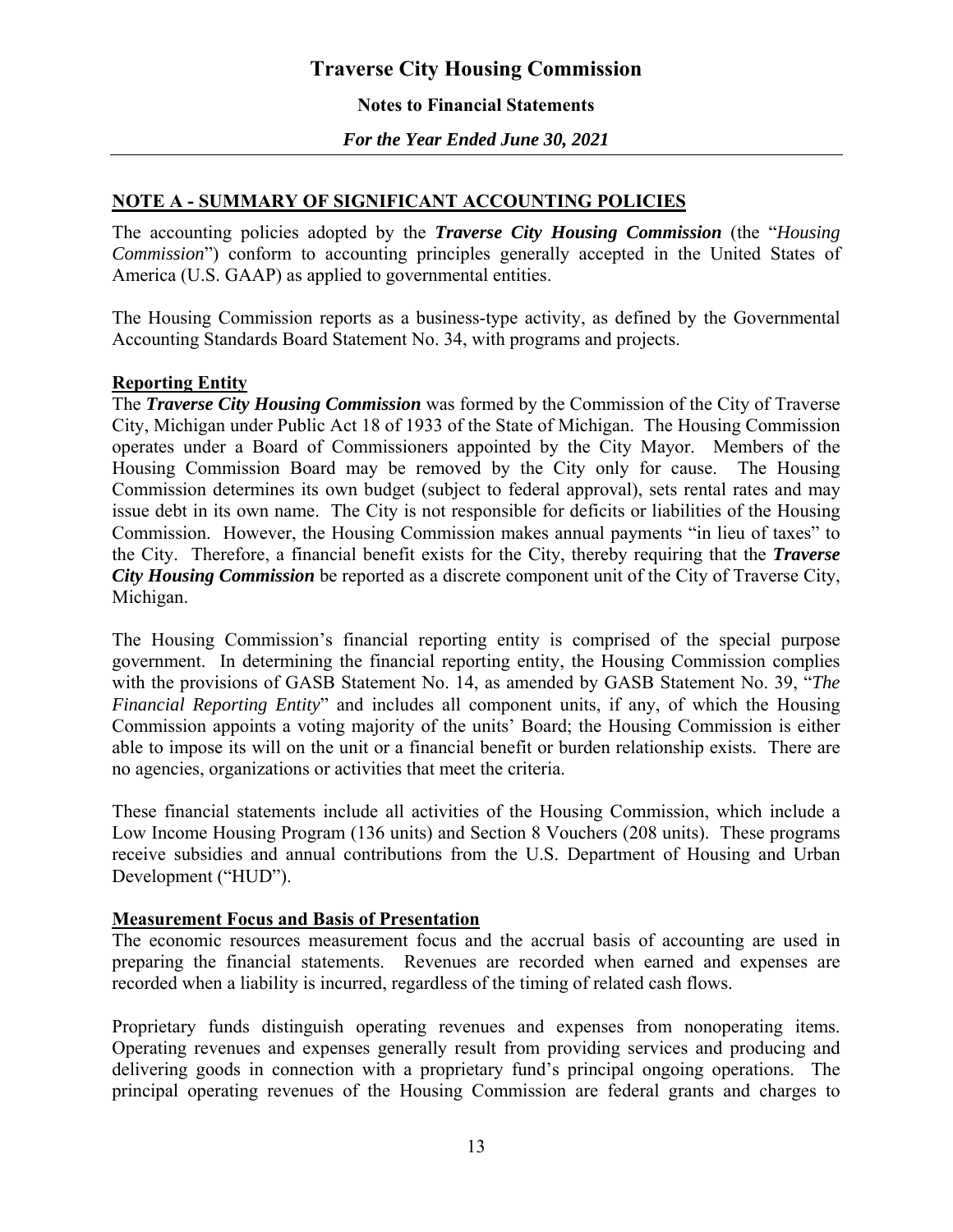## **Notes to Financial Statements**

## *For the Year Ended June 30, 2021*

customers for services. Operating expenses include housing assistance payments, administrative expenses, tenant services, utilities, maintenance, insurance and depreciation on capital assets. All revenues and expenses not meeting this definition are reported as nonoperating revenues and expenses. Following is a description of the Housing Commission's programs:

Project MI080000001 accounts for the revenue and related operations of the Public and Indian Housing grant and the Capital Fund Program.

PH CARES Act Funding 14.PHC accounts for the revenue and related operations pertaining to CARES funding for Public and Indian Housing.

14.871 Section 8 Housing Choice Vouchers Programs, accounts for the revenue and related operations of the Section 8 vouchers grant program.

HCV CARES Act Funding 14.HCC accounts for the revenue and related operations pertaining to CARES funding for the Section 8 Housing Choice Vouchers Program.

When both restricted and unrestricted resources are available for use, it is the Housing Commission's policy to use restricted resources first, then unrestricted resources as they are needed.

## **Assets, Liabilities and Equity**

## **Cash and Cash Equivalents**

Cash and cash equivalents consist of cash on hand, deposits in demand and time deposit accounts and money market deposits.

Cash and cash equivalents – restricted on the Statement of Net Position has been restricted for unspent loan proceeds and FSS escrow.

## **Receivables and Payables**

All receivables and payables are reported at their gross value and, where appropriate, are reduced by the estimated portion that is expected to be uncollectible.

## **Prepaid Expenses**

Certain payments to vendors reflect costs applicable to future fiscal years and are recorded as prepaid expenses.

## **Investment in Joint Venture**

The Housing Commission has a \$75,000 investment with TCWFH, LLC. of which it owns 51%. It is expected that TCWFH, LLC will not have any significant financial activity to report in the Housing Commission's financial statements.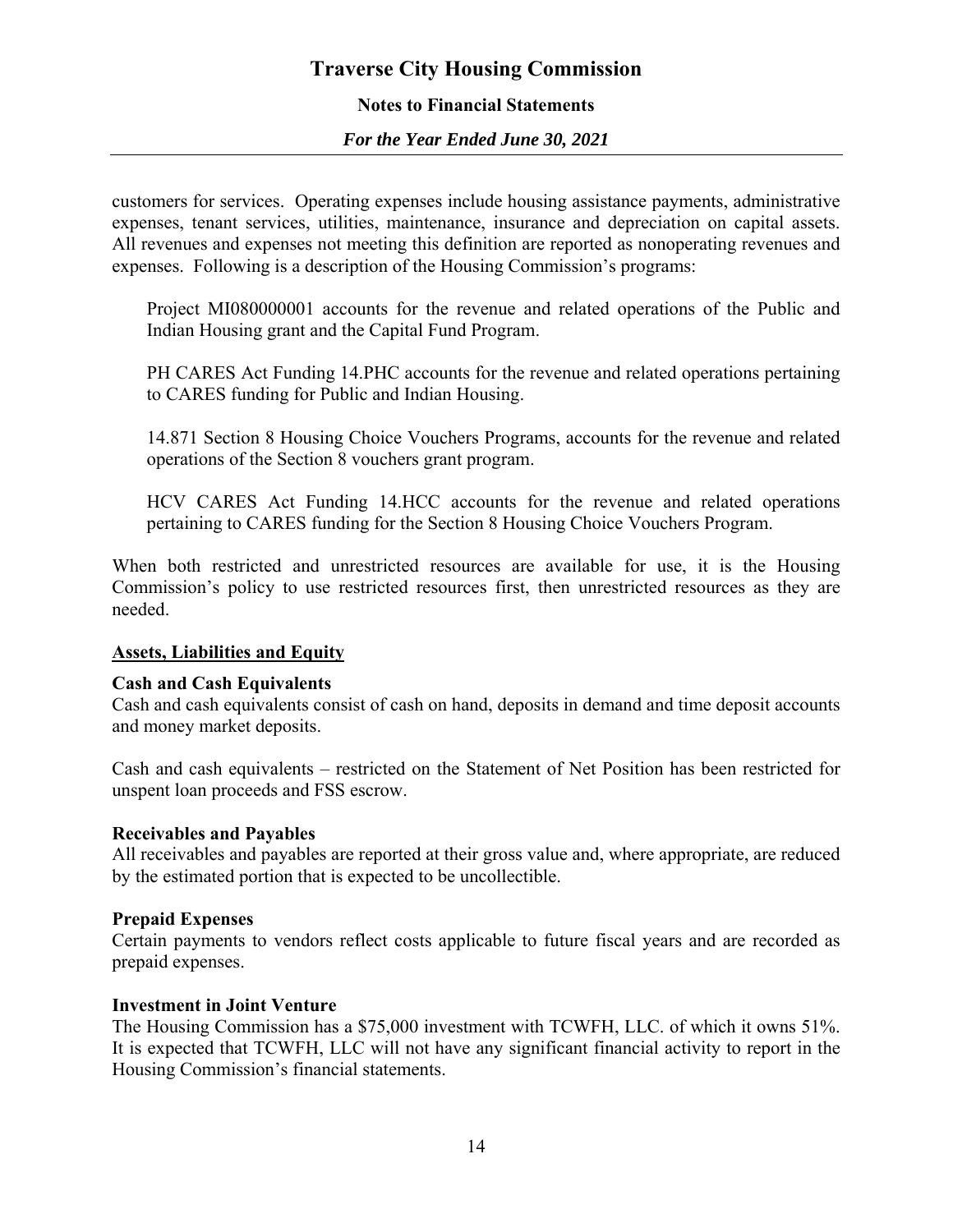## **Notes to Financial Statements**

*For the Year Ended June 30, 2021* 

## **Capital Assets**

Capital assets, which include property, buildings and equipment, are reported in the financial statements. Capital assets are defined by the Housing Commission as assets with an initial, individual cost of more than \$1,500 and an estimated useful life in excess of two years. The costs of normal maintenance and repairs that do not add to the value of the asset or materially extend assets lives are not capitalized. Such assets are recorded at historical cost or estimated historical cost if purchased or constructed. Donated capital assets are recorded at estimated fair market value at the date of donation.

Major outlays for capital assets and improvements are capitalized as projects are constructed. Interest incurred during the construction phase of capital assets of business-type activities is included as part of the capitalized value of the assets constructed.

Depreciation is recorded using the straight-line method over the following estimated useful lives:

| <b>Buildings</b>                                    | 10 to 40 years |
|-----------------------------------------------------|----------------|
| Furniture, equipment and machinery $-$ dwelling     | 7 years        |
| Furniture, equipment and machinery – administration | 5 to 10 years  |

## **Compensated Absences**

It is the Housing Commission's policy to permit employees to accumulate a limited amount of earned but unused sick leave and vacation days. Employees of the Housing Commission are permitted to carryover 24 hours of unused sick days from one year to the next. Liabilities are recorded based on historical trends using short-term and long-term liabilities. Upon separation from the Housing Commission, employees will be paid their balance of unused vacation days.

## **Other Current Liabilities**

This balance consists mainly of amounts held in the Family Self Sufficiency Escrow account.

## **Unearned Revenue**

Unearned revenue represents tenant revenue for the subsequent year that was collected prior to the end of the current fiscal year.

## **Equity**

Equity is classified as net position and reported as the following components:

*Net investment in capital assets* - Consists of capital assets, net of accumulated depreciation reduced by the outstanding balances of any bonds, mortgages, notes or other borrowing that are attributable to the acquisition, construction, or improvement of those assets.

*Restricted net position* – Consists of the Housing Commission's original investment in partial ownership of TCWFH, LLC, a Michigan limited liability company.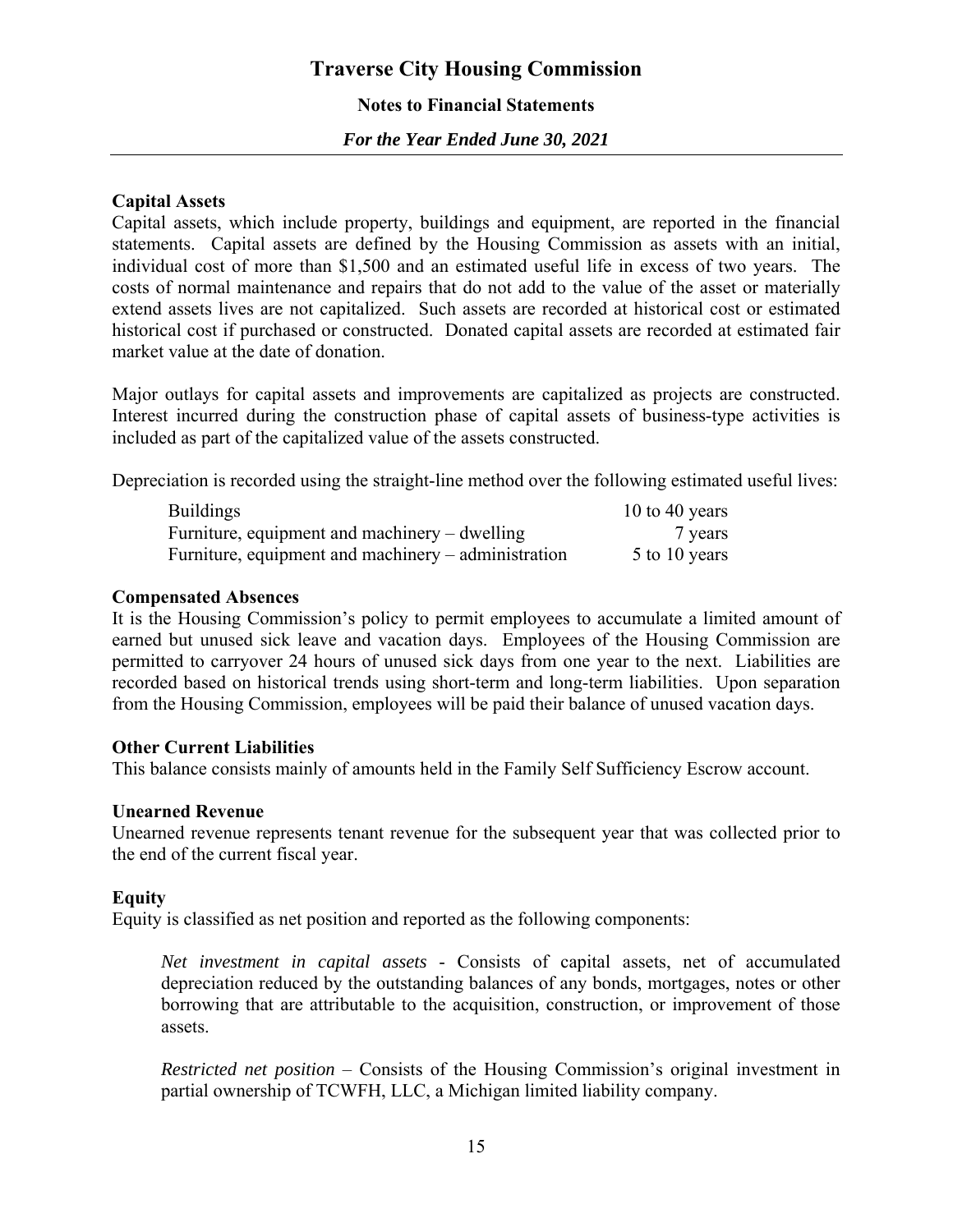**Notes to Financial Statements** 

*For the Year Ended June 30, 2021* 

*Unrestricted net position* - Consists of all other equity that does not meet the definition of "restricted" or "net investment in capital assets".

## **Revenues and Expenses**

Operating revenues and expenses are those that result from providing services and producing and delivering goods and/or services. Also included, all revenue and expenses not related to capital and related financing, noncapital financing, or investing activities. Expenses are classified as operating and nonoperating and are sub-classified by function, such as salaries, supplies, and contracted services.

## **Estimates**

In preparing financial statements in conformity with U.S. GAAP, management is required to make estimates and assumptions that affect the reported amounts of assets and liabilities, the disclosures of contingent assets and liabilities at the date of the financial statements and the reported amounts of revenues and expenses during the reporting period. Actual results could differ from those estimates.

## **NOTE B - DETAILED NOTES ON TRANSACTION CLASSES / ACCOUNTS**

## **Deposits and Investments**

At year-end, the carrying amount of the Housing Commission's deposits was as follows:

|                                        | Carrying |         |  |  |
|----------------------------------------|----------|---------|--|--|
|                                        |          | Amount  |  |  |
| <b>Financial Statement Captions</b>    |          |         |  |  |
| Cash and cash equivalents              | \$       | 723,507 |  |  |
| Cash and cash equivalents – restricted |          | 116,852 |  |  |
| Cash – tenant security deposits        |          | 34,631  |  |  |
| Total                                  |          | 874,990 |  |  |
| Notes to Financial Statements          |          |         |  |  |
| Cash on hand                           | \$       | 281     |  |  |
| Demand deposits (checking)             |          | 874,709 |  |  |
| Total                                  |          |         |  |  |

## **Deposit and Investment Risk**

State law limits the allowable investments and the maturities of some of the allowable investments as identified in the following list of authorized investments.

• Bonds, securities, other obligations and repurchase agreements of the United States, or an agency or instrumentality of the United States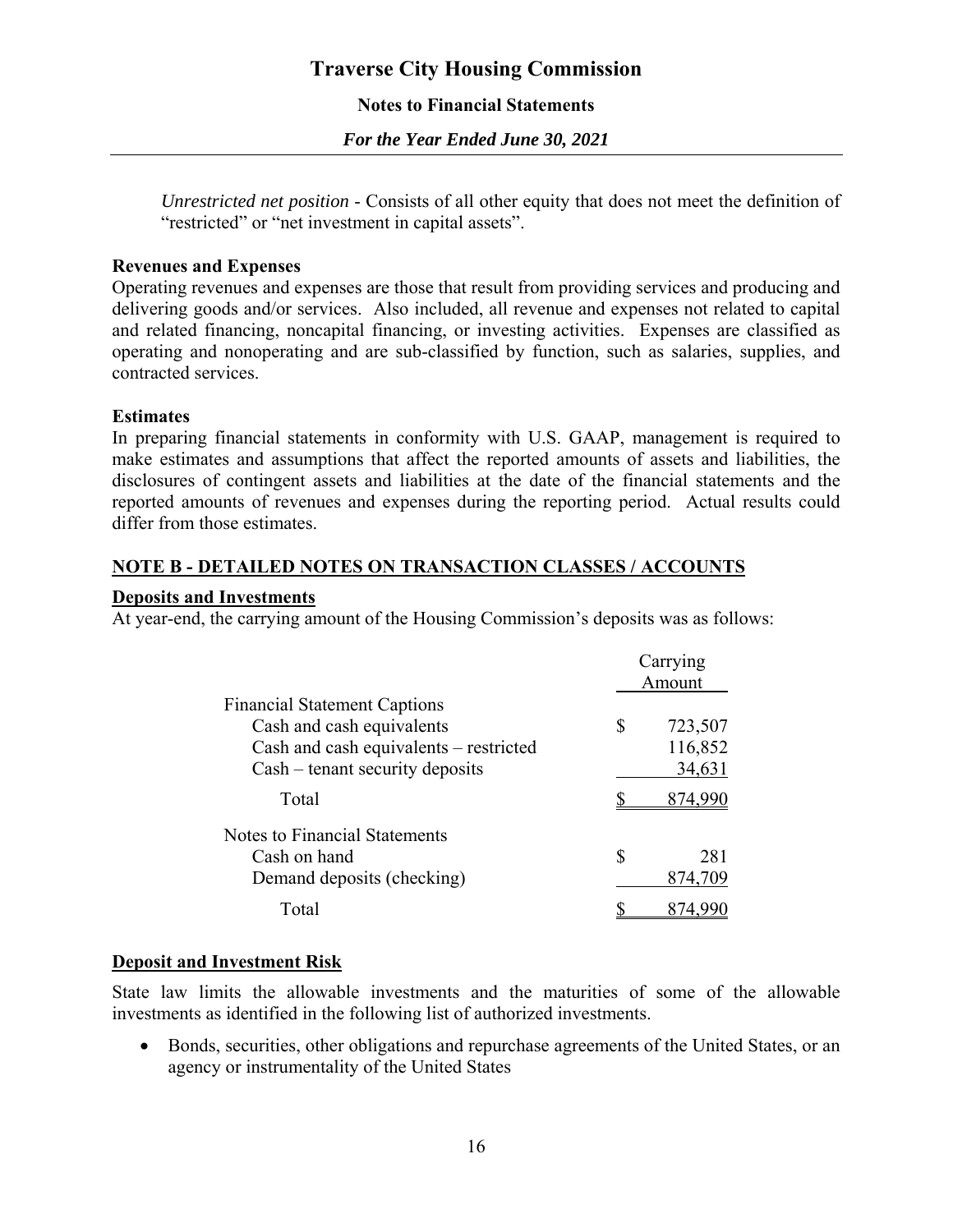## **Notes to Financial Statements**

## *For the Year Ended June 30, 2021*

- Certificates of deposit, savings accounts, deposit accounts or depository receipts of a qualified financial institution
- Commercial paper rated at the time of purchase within the 2 highest classifications established by not less than 2 standard rating services and that matures not more than 270 days after the date of purchase
- Bankers acceptances of United States banks
- Obligations of the State of Michigan and its political subdivisions that, at the time of purchase are rated as investment grade by at least one standard rating service
- Mutual funds registered under the investment company act of 1940 with the authority to purchase only investment vehicles that are legal for direct investment by a public corporation
- External investment pools as authorized by Public Act 20 as amended through December 31, 1997

## Inter*est Rate Risk*

The Housing Commission's investment policy does not have specific limits in excess of State law on investment maturities as a means of managing its exposure to fair value losses arising from increasing interest rates.

## *Credit Risk*

The Housing Commission's investment policy does not have specific limits in excess of State law on investment credit risk. At year-end, the Housing Commission had no investments and was therefore, not exposed to credit risk.

## *Custodial Credit Risk – Deposits*

Custodial credit risk is the risk that in the event of a bank failure, the Housing Commission's deposits may not be returned. State law does not require and the Housing Commission does not have a policy for deposit custodial credit risk. At year-end, \$7,900 of the Housing Commission's bank balance of \$904,706 was exposed to custodial credit risk because it was uninsured and uncollateralized.

## *Concentration of Credit Risk*

State law limits allowable investments but does not limit concentration of credit risk. The Housing Commission's investment policy does not have specific limits in excess of State law on concentration of credit risk. At year-end, The Housing Commission had no investments and was therefore, not exposed to concentration of credit risk.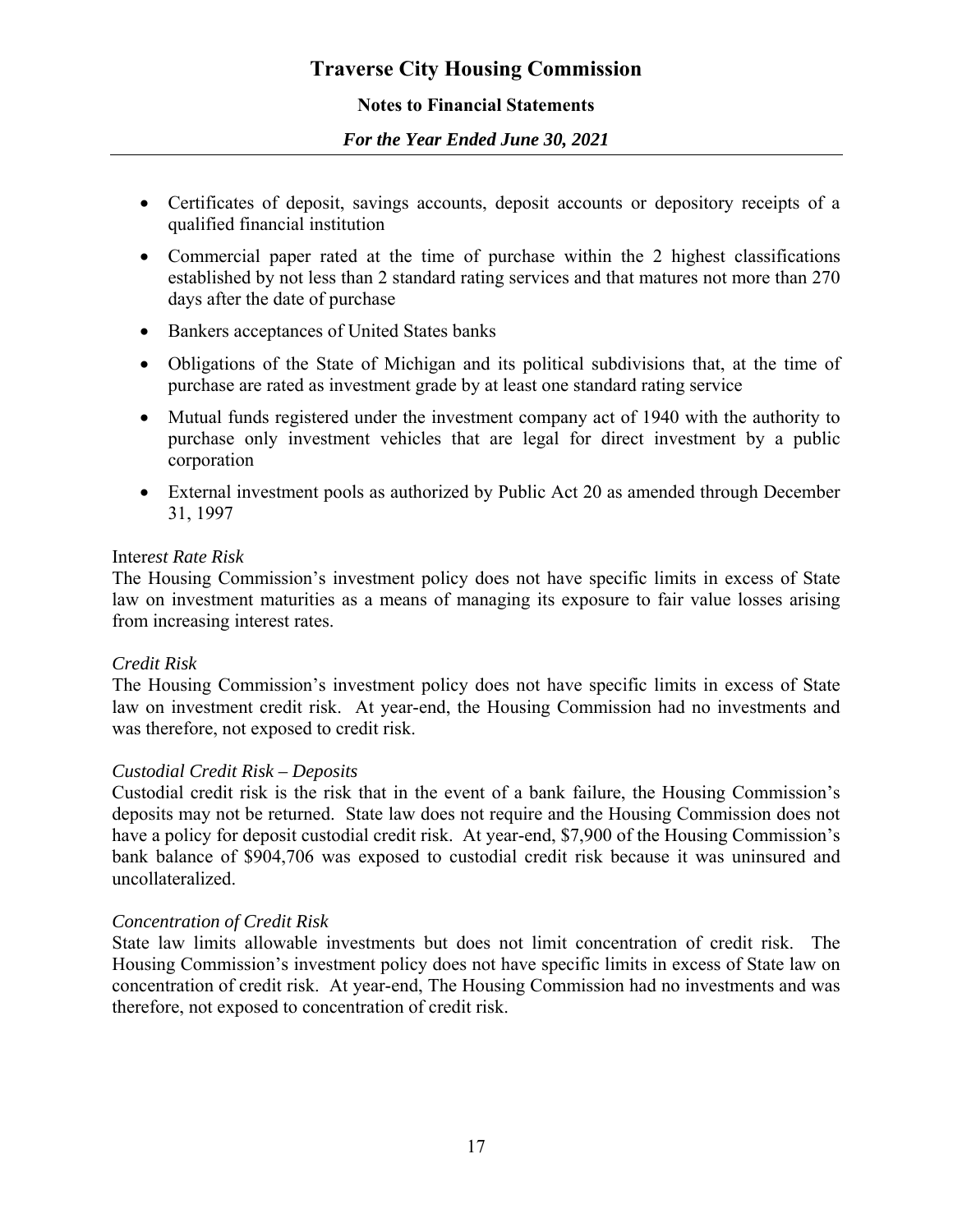## **Notes to Financial Statements**

*For the Year Ended June 30, 2021* 

## **Accounts Receivable**

The balance in accounts receivable was comprised of the following:

| Due from HUD                    | 45,812  |
|---------------------------------|---------|
| Tenant receivables              | 8,580   |
| Allowance for doubtful accounts | (2,545) |
| Miscellaneous receivable        | 70.715  |
| Total receivables, net          | 22.562  |

## **Capital Assets**

Capital asset activity for the year was as follows:

|                                        | Beginning     |    |           |              | Ending        |
|----------------------------------------|---------------|----|-----------|--------------|---------------|
|                                        | Balance       |    | Additions | Disposals    | Balance       |
| Capital assets not being depreciated   |               |    |           |              |               |
| Land                                   | \$<br>297,665 | -S |           | $\mathbb{S}$ | \$<br>297,665 |
| Construction in progress               |               |    | 201,667   |              | 201,667       |
| Total capital assets not being         |               |    |           |              |               |
| depreciated                            | 297,668       |    | 201,667   |              | 499,332       |
| Capital assets being depreciated       |               |    |           |              |               |
| Buildings and improvements             | 8,367,313     |    | 12,942    |              | 8,380,255     |
| Furniture, equipment and               |               |    |           |              |               |
| machinery – dwelling                   | 102,491       |    | 4,569     | (2,540)      | 104,520       |
| Furniture, equipment and               |               |    |           |              |               |
| $machinery - administration$           | 279,503       |    | 1,398     |              | 280,901       |
| Total capital assets being depreciated | 8,749,307     |    | 18,909    | (2,540)      | 8,765,676     |
| Less accumulated depreciation          | (7, 332, 526) |    | (174,205) | 2,540        | (7,504,191)   |
| Net capital assets being depreciated   | 1,416,781     |    | (155,296) |              | 1,261,485     |
| Total net capital assets               | 14,446        |    | 46,371    |              | .760,817      |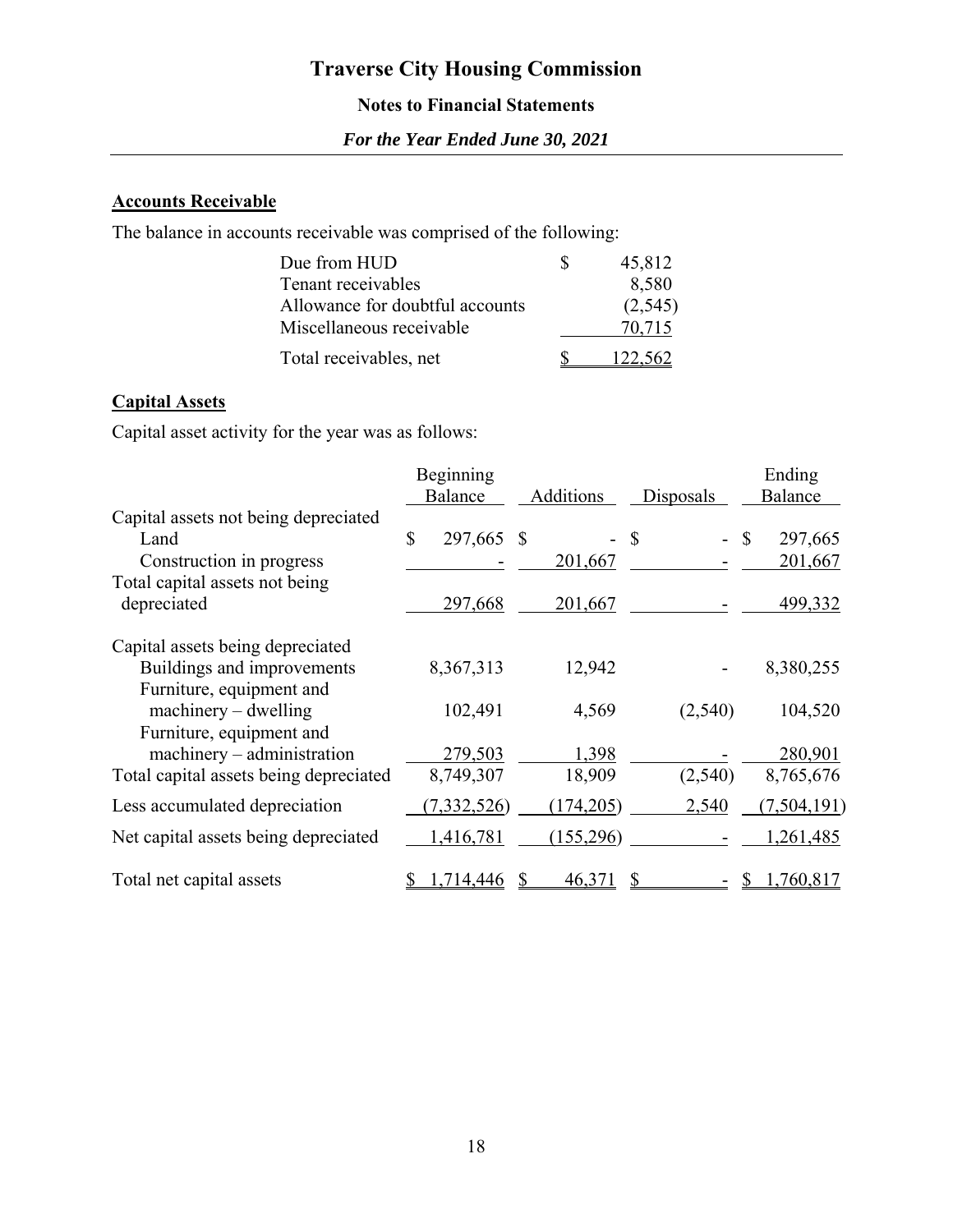## **Notes to Financial Statements**

*For the Year Ended June 30, 2021* 

## **Long-term Debt**

Following is a summary of changes in long-term debt for the year:

|                              |   |           |                  |               |               |              | Amount   |
|------------------------------|---|-----------|------------------|---------------|---------------|--------------|----------|
|                              |   |           |                  |               |               |              | Due      |
|                              |   | Beginning |                  |               | Ending        |              | Within   |
|                              |   | Balance   | <b>Additions</b> | Deductions    | Balance       |              | One Year |
| HUD loan                     | S | 337,696   | $\blacksquare$   | (36,662)<br>S | \$<br>301,034 | <sup>S</sup> | 38,519   |
| Lease / purchase agreement   |   | 88,911    |                  | (34,300)      | 54,611        |              | 35,972   |
| Line of credit               |   | ۰         | 118,234          | -             | 118,234       |              | 118,234  |
| Accrued compensated absences |   | 16,529    | 2,104            |               | 18,633        |              | 12,175   |
| Total                        |   | 443,136   | 120,338          | 70.962        | 492,512       |              | 204,900  |

During the year the Housing Commission opened a \$250,000 line of credit at a local financial institution for the purpose of ensuring that the Housing Commission had enough cash available to meet the day to day expenses. The Housing Commission has pledged as collateral all inventory, equipment and consumer goods. The line of credit bears an interest rate of .500 percentage points above the index.

The HUD loan was entered into in 2008, has an interest rate of 4.95% and matures in 2028. The lease purchase agreement was entered into in 2013 for the purpose of acquiring energy performance equipment, has an interest rate of 2.3% and matures in 2022.

Maturities of the HUD loan and lease purchase agreement are as follows:

| Year Ending |    |           |    |        |  |          |
|-------------|----|-----------|----|--------|--|----------|
| June 30,    |    | Principal |    |        |  | Interest |
| 2022        | \$ | 192,724   | \$ | 16,010 |  |          |
| 2023        |    | 59,107    |    | 12,420 |  |          |
| 2024        |    | 42,518    |    | 10,035 |  |          |
| 2025        |    | 44,671    |    | 7,882  |  |          |
| 2026        |    | 46,934    |    | 5,620  |  |          |
| 2027-2028   |    | 87,925    |    | 4,044  |  |          |
|             |    |           |    | 56,011 |  |          |

## **NOTE C - OTHER INFORMATION**

## **Concentration of Revenue**

The Housing Commission is dependent upon HUD to fund its operations through operating subsidies and capital funding grants. Total revenue received from HUD for 2021 and 2020 was \$1,858,959 or 73% and \$1,828,469 or 71% of revenue, respectively.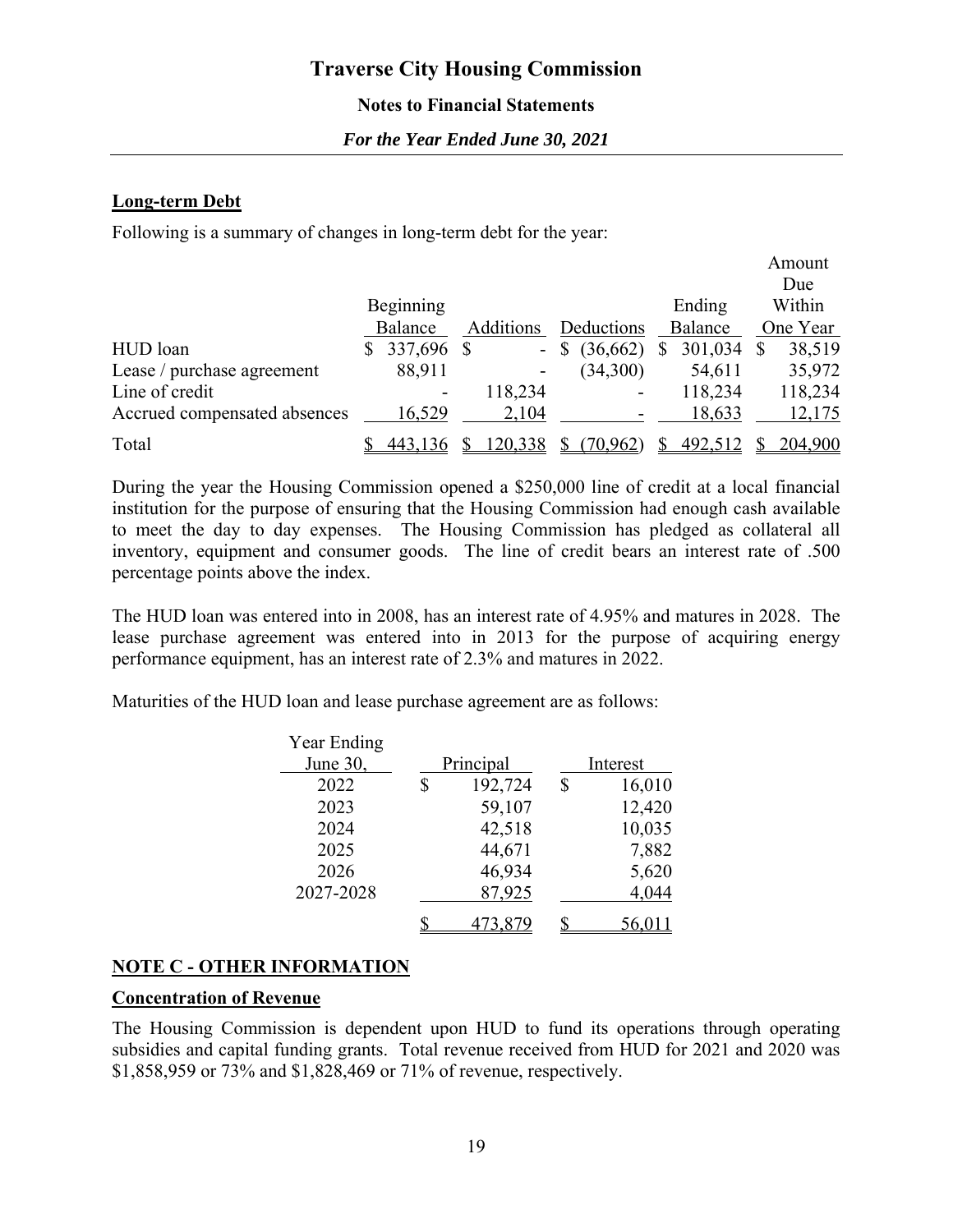**Notes to Financial Statements** 

*For the Year Ended June 30, 2021* 

## **Contingencies**

Under the terms of certain Federal and State grants, periodic audits are required and certain costs may be questioned as not representing appropriate expenditures under the terms of the grants. Such audits could lead to reimbursement to the grantor agencies. Housing Commission management believes disallowances, if any, would be minimal.

## **Risk Management**

The Housing Commission is exposed to various risks of loss related to torts, theft of, damage to and destruction of assets, errors and omissions, injuries to employees and natural disasters. The Housing Commission maintains commercial insurance covering each of these risks of loss. Management believes such coverage is sufficient to preclude any significant uninsured losses to the Housing Commission. Settled claims have not exceeded this commercial coverage in any of the past three fiscal years.

## **Employee Benefit Plan**

The Housing Commission participates in a 457 Deferred Compensation Pension Plan covering full-time employees that have completed a six-month probation period. Employees are not required to contribute to the Plan, however, if they do participate, the Housing Commission matches the employee contribution to the Plan up to 3% of the employees gross salary. Once a year, the Housing Commission contributes 4% of gross wages to the Plan for all full-time employees, whether or not they participate. Upon separation, accrued funds remain the property of the employee. During the fiscal year the Housing Commission contributed a total of \$24,033 and employees contributed \$14,053 to the Plan.

## **NOTE D: RESTATEMENTS / PRIOR PERIOD ADJUSTMENTS**

During the year ended June 30, 2021, a restatement in the amount of \$24,112 was necessary to properly account for the understatement of capital assets. The restatement had the following effect on beginning net position:

| Beginning net position, as previously stated<br>Adjustment for capital assets | \$1,999,321<br>24,112     |
|-------------------------------------------------------------------------------|---------------------------|
| Beginning net position, as restated                                           | $\frac{1}{2}$ , 2,023,433 |

♦ ♦ ♦ ♦ ♦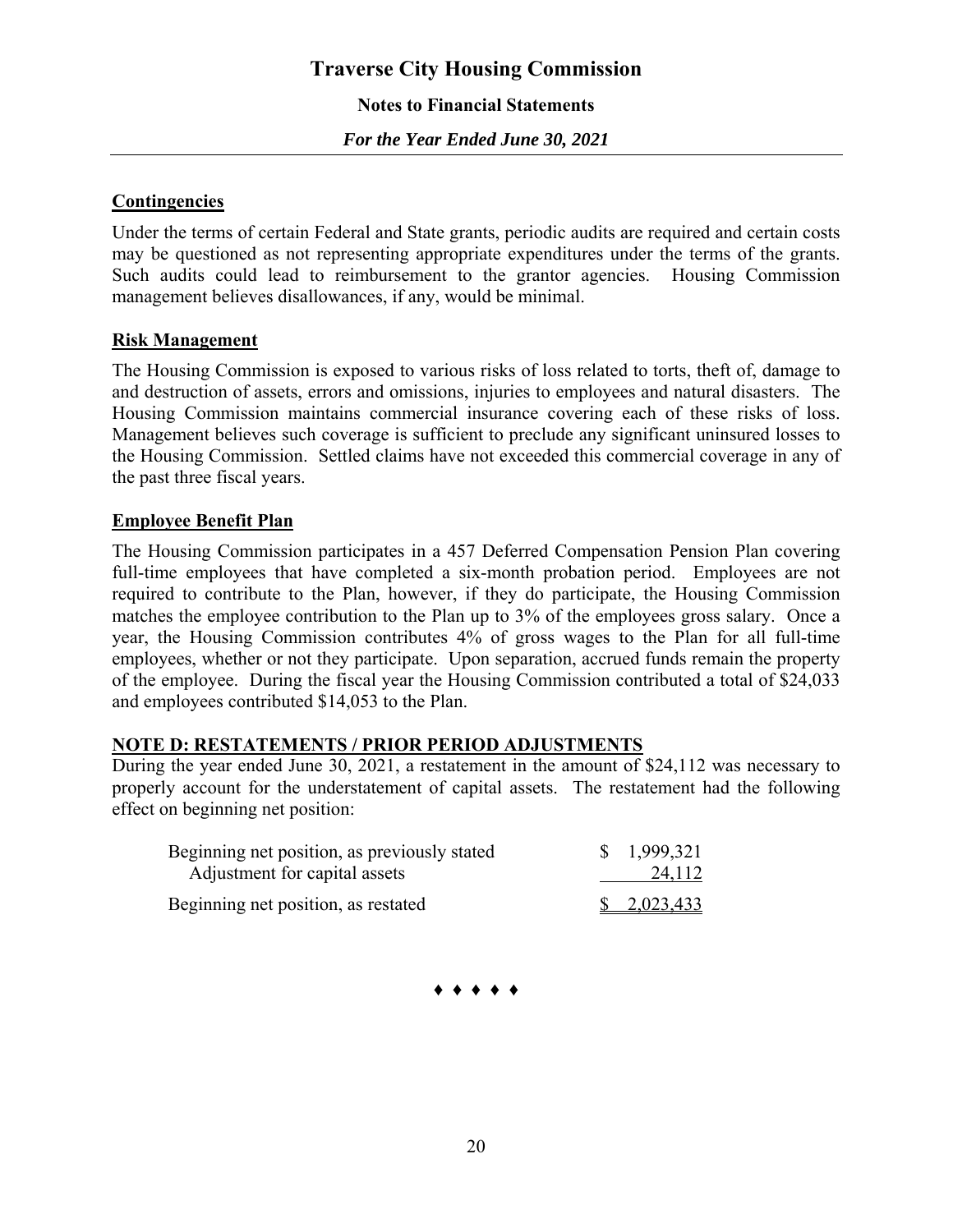#### **Traverse City Housing Commission Financial Data Schedule Project Balance Sheet** *June 30, 2021*

| Line<br>Item# | <b>Account Description</b>                                                           | Project<br>MI080000001   | <b>PH CARES Act</b><br><b>Funding</b><br><b>14.PHC</b> |             | Total         |
|---------------|--------------------------------------------------------------------------------------|--------------------------|--------------------------------------------------------|-------------|---------------|
|               |                                                                                      |                          |                                                        |             |               |
| 111           | Cash - Unrestricted                                                                  | \$<br>493,575            | $\mathbf S$                                            | \$          | 493,575       |
| 112           | Cash - Restricted - Modernization and Development                                    | 26,928                   |                                                        |             | 26,928        |
| 114           | Cash - Tenant Security Deposits                                                      | 34,631                   |                                                        |             | 34,631        |
| 100           | Total Cash                                                                           | 555,134                  | $\overline{a}$                                         |             | 555,134       |
| 122           | Accounts Receivable - HUD Other Projects                                             | 45,812                   |                                                        |             | 45,812        |
| 125           | Accounts Receivable - Miscellaneous                                                  | 70,715                   |                                                        |             | 70,715        |
| 126           | Accounts Receivable - Tenants                                                        | 8,580                    |                                                        |             | 8,580         |
| 126.1         | Allowance for Doubtful Accounts - Tenants                                            | (2,545)                  |                                                        |             | (2,545)       |
| 129           | Accrued Interest Receivable                                                          |                          |                                                        |             |               |
| 120           | Total Receivables, Net of Allowances for Doubtful Accounts                           | 122,562                  | $\overline{a}$                                         |             | 122,562       |
| 142           | Prepaid Expenses and Other Assets                                                    | 6,938                    |                                                        |             | 6,938         |
| 150           | <b>Total Current Assets</b>                                                          | 684,634                  |                                                        |             | 684,634       |
| 161           | Land                                                                                 | 297,665                  |                                                        |             | 297,665       |
| 162           | <b>Buildings</b>                                                                     | 8,380,255                |                                                        |             | 8,380,255     |
| 163           | Furniture, Equipment & Machinery - Dwellings                                         | 104,520                  |                                                        |             | 104,520       |
| 164           | Furniture, Equipment & Machinery - Administration                                    | 274,338                  |                                                        |             | 274,338       |
| 166           | <b>Accumulated Depreciation</b>                                                      | (7, 497, 853)            |                                                        |             | (7, 497, 853) |
| 167           | Construction in Progress                                                             | 201,667                  |                                                        |             | 201,667       |
| 160           | Total Capital Assets, Net of Accumulated Depreciation                                | 1,760,592                |                                                        |             | 1,760,592     |
| 176           | Investment in Joint Venture                                                          | 75,000                   |                                                        |             | 75,000        |
| 180           | <b>Total Noncurrent Assets</b>                                                       | 1,835,592                |                                                        |             | 1,835,592     |
| 290           | <b>Total Assets</b>                                                                  | \$<br>2,520,226          | S                                                      | $\mathbf S$ | 2,520,226     |
| 312           | Accounts Payable <= 90 Days                                                          | \$<br>164,321            | $\mathbf S$                                            | \$          | 164,321       |
| 321           |                                                                                      | 6,035                    |                                                        |             | 6,035         |
| 322           | Accrued Wage/Payroll Taxes Payable<br>Accrued Compensated Absences - Current Portion | 7,605                    |                                                        |             | 7,605         |
| 333           | Accounts Payable - Other Government                                                  | 26,462                   |                                                        |             | 26,462        |
| 341           | <b>Tenant Security Deposits</b>                                                      | 34,631                   |                                                        |             | 34,631        |
| 342           | <b>Unearned Revenues</b>                                                             | 7,226                    |                                                        |             | 7,226         |
| 343           | Current Portion of Long-term Debt - Capital Projects/Mortgage Revenue Bonds          | 192,724                  |                                                        |             | 192,724       |
| 346           | Accrued Liabilities - Other                                                          | 22,314                   |                                                        |             | 22,314        |
| 310           | <b>Total Current Liabilities</b>                                                     | 461,318                  | $\overline{\phantom{a}}$                               |             | 461,318       |
|               |                                                                                      |                          |                                                        |             |               |
| 351           | Long-term Debt, Net of Current - Capital Projects/Mortgage Revenue                   | 281,155                  |                                                        |             | 281,155       |
| 354           | Accrued Compensated Absences - Noncurrent                                            | 4,752                    |                                                        |             | 4,752         |
| 350           | <b>Total Noncurrent Liabilities</b>                                                  | 285,907                  | $\overline{a}$                                         |             | 285,907       |
| 300           | <b>Total Liabilities</b>                                                             | 747,225                  |                                                        |             | 747,225       |
| 508.4         | Net Investment in Capital Assets                                                     | 1,286,713                |                                                        |             | 1,286,713     |
| 511.4         | <b>Restricted Net Position</b>                                                       | 75,000                   |                                                        |             | 75,000        |
| 512.4         | Unrestricted Net Position                                                            | 411,288                  |                                                        |             | 411,288       |
|               |                                                                                      |                          |                                                        |             |               |
| 513           | Total Equity - Net Assets / Position                                                 | 1,773,001                |                                                        |             | 1,773,001     |
| 600           | Total Liab., Def. Inflow of Res., and Equity - Net Assets / Position                 | $\mathbf S$<br>2,520,226 | <sup>\$</sup>                                          | \$          | 2,520,226     |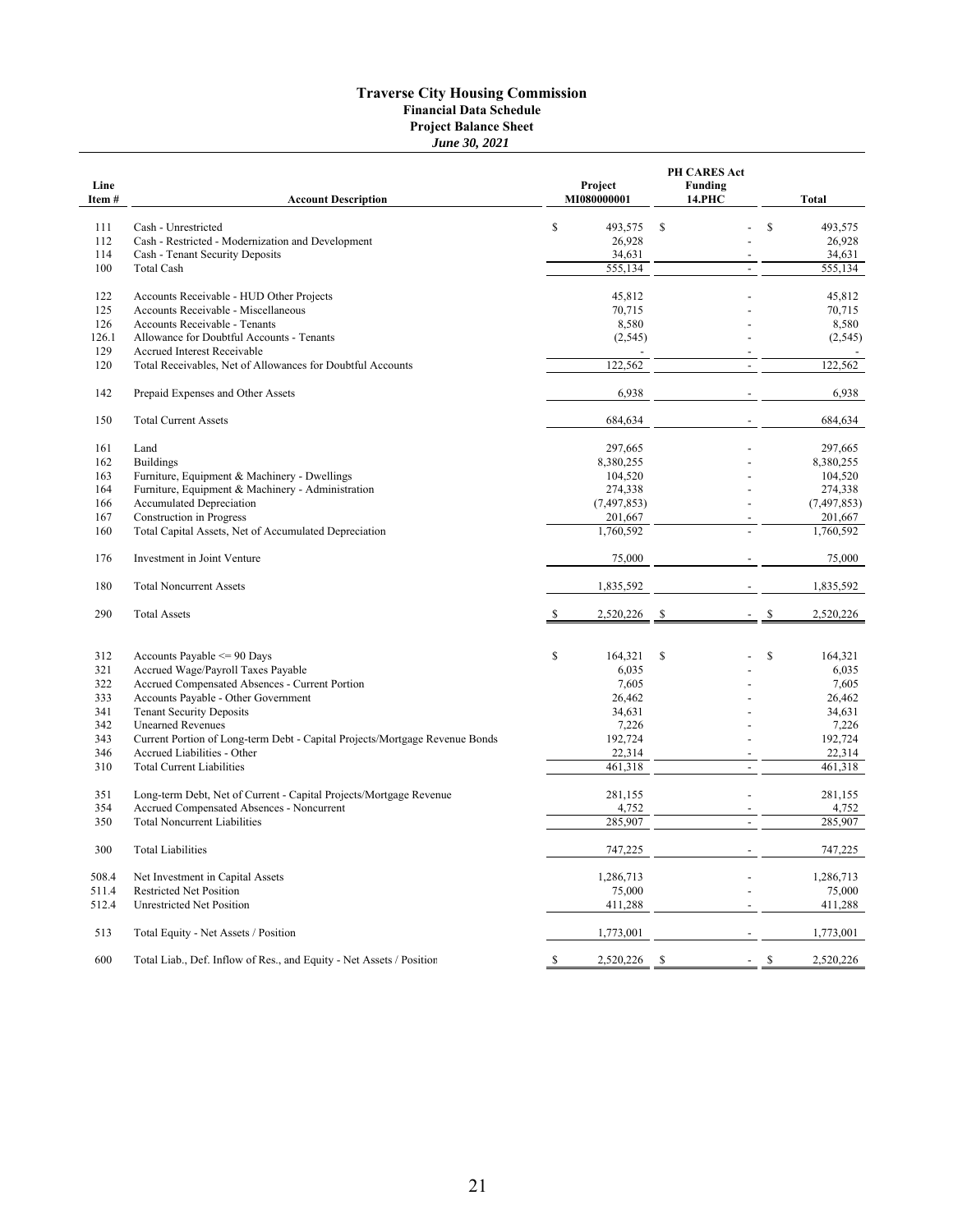#### **Traverse City Housing Commission Financial Data Schedule Project Income Statement** *For the Year Ended June 30, 2021*

| Line<br>Item # | <b>Account Description</b>                                                                 |   | Total<br>Projects  | Project<br>MI080000001 | Operating<br><b>Fund Program</b> | <b>Capital Fund</b><br>Program | <b>PH CARES Act</b><br>Funding<br>14.PHC |
|----------------|--------------------------------------------------------------------------------------------|---|--------------------|------------------------|----------------------------------|--------------------------------|------------------------------------------|
| 70300          | Net Tenant Rental Revenue                                                                  | s | 448,264            | 448,264<br>-S          | s<br>448,264                     | \$<br>÷.                       | <sup>\$</sup>                            |
| 70400          | Tenant Revenue - Other                                                                     |   | 1,485              | 1,485                  | 1,485                            |                                |                                          |
| 70500          | <b>Total Tenant Revenue</b>                                                                |   | 449,749            | 449,749                | 449,749                          |                                |                                          |
| 70600          | HUD PHA Operating Grants                                                                   |   | 360,880            | 328,732                | 328,732                          |                                | 32,148                                   |
| 70610          | Capital Grants                                                                             |   | 65,495             | 65,495                 |                                  | 65,495                         |                                          |
| 71100          | Investment Income - Unrestricted                                                           |   | 614                | 614                    | 614                              |                                |                                          |
| 71500          | Other Revenue                                                                              |   | 236,481            | 236,481                | 236,481                          |                                |                                          |
| 70000          | <b>Total Revenue</b>                                                                       |   | 1,113,219          | 1,081,071              | 1,015,576                        | 65,495                         | 32,148                                   |
| 91100<br>91200 | <b>Administrative Salaries</b><br><b>Auditing Fees</b>                                     |   | 121,524<br>3,100   | 121,524<br>3,100       | 121,524<br>3,100                 |                                |                                          |
| 91400          | Advertising and Marketing                                                                  |   | 921                | 921                    | 921                              |                                |                                          |
| 91500          | Employee Benefit Contributions - Administrative                                            |   | 23,047             | 23,047                 | 23,047                           |                                |                                          |
| 91600          | Office Expenses                                                                            |   | 40,937             | 40,937                 | 40,937                           |                                |                                          |
| 91700          | Legal Expense                                                                              |   | 6,188              | 6,188                  | 6,188                            |                                |                                          |
| 91800<br>91900 | Travel<br>Other                                                                            |   | 7,869<br>6,797     | 7,869<br>6,797         | 7,869<br>6,797                   |                                |                                          |
| 91000          | Total Operating - Administrative                                                           |   | 210,383            | 210,383                | 210,383                          |                                | $\overline{\phantom{a}}$                 |
|                |                                                                                            |   |                    |                        |                                  |                                |                                          |
| 92400<br>92500 | Tenant Services - Other<br><b>Total Tenant Services</b>                                    |   | 84,700<br>84,700   | 52,552<br>52,552       | 52,552<br>52,552                 | $\sim$                         | 32,148<br>32,148                         |
| 93100          | Water                                                                                      |   | 23,963             | 23,963                 | 23,963                           |                                |                                          |
| 93200          | Electricity                                                                                |   | 121,382            | 121,382                | 121.382                          |                                |                                          |
| 93300          | Gas                                                                                        |   | 16,865             | 16,865                 | 16,865                           |                                |                                          |
| 93000          | <b>Total Utilities</b>                                                                     |   | 162,210            | 162,210                | 162,210                          |                                | $\sim$                                   |
| 94100          | Ordinary Maintenance and Operations - Labor                                                |   | 164,437            | 164,437                | 164,437                          |                                |                                          |
| 94200          | Ordinary Maintenance and Operations - Materials and Other                                  |   | 19,459             | 19,459                 | 19,459                           |                                |                                          |
| 94300          | Ordinary Maintenance and Operations - Contracts                                            |   | 100,314            | 100,314                | 100,314                          |                                |                                          |
| 94500<br>94000 | Employee Benefit Contributions - Ordinary Maintenance<br>Total Maintenance                 |   | 54,427<br>338,637  | 54,427<br>338,637      | 54,427<br>338,637                | ÷,                             | $\sim$                                   |
|                |                                                                                            |   |                    |                        |                                  |                                |                                          |
| 96140<br>96100 | All Other Insurance                                                                        |   | 35,276             | 35,276                 | 35,276<br>35,276                 |                                | $\sim$                                   |
|                | <b>Total Insurance Premiums</b>                                                            |   | 35,276             | 35,276                 |                                  |                                |                                          |
| 96200          | Other General Expenses                                                                     |   | 130,657            | 130,657                | 130,657                          |                                |                                          |
| 96210          | Compensated Absences                                                                       |   | 671                | 671                    | 671                              |                                |                                          |
| 96300          | Payments in Lieu of Taxes                                                                  |   | 25,740             | 25,740                 | 25,740                           |                                |                                          |
| 96400<br>96000 | Bad Debt - Tenant Rents<br>Total Other General Expenses                                    |   | (1,087)<br>155,981 | (1,087)<br>155,981     | (1,087)<br>155,981               |                                |                                          |
| 96710          |                                                                                            |   | 15,892             | 15,892                 |                                  | 15,892                         |                                          |
| 96720          | Interest on Mortgage (or Bonds) Payable<br>Interest on Notes Payable (Short and Long Term) |   | 3,647              | 3,647                  | 3,647                            |                                |                                          |
| 96700          | Total Interest Expense and Amortization Cost                                               |   | 19,539             | 19,539                 | 3,647                            | 15,892                         | ÷,                                       |
| 96900          | <b>Total Operating Expenses</b>                                                            |   | 1,006,726          | 974,578                | 958,686                          | 15,892                         | 32,148                                   |
| 97000          | Excess of Operating Revenue over Operating Expenses                                        |   | 106,493            | 106,493                | 56,890                           | 49,603                         |                                          |
| 97100          | <b>Extraordinary Maintenance</b>                                                           |   | 9,763              | 9,763                  | 9,763                            |                                |                                          |
| 97400          | Depreciation Expense                                                                       |   | 173,807            | 173,807                | 173,807                          |                                |                                          |
| 90000          | <b>Total Expenses</b>                                                                      |   | 1,190,296          | 1,158,148              | 1,142,256                        | 15,892                         | 32,148                                   |
| 10000          | Excess (Deficiency) of Total Revenue Over (Under) Total Expenses                           |   | (77, 077)          | (77, 077)              | (126, 680)                       | 49,603                         |                                          |
| 11020          | Required Annual Debt Principal Payments                                                    |   | 70,962             | 70,962                 | 34,300                           | 36,662                         |                                          |
| 11030          | <b>Beginning Equity</b>                                                                    |   | 1,825,966          | 1,825,966              | 1,825,966                        |                                |                                          |
| 11040          | Prior Period Adjustment, Equity Transfers and Correction<br>of Errors                      |   | 24,112             | 24,112                 | 24,112                           |                                |                                          |
| 11190<br>11210 | Unit Months Available<br>Number of Unit Months Leased                                      |   | 1,620<br>1,587     | 1,620<br>1,587         | 1,620<br>1,587                   |                                |                                          |
| 11270          | Excess Cash                                                                                |   | 109,560            | 109,560                | 109,560                          |                                |                                          |
| 11620<br>13510 | <b>Building Purchases</b><br>CFFP Debt Service Payments                                    |   | 12,941<br>52,554   | 12,941<br>52,554       | ÷,                               | 12,941<br>52,554               | $\sim$                                   |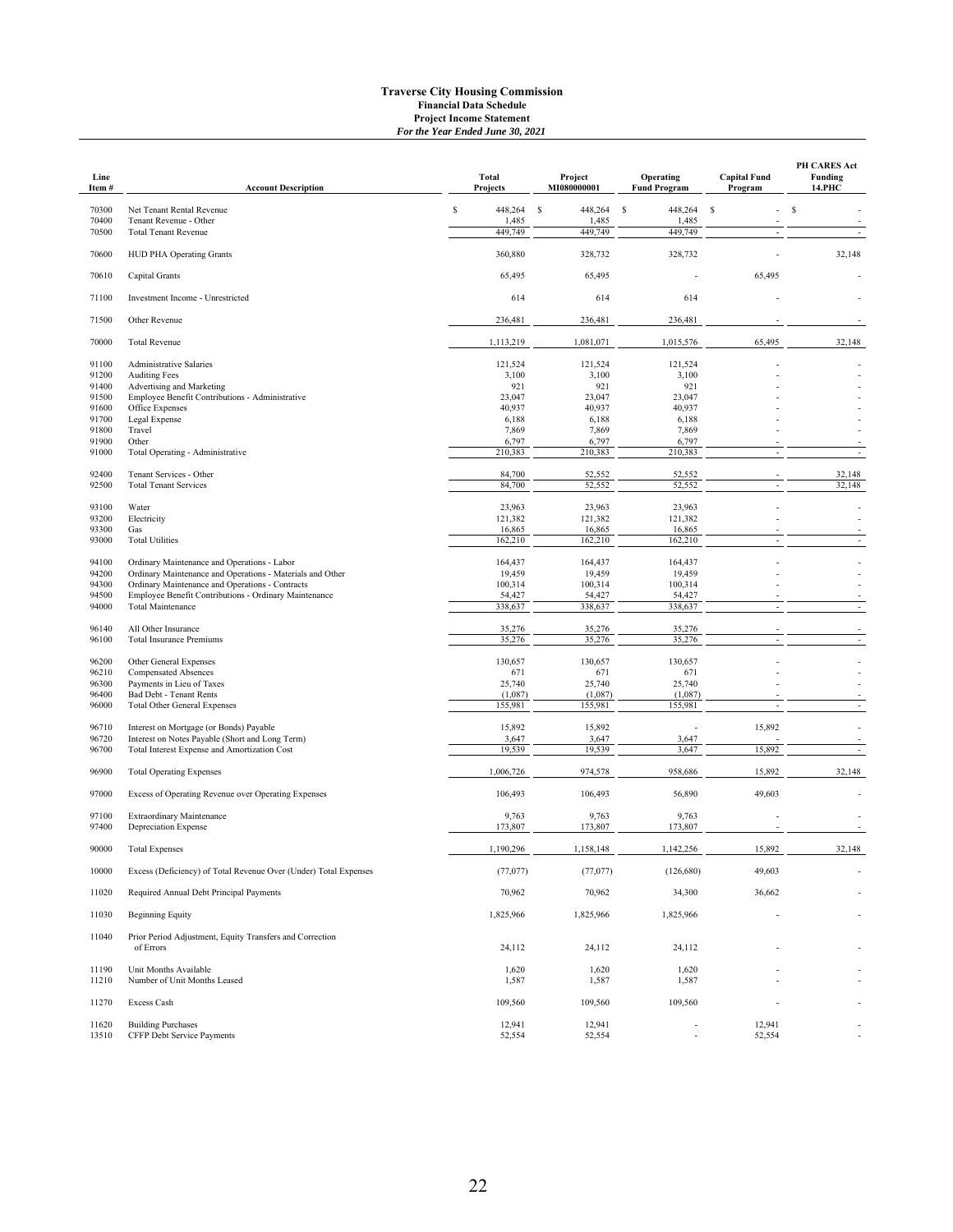#### **Traverse City Housing Commission Financial Data Schedule Program Financials - Balance Sheet**

*June 30, 2021*

| Line<br>Item# | <b>Account Description</b>                                                           |    | 14.871<br>Housing<br>Choice<br><b>Vouchers</b> | <b>HCV CARES</b><br><b>Act Funding</b><br><b>14.HCC</b> | <b>Total</b>   |
|---------------|--------------------------------------------------------------------------------------|----|------------------------------------------------|---------------------------------------------------------|----------------|
| 111           | Cash - Unrestricted                                                                  | \$ | 229,932                                        | \$                                                      | \$<br>229,932  |
| 115           | Cash - Restricted for Payment of Current Liabilities                                 |    | 89,924                                         |                                                         | 89,924         |
| 100           | <b>Total Cash</b>                                                                    |    | 319,856                                        |                                                         | 319,856        |
| 142           | Prepaid Expenses and Other Assets                                                    |    | 844                                            |                                                         | 844            |
| 150           | <b>Total Current Assets</b>                                                          |    | 320,700                                        |                                                         | 320,700        |
| 164           | Furniture, Equipment & Machinery - Administration                                    |    | 6,563                                          |                                                         | 6,563          |
| 166           | Accumulated Depreciation                                                             |    | (6,338)                                        |                                                         | (6,338)        |
| 160           | Total Capital Assets, Net of Accumulated Depreciation                                |    | 225                                            |                                                         | 225            |
| 180           | <b>Total Noncurrent Assets</b>                                                       |    | 225                                            |                                                         | 225            |
| 290           | <b>Total Assets</b>                                                                  | S  | 320,925                                        | \$                                                      | \$<br>320,925  |
|               |                                                                                      |    |                                                |                                                         |                |
| 312<br>321    | Accounts Payable $\leq$ 90 Days                                                      | \$ | 2,168                                          | \$                                                      | \$<br>2,168    |
| 322           | Accrued Wage/Payroll Taxes Payable<br>Accrued Compensated Absences - Current Portion |    | 1,280<br>4,570                                 |                                                         | 1,280<br>4,570 |
| 345           | Other Current Liabilities                                                            |    | 89,924                                         |                                                         | 89,924         |
| 310           | <b>Total Current Liabilities</b>                                                     |    | 97,942                                         |                                                         | 97,942         |
| 354           | Accrued Compensated Absences - Noncurrent                                            |    | 1,706                                          |                                                         | 1,706          |
| 350           | <b>Total Noncurrent Liabilities</b>                                                  |    | 1,706                                          |                                                         | 1,706          |
| 300           | <b>Total Liabilities</b>                                                             |    | 99,648                                         |                                                         | 99,648         |
| 508.4         | Net Investment in Capital Assets                                                     |    | 225                                            |                                                         | 225            |
| 512.4         | <b>Unrestricted Net Position</b>                                                     |    | 221,052                                        |                                                         | 221,052        |
| 513           | Total Equity - Net Assets / Position                                                 |    | 221,277                                        |                                                         | 221,277        |
| 600           | Total Liab., Def. Inflow of Res., and Equity - Net Assets / Position                 | \$ | 320,925                                        | \$                                                      | \$<br>320,925  |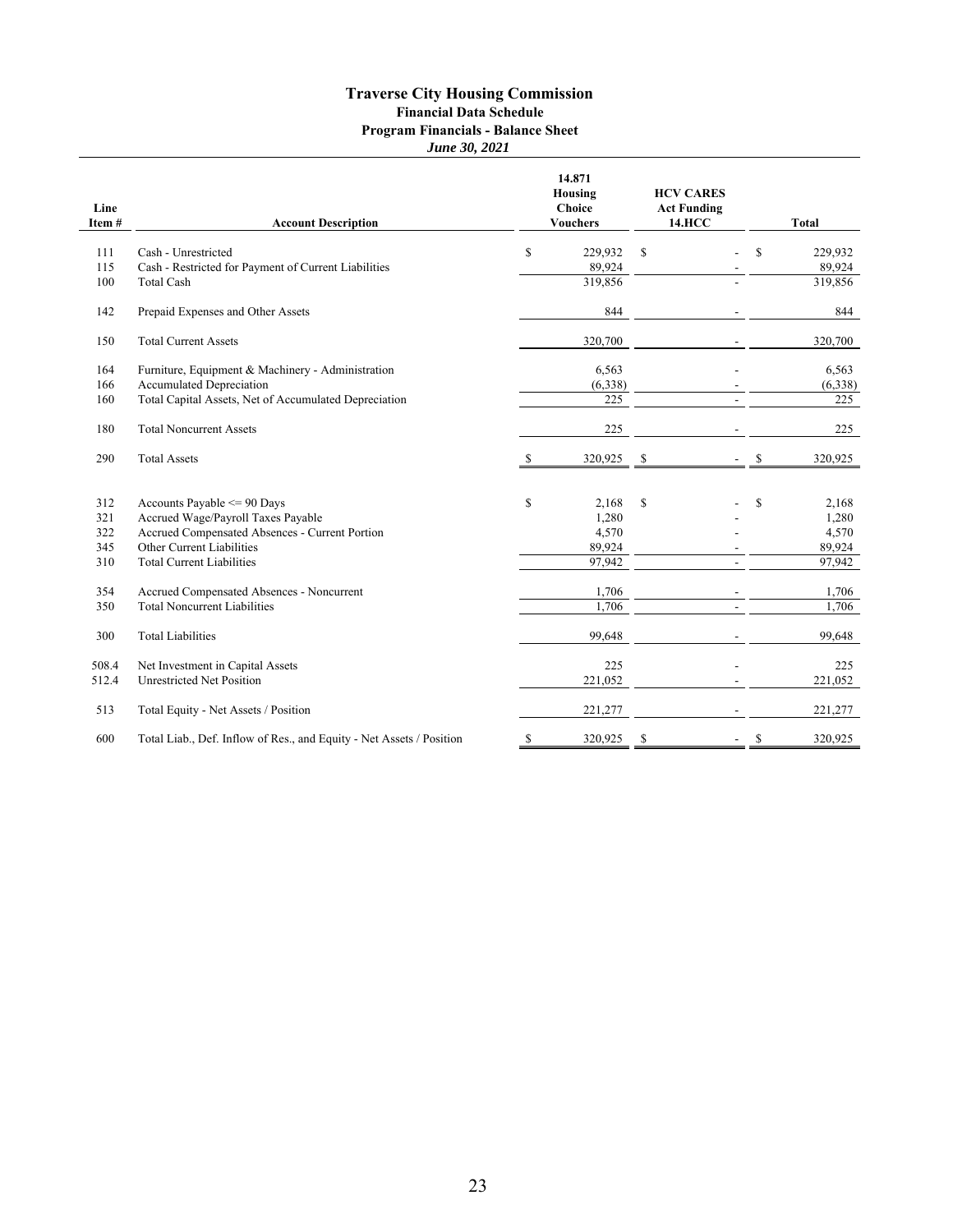**Financial Data Schedule**

**Program Financials - Income Statement** *For the Year Ended June 30, 2021*

| Line<br>Item#           | <b>Account Description</b>                                                          | 14.871<br>Housing<br>Choice<br><b>Vouchers</b> |               | <b>14.HCC HCV</b><br><b>CARES</b> Act<br>Funding |   | 14.896 PIH<br>Family<br>Self-Sufficiency<br>Program |               | <b>Total</b>           |
|-------------------------|-------------------------------------------------------------------------------------|------------------------------------------------|---------------|--------------------------------------------------|---|-----------------------------------------------------|---------------|------------------------|
| 70600                   | <b>HUD PHA Operating Grants</b>                                                     | \$<br>1,236,114                                | <sup>\$</sup> | 32,790                                           | S | 81,840                                              | <sup>\$</sup> | 1,432,584              |
| 71400                   | Fraud Recovery                                                                      | 2,030                                          |               |                                                  |   |                                                     |               | 2,030                  |
| 71500                   | Other Revenue                                                                       | 11,891                                         |               |                                                  |   |                                                     |               | 11,891                 |
| 70000                   | <b>Total Revenue</b>                                                                | 1,250,035                                      |               | 32,790                                           |   | 81,840                                              |               | 1,446,505              |
| 91100<br>91200<br>91400 | <b>Administrative Salaries</b><br><b>Auditing Fees</b><br>Advertising and Marketing | 31,935<br>3,000<br>26                          |               | 20,050                                           |   | 59,131                                              |               | 170,247<br>3,000<br>26 |
| 91500                   | Employee Benefit Contributions - Administrative                                     | 8,610                                          |               | 2,599                                            |   | 22,709                                              |               | 56,627                 |
| 91600                   | Office Expenses                                                                     | 13,365                                         |               |                                                  |   |                                                     |               | 13,365                 |
| 91800                   | Travel                                                                              | 1,089                                          |               |                                                  |   |                                                     |               | 1,089                  |
| 91900                   | Other                                                                               | 6,113                                          |               |                                                  |   |                                                     |               | 6,113                  |
| 91000                   | Total Operating - Administrative                                                    | 64,138                                         |               | 22,649                                           |   | 81,840                                              |               | 250,467                |
| 92400                   | Tenant Services - Other                                                             |                                                |               | 10,141                                           |   | ٠                                                   |               | 10,141                 |
| 92500                   | <b>Total Tenant Services</b>                                                        |                                                |               | 10,141                                           |   | ÷                                                   |               | 10,141                 |
| 96200                   | Other General Expenses                                                              | 76                                             |               |                                                  |   |                                                     |               | 76                     |
| 96210                   | Compensated Absences                                                                | 1,420                                          |               |                                                  |   |                                                     |               | 1,420                  |
| 96000                   | <b>Total Other General Expenses</b>                                                 | 1,496                                          |               |                                                  |   |                                                     |               | 1,496                  |
| 96900                   | <b>Total Operating Expenses</b>                                                     | 65,634                                         |               | 32,790                                           |   | 81,840                                              |               | 262,104                |
| 97000                   | Excess of Operating Revenue over Operating Expenses                                 | 1,184,401                                      |               |                                                  |   |                                                     |               | 1,184,401              |
| 97300                   | Housing Assistance Payments                                                         | 1,130,250                                      |               |                                                  |   |                                                     |               | 1,130,250              |
| 97350                   | HAP Portability-In                                                                  | 5,831                                          |               |                                                  |   |                                                     |               | 5,831                  |
| 97400                   | Depreciation Expense                                                                | 398                                            |               | 32,790                                           |   | 81,840                                              |               | 398<br>1,398,583       |
| 90000                   | <b>Total Expenses</b>                                                               | 1,202,113                                      |               |                                                  |   |                                                     |               |                        |
| 10000                   | Excess (Deficiency) of Total Revenue Over (Under) Total Expenses                    | 47,922                                         |               |                                                  |   |                                                     |               | 47,922                 |
| 11030                   | <b>Beginning Equity</b>                                                             | 173,355                                        |               |                                                  |   |                                                     |               | 173,355                |
| 11170                   | Administrative Fee Equity                                                           | 217,978                                        |               |                                                  |   |                                                     |               | 217,978                |
| 11180                   | Housing Assistance Payments Equity                                                  | 3,299                                          |               |                                                  |   |                                                     |               | 3,299                  |
| 11190<br>11210          | Unit Months Available<br>Number of Unit Months Leased                               | 2,072<br>1,895                                 |               |                                                  |   |                                                     |               | 2,072<br>1,895         |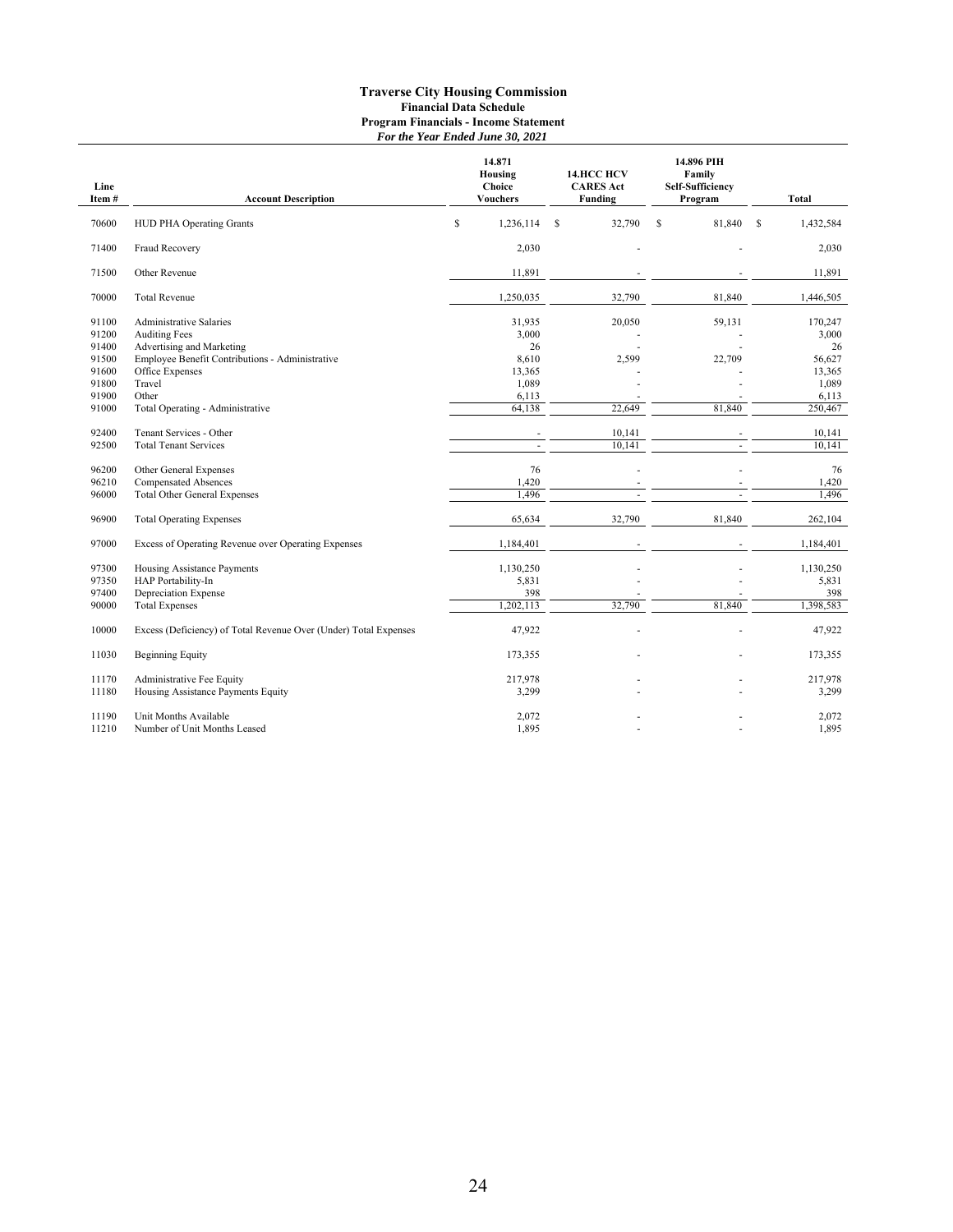#### **Traverse City Housing Commission Financial Data Schedule**

**PHA Financial Data - Balance Sheet**

*June 30, 2021*

| Line  |                                                                      | Project       |                          | Program                  |               |               |
|-------|----------------------------------------------------------------------|---------------|--------------------------|--------------------------|---------------|---------------|
| Item# | <b>Account Description</b>                                           | <b>Totals</b> |                          | <b>Totals</b>            | Subtotal      | Total         |
| 111   | Cash - Unrestricted                                                  | \$<br>493.575 | \$                       |                          | \$<br>723,507 | 723,507<br>\$ |
| 112   |                                                                      |               |                          | 229,932                  |               |               |
|       | Cash - Restricted - Modernization and Development                    | 26,928        |                          |                          | 26,928        | 26,928        |
| 114   | Cash - Tenant Security Deposits                                      | 34,631        |                          |                          | 34,631        | 34,631        |
| 115   | Cash - Restricted for Payment of Current Liabilities                 | 555,134       | $\overline{\phantom{a}}$ | 89,924                   | 89,924        | 89,924        |
| 100   | Total Cash                                                           |               |                          | 319,856                  | 874,990       | 874,990       |
| 122   | Accounts Receivable - HUD Other Projects                             | 45,812        |                          |                          | 45,812        | 45,812        |
| 125   | Accounts Receivable - Miscellaneous                                  | 70,715        |                          |                          | 70,715        | 70,715        |
| 126   | Accounts Receivable - Tenants                                        | 8,580         |                          |                          | 8,580         | 8,580         |
| 126.1 | Allowance for Doubtful Accounts - Tenants                            | (2, 545)      |                          |                          | (2, 545)      | (2, 545)      |
| 120   | Total Receivables, Net of Allowances for Doubtful Accounts           | 122,562       |                          | $\frac{1}{2}$            | 122,562       | 122,562       |
|       |                                                                      |               |                          |                          |               |               |
| 142   | Prepaid Expenses and Other Assets                                    | 6,938         |                          | 844                      | 7,782         | 7,782         |
| 150   | <b>Total Current Assets</b>                                          | 684,634       |                          | 320,700                  | 1,005,334     | 1,005,334     |
| 161   | Land                                                                 | 297,665       |                          |                          | 297,665       | 297,665       |
| 162   | <b>Buildings</b>                                                     | 8,380,255     |                          | $\overline{a}$           | 8,380,255     | 8,380,255     |
| 163   | Furniture, Equipment & Machinery - Dwellings                         | 104,520       |                          | $\overline{a}$           | 104,520       | 104,520       |
| 164   | Furniture, Equipment & Machinery - Administration                    | 274,338       |                          | 6,563                    | 280,901       | 280,901       |
| 166   | <b>Accumulated Depreciation</b>                                      | (7, 497, 853) |                          | (6,338)                  | (7,504,191)   | (7,504,191)   |
| 167   | <b>Construction</b> in Progress                                      | 201,667       |                          |                          | 201,667       | 201,667       |
| 160   | Total Capital Assets, Net of Accumulated Depreciation                | 1,760,592     |                          | 225                      | 1,760,817     | 1,760,817     |
| 176   | Investment in Joint Venture                                          | 75,000        |                          |                          | 75,000        | 75,000        |
|       |                                                                      |               |                          |                          |               |               |
| 180   | <b>Total Noncurrent Assets</b>                                       | 1,835,592     |                          | 225                      | 1,835,817     | 1,835,817     |
| 290   | <b>Total Assets</b>                                                  | \$2,520,226   | \$                       | 320,925                  | \$2,841,151   | \$2,841,151   |
|       |                                                                      |               | \$                       |                          |               |               |
| 312   | Accounts Payable $\leq$ 90 Days                                      | \$<br>164,321 |                          | 2,168                    | \$<br>166,489 | \$<br>166,489 |
| 321   | Accrued Wage/Payroll Taxes Payable                                   | 6,035         |                          | 1,280                    | 7,315         | 7,315         |
| 322   | Accrued Compensated Absences - Current Portion                       | 7,605         |                          | 4,570                    | 12,175        | 12,175        |
| 333   | Accounts Payable - Other Government                                  | 26,462        |                          | $\overline{a}$           | 26,462        | 26,462        |
| 341   | <b>Tenant Security Deposits</b>                                      | 34,631        |                          | $\overline{\phantom{a}}$ | 34,631        | 34,631        |
| 342   | <b>Unearned Revenues</b>                                             | 7,226         |                          | $\overline{a}$           | 7,226         | 7,226         |
| 343   | Current Portion of Long-term Debt - Capital Projects/                |               |                          |                          |               |               |
|       | Mortgage Revenue Bonds                                               | 192,724       |                          |                          | 192,724       | 192,724       |
| 345   | Other Current Liabilities                                            |               |                          | 89,924                   | 89,924        | 89,924        |
| 346   | Accrued Liabilities - Other                                          | 22,314        |                          |                          | 22,314        | 22,314        |
| 310   | <b>Total Current Liabilities</b>                                     | 461,318       |                          | 97,942                   | 559,260       | 559,260       |
| 351   | Long-term Debt, Net of Current - Capital Projects/                   |               |                          |                          |               |               |
|       | Mortgage Revenue Bonds                                               | 281,155       |                          |                          | 281,155       | 281,155       |
| 354   | Accrued Compensated Absences - Noncurrent                            | 4,752         |                          | 1,706                    | 6,458         | 6,458         |
| 350   | <b>Total Noncurrent Liabilities</b>                                  | 285,907       |                          | 1,706                    | 287,613       | 287,613       |
|       |                                                                      |               |                          |                          |               |               |
| 300   | <b>Total Liabilities</b>                                             | 747,225       |                          | 99,648                   | 846,873       | 846,873       |
| 508.4 | Net Investment in Capital Assets                                     | 1,286,713     |                          | 225                      | 1,286,938     | 1,286,938     |
| 511.4 | <b>Restricted Net Position</b>                                       | 75,000        |                          |                          | 75,000        | 75,000        |
| 512.4 | Unrestricted Net Position                                            | 411,288       |                          | 221,052                  | 632,340       | 632,340       |
| 513   | Total Equity - Net Assets / Position                                 | 1,773,001     |                          | 221,277                  | 1,994,278     | 1,994,278     |
| 600   | Total Liab., Def. Inflow of Res., and Equity - Net Assets / Position | \$2,520,226   | -S                       | 320,925                  | \$2,841,151   | \$2,841,151   |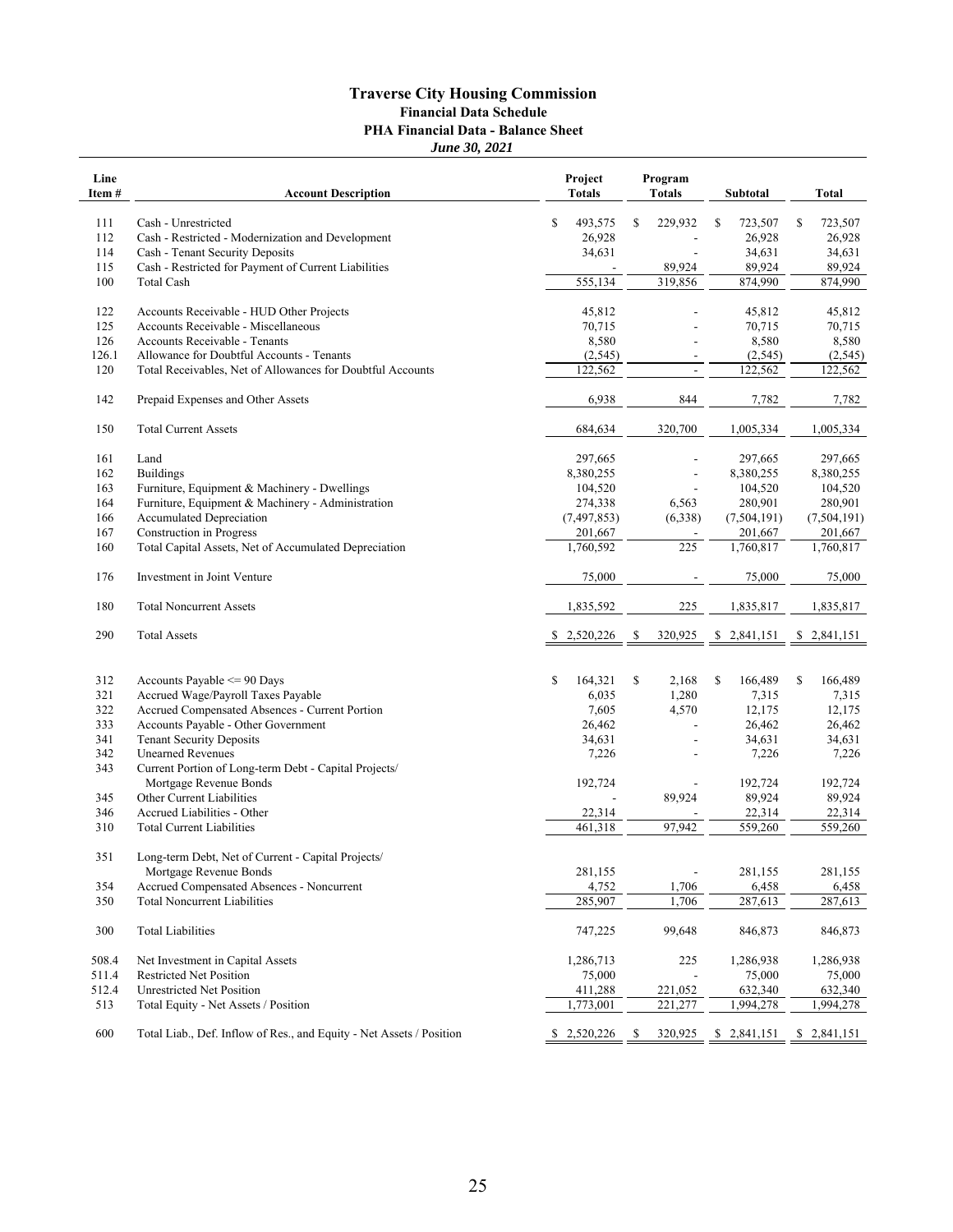#### **Traverse City Housing Commission Financial Data Schedule PHA Financial Data - Income Statement** *For the Year Ended June 30, 2021*

| Line<br>Item# | <b>Account Description</b>                                                                               | Project<br><b>Totals</b> | Program<br><b>Totals</b> | <b>Subtotal</b>   | <b>Total</b>  |
|---------------|----------------------------------------------------------------------------------------------------------|--------------------------|--------------------------|-------------------|---------------|
| 70300         | Net Tenant Rental Revenue                                                                                | \$<br>448,264            | \$                       | \$<br>448,264     | \$<br>448,264 |
| 70400         | Tenant Revenue - Other                                                                                   | 1,485                    |                          | 1,485             | 1,485         |
| 70500         | <b>Total Tenant Revenue</b>                                                                              | 449,749                  | $\overline{\phantom{a}}$ | 449,749           | 449,749       |
|               |                                                                                                          |                          |                          |                   |               |
| 70600         | HUD PHA Operating Grants                                                                                 | 360,880                  | 1,432,584                | 1,793,464         | 1,793,464     |
| 70610         | Capital Grants                                                                                           | 65,495                   |                          | 65,495            | 65,495        |
| 71100         | Investment Income - Unrestricted                                                                         | 614                      |                          | 614               | 614           |
| 71400         | Fraud Recovery                                                                                           |                          | 2,030                    | 2,030             | 2,030         |
| 71500         | Other Revenue                                                                                            | 236,481                  | 11,891                   | 248,372           | 248,372       |
| 70000         | <b>Total Revenue</b>                                                                                     | 1,113,219                | 1,446,505                | 2,559,724         | 2,559,724     |
| 91100         | Administrative Salaries                                                                                  | 121,524                  | 170,247                  | 291,771           | 291,771       |
| 91200         | <b>Auditing Fees</b>                                                                                     | 3,100                    | 3,000                    | 6,100             | 6,100         |
| 91400         | Advertising and Marketing                                                                                | 921                      | 26                       | 947               | 947           |
| 91500         | Employee Benefit Contributions - Administrative                                                          | 23,047                   | 56,627                   | 79,674            | 79,674        |
| 91600         | Office Expenses                                                                                          | 40,937                   | 13,365                   | 54,302            | 54,302        |
| 91700         | Legal Expense                                                                                            | 6,188                    |                          | 6,188             | 6,188         |
| 91800         | Travel                                                                                                   | 7,869                    | 1,089                    | 8,958             | 8,958         |
| 91900         | Other                                                                                                    | 6,797                    | 6,113                    | 12,910            | 12,910        |
| 91000         | Total Operating - Administrative                                                                         | 210,383                  | 250,467                  | 460,850           | 460,850       |
|               |                                                                                                          |                          |                          |                   |               |
| 92400         | Tenant Services - Other                                                                                  | 84,700                   | 10,141                   | 94,841            | 94,841        |
| 92500         | <b>Total Tenant Services</b>                                                                             | 84,700                   | 10,141                   | 94,841            | 94,841        |
|               |                                                                                                          |                          |                          |                   |               |
| 93100         | Water                                                                                                    | 23,963                   |                          | 23,963            | 23,963        |
| 93200         | Electricity                                                                                              | 121,382                  | $\overline{a}$           | 121,382           | 121,382       |
| 93300         | Gas                                                                                                      | 16,865                   | $\overline{\phantom{a}}$ | 16,865            | 16,865        |
| 93000         | <b>Total Utilities</b>                                                                                   | 162,210                  | $\blacksquare$           | 162,210           | 162,210       |
|               |                                                                                                          |                          |                          |                   |               |
| 94100         | Ordinary Maintenance and Operations - Labor                                                              | 164,437                  |                          | 164,437           | 164,437       |
| 94200         | Ordinary Maintenance and Operations - Materials and Other                                                | 19,459                   |                          | 19,459            | 19,459        |
| 94300         | Ordinary Maintenance and Operations - Contracts<br>Employee Benefit Contributions - Ordinary Maintenance | 100,314                  |                          | 100,314           | 100,314       |
| 94500         |                                                                                                          | 54,427                   |                          | 54,427<br>338,637 | 54,427        |
| 94000         | <b>Total Maintenance</b>                                                                                 | 338,637                  |                          |                   | 338,637       |
| 96140         | All Other Insurance                                                                                      | 35,276                   |                          | 35,276            | 35,276        |
| 96100         | <b>Total Insurance Premiums</b>                                                                          | 35,276                   | $\overline{\phantom{a}}$ | 35,276            | 35,276        |
|               |                                                                                                          |                          |                          |                   |               |
| 96200         | Other General Expenses                                                                                   | 130,657                  | 76                       | 130,733           | 130,733       |
| 96210         | <b>Compensated Absences</b>                                                                              | 671                      | 1,420                    | 2,091             | 2,091         |
| 96300         | Payments in Lieu of Taxes                                                                                | 25,740                   |                          | 25,740            | 25,740        |
| 96400         | Bad Debt - Tenant Rents                                                                                  | (1,087)                  |                          | (1,087)           | (1,087)       |
| 96000         | <b>Total Other General Expenses</b>                                                                      | 155,981                  | 1,496                    | 157,477           | 157,477       |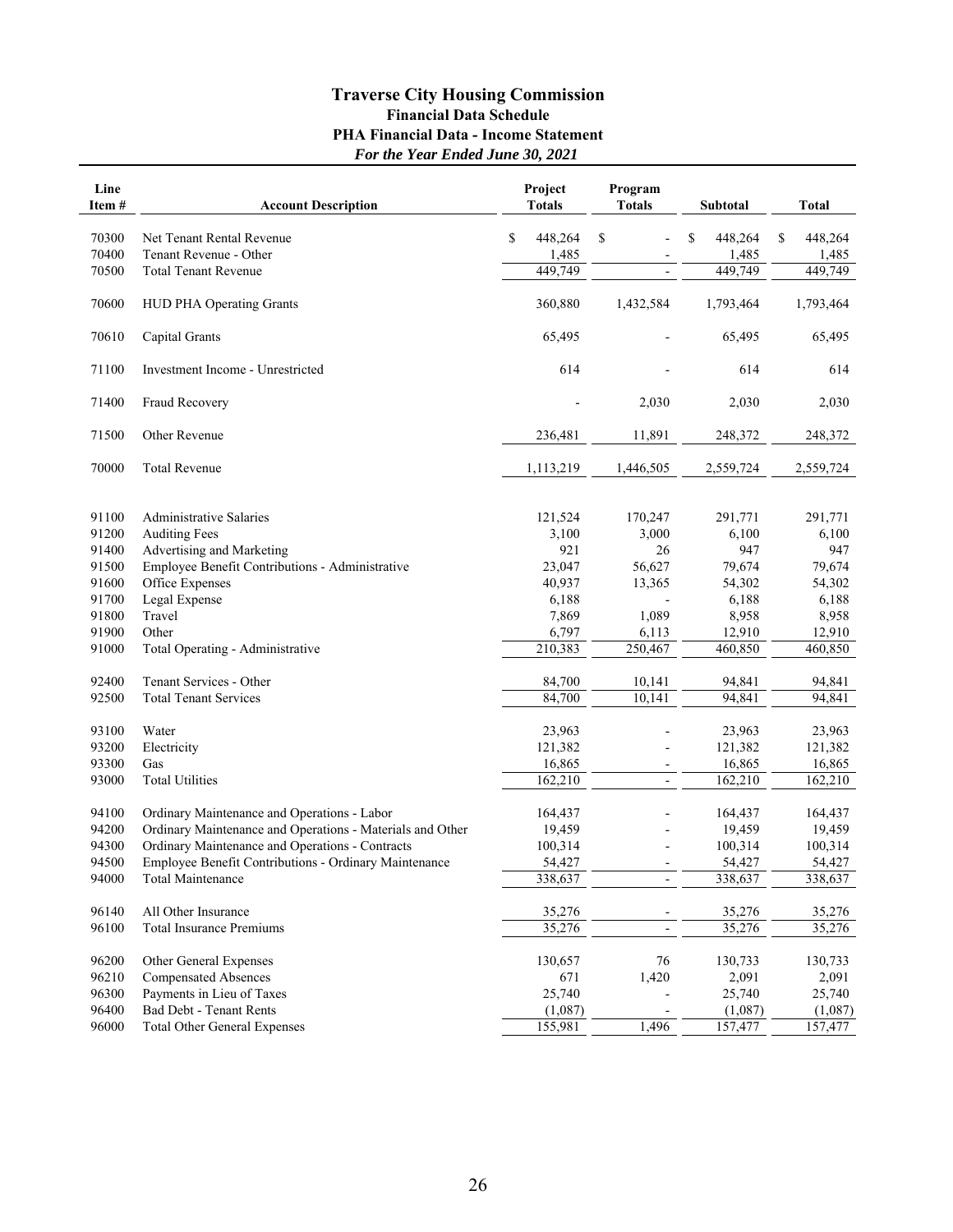#### **Traverse City Housing Commission Financial Data Schedule PHA Financial Data - Income Statement** *For the Year Ended June 30, 2021*

| Line<br>Item# | <b>Account Description</b>                                       | Project<br><b>Totals</b> | Program<br><b>Totals</b> | <b>Subtotal</b> | <b>Total</b>          |
|---------------|------------------------------------------------------------------|--------------------------|--------------------------|-----------------|-----------------------|
| 96710         | Interest on Mortgage (or Bonds) Payable                          | \$<br>15,892             | \$                       | S<br>15,892     | $\mathbf S$<br>15,892 |
| 96720         | Interest on Notes Payable (Short and Long Term)                  | 3,647                    |                          | 3,647           | 3,647                 |
| 96700         | Total Interest Expense and Amortization Cost                     | 19,539                   |                          | 19,539          | 19,539                |
|               |                                                                  |                          |                          |                 |                       |
| 96900         | <b>Total Operating Expenses</b>                                  | 1,006,726                | 262,104                  | 1,268,830       | 1,268,830             |
| 97000         | Excess of Operating Revenue over Operating Expenses              | 106,493                  | 1,184,401                | 1,290,894       | 1,290,894             |
| 97100         | <b>Extraordinary Maintenance</b>                                 | 9,763                    |                          | 9,763           | 9,763                 |
| 97300         | Housing Assistance Payments                                      |                          | 1,130,250                | 1,130,250       | 1,130,250             |
| 97350         | HAP Portability-In                                               |                          | 5,831                    | 5,831           | 5,831                 |
| 97400         | Depreciation Expense                                             | 173,807                  | 398                      | 174,205         | 174,205               |
| 90000         | <b>Total Expenses</b>                                            | 1,190,296                | 1,398,583                | 2,588,879       | 2,588,879             |
| 10000         | Excess (Deficiency) of Total Revenue Over (Under) Total Expenses | (77,077)                 | 47,922                   | (29, 155)       | (29, 155)             |
| 11020         | Required Annual Debt Principal Payments                          | 70,962                   |                          | 70,962          | 70,962                |
| 11030         | <b>Beginning Equity</b>                                          | 1,825,966                | 173,355                  | 1,999,321       | 1,999,321             |
| 11040         | Prior Period Adjustment, Equity Transfers and Correction         |                          |                          |                 |                       |
|               | of Errors                                                        | 24,112                   |                          | 24,112          | 24,112                |
| 11170         | Administrative Fee Equity                                        | $\overline{a}$           | 217,978                  | 217,978         | 217,978               |
| 11180         | Housing Assistance Payments Equity                               |                          | 3,299                    | 3,299           | 3,299                 |
| 11190         | Unit Months Available                                            | 1,620                    | 2,072                    | 3,692           | 3,692                 |
| 11210         | Number of Unit Months Leased                                     | 1,587                    | 1,895                    | 3,482           | 3,482                 |
|               |                                                                  |                          |                          |                 |                       |
| 11270         | Excess Cash                                                      | 109,560                  | L,                       | 109,560         | 109,560               |
| 11620         | <b>Building Purchases</b>                                        | 12,941                   |                          | 12,941          | 12,941                |
| 13510         | CFFP Debt Service Payments                                       | 52,554                   | $\overline{a}$           | 52,554          | 52,554                |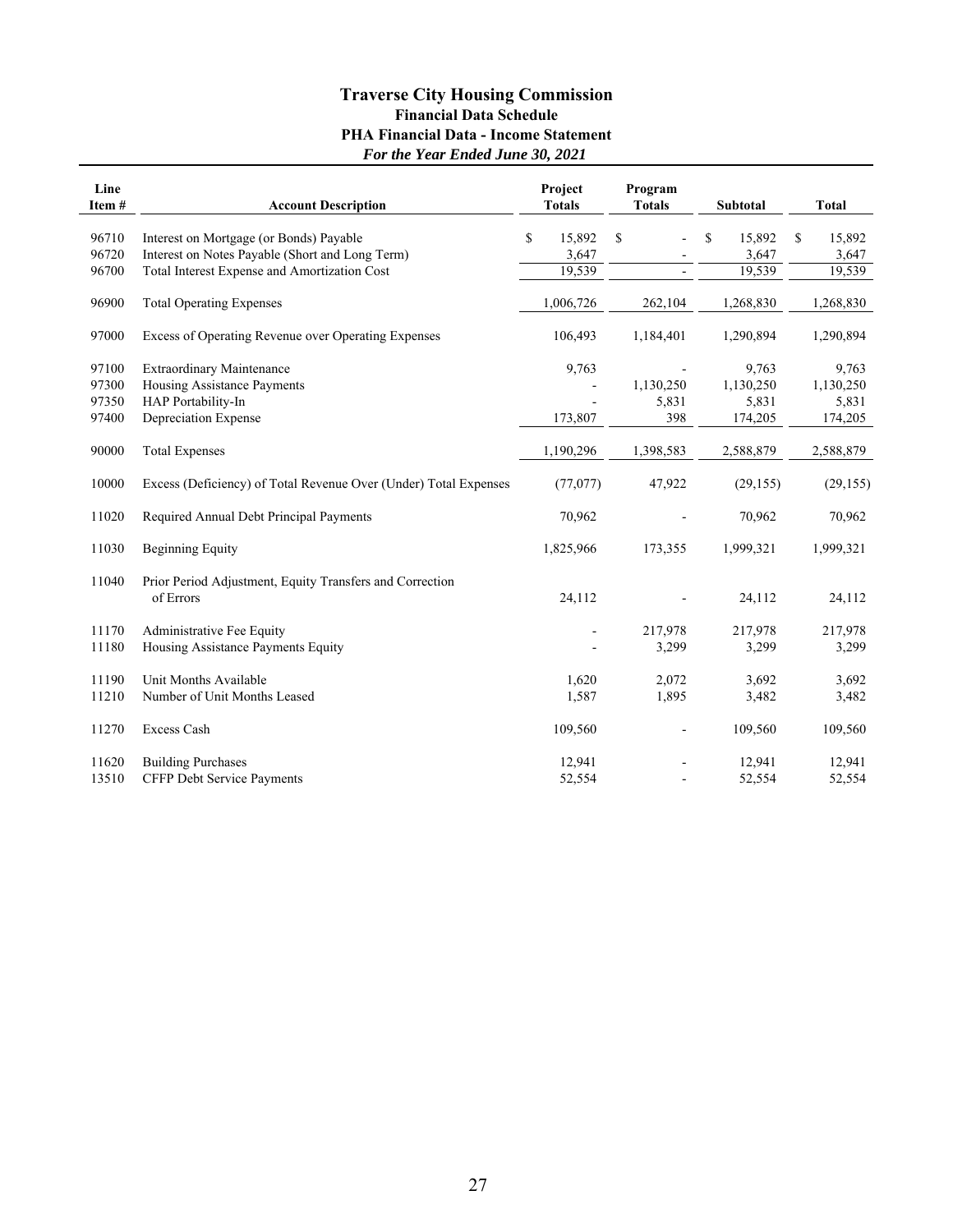

SMITH & KLACZKIEWICZ, PC Certified Public Accountants

Thomas J. Smith, CPA Robert R. Klaczkiewicz, CPA Robert R. Klaczkiewicz, CPA Robert R. Klaczkiewicz, CPA Robert R. Klaczkiewicz, CPA (989) (989) 751-3064

A veteran owned business

## **INDEPENDENT AUDITOR'S REPORT ON INTERNAL CONTROL OVER FINANCIAL REPORTING AND ON COMPLIANCE AND OTHER MATTERS BASED ON AN AUDIT OF FINANCIAL STATEMENTS PERFORMED IN ACCORDANCE WITH** *GOVERNMENT AUDITING STANDARDS*

To the Board of Commissioners Traverse City Housing Commission Traverse City, MI

We have audited, in accordance with the auditing standards generally accepted in the United States of America and the standards applicable to financial audits contained in *Government Auditing Standards* issued by the Comptroller General of the United States, the financial statements of the business-type activities of the *Traverse City Housing Commission*, a component unit of the City of Traverse City, Michigan as of and for the year ended June 30, 2021, and the related notes to the financial statements, which collectively comprise the *Traverse City Housing Commission's* basic financial statements and have issued our report thereon dated November 22, 2021.

## **Internal Control over Financial Reporting**

In planning and performing our audit of the financial statements, we considered the *Traverse City Housing Commission's* internal control over financial reporting (internal control) as a basis for designing audit procedures that are appropriate in the circumstances for the purpose of expressing our opinions on the financial statements, but not for the purpose of expressing an opinion on the effectiveness of the *Traverse City Housing Commission's* internal control. Accordingly, we do not express an opinion on the effectiveness of the *Traverse City Housing Commission's* internal control.

A *deficiency in internal control* exists when the design or operation of a control does not allow management or employees, in the normal course of performing their assigned functions, to prevent, or detect and correct, misstatements on a timely basis. A *material weakness* is a deficiency, or a combination of deficiencies, in internal control, such that there is a reasonable possibility that a material misstatement of the entity's financial statements will not be prevented, or detected and corrected on a timely basis. A *significant deficiency* is a deficiency, or a combination of deficiencies, in internal control that is less severe than a material weakness, yet important enough to merit attention by those charged with governance.

Our consideration of internal control was for the limited purpose described in the first paragraph of this section and was not designed to identify all deficiencies in internal control that might be material weaknesses or, significant deficiencies. Given these limitations, during our audit we did not identify any deficiencies in internal control that we consider to be material weaknesses. However, material weaknesses may exist that have not been identified.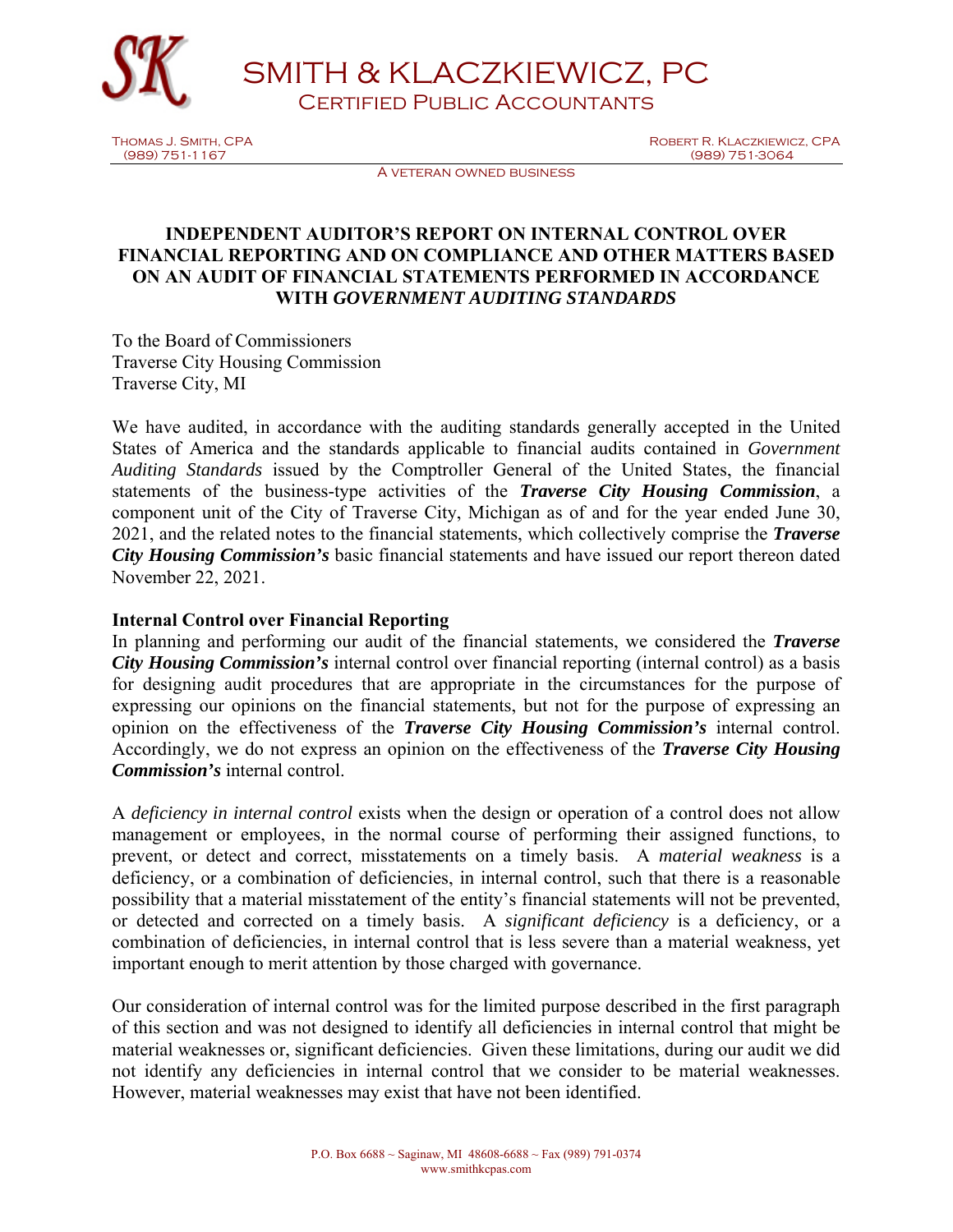#### **Compliance and Other Matters**

As part of obtaining reasonable assurance about whether the *Traverse City Housing Commission's* financial statements are free from material misstatement, we performed tests of its compliance with certain provisions of laws, regulations, contracts, and grant agreements, noncompliance with which could have a direct and material effect on the determination of financial statement amounts. However, providing an opinion on compliance with those provisions was not an objective of our audit, and accordingly, we do not express such an opinion. The results of our tests disclosed no instances of noncompliance or other matters that are required to be reported under *Government Auditing Standards*.

### **Purpose of this Report**

The purpose of this report is solely to describe the scope of our testing of internal control and compliance and the results of that testing, and not to provide an opinion on the effectiveness of the entity's internal control or on compliance. This report is an integral part of an audit performed in accordance with *Government Auditing Standards* in considering the entity's internal control and compliance. Accordingly, this communication is not suitable for any other purpose.

Smith + Klacyhiavicy PC

*Saginaw, Michigan* November 22, 2021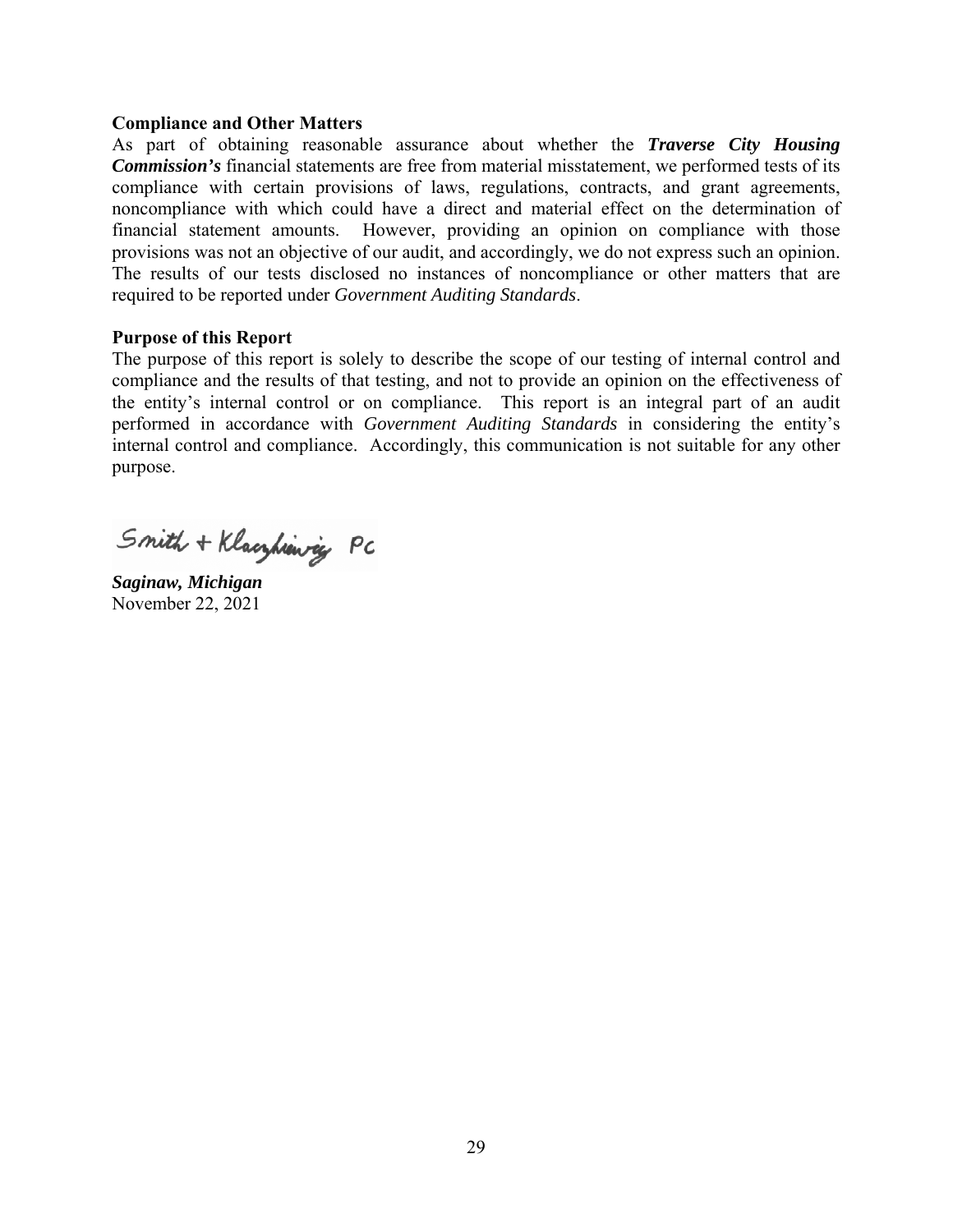

SMITH & KLACZKIEWICZ, PC Certified Public Accountants

Thomas J. Smith, CPA Robert R. Klaczkiewicz, CPA Robert R. Klaczkiewicz, CPA Robert R. Klaczkiewicz, CPA (989)<br>1989) 751-3064 (989) 751-3064 (989) 751-3064

A veteran owned business

## **INDEPENDENT AUDITOR'S REPORT ON COMPLIANCE FOR EACH MAJOR PROGRAM AND ON INTERNAL CONTROL OVER COMPLIANCE REQUIRED BY THE UNIFORM GUIDANCE**

To the Board of Commissioners Traverse City Housing Commission Traverse City, Michigan

## **Report on Compliance for Each Major Federal Program**

We have audited the *Traverse City Housing Commission's* compliance with the types of compliance requirements described in the *OMB Compliance Supplement* that could have a direct and material effect on each of the *Traverse City Housing Commission's* major federal programs for the year ended June 30, 2021. The *Traverse City Housing Commission's* major federal programs are identified in the summary of auditor's results section of the accompanying schedule of findings and questioned costs.

## *Management's Responsibility*

Management is responsible for compliance with federal statutes, regulations, and the terms and conditions of its federal awards applicable to its federal programs.

## *Auditor's Responsibility*

Our responsibility is to express an opinion on compliance for each of the *Traverse City Housing Commission's* major federal programs based on our audit of the types of compliance requirements referred to above. We conducted our audit of compliance in accordance with auditing standards generally accepted in the United States of America; the standards applicable to financial audits contained in *Government Auditing Standards*, issued by the Comptroller General of the United States; and the audit requirements of Title 2 U.S. *Code of Federal Regulations* Part 200, *Uniform Administrative Requirements, Cost Principles, and Audit Requirements for Federal Awards* (Uniform Guidance). Those standards and the Uniform Guidance require that we plan and perform the audit to obtain reasonable assurance about whether noncompliance with the types of compliance requirements referred to above that could have a direct and material effect on a major federal program occurred. An audit includes examining, on a test basis, evidence about the *Traverse City Housing Commission's* compliance with those requirements and performing such other procedures as we considered necessary in the circumstances.

We believe that our audit provides a reasonable basis for our opinion on compliance for each major federal program. However, our audit does not provide a legal determination of the *Traverse City Housing Commission's* compliance.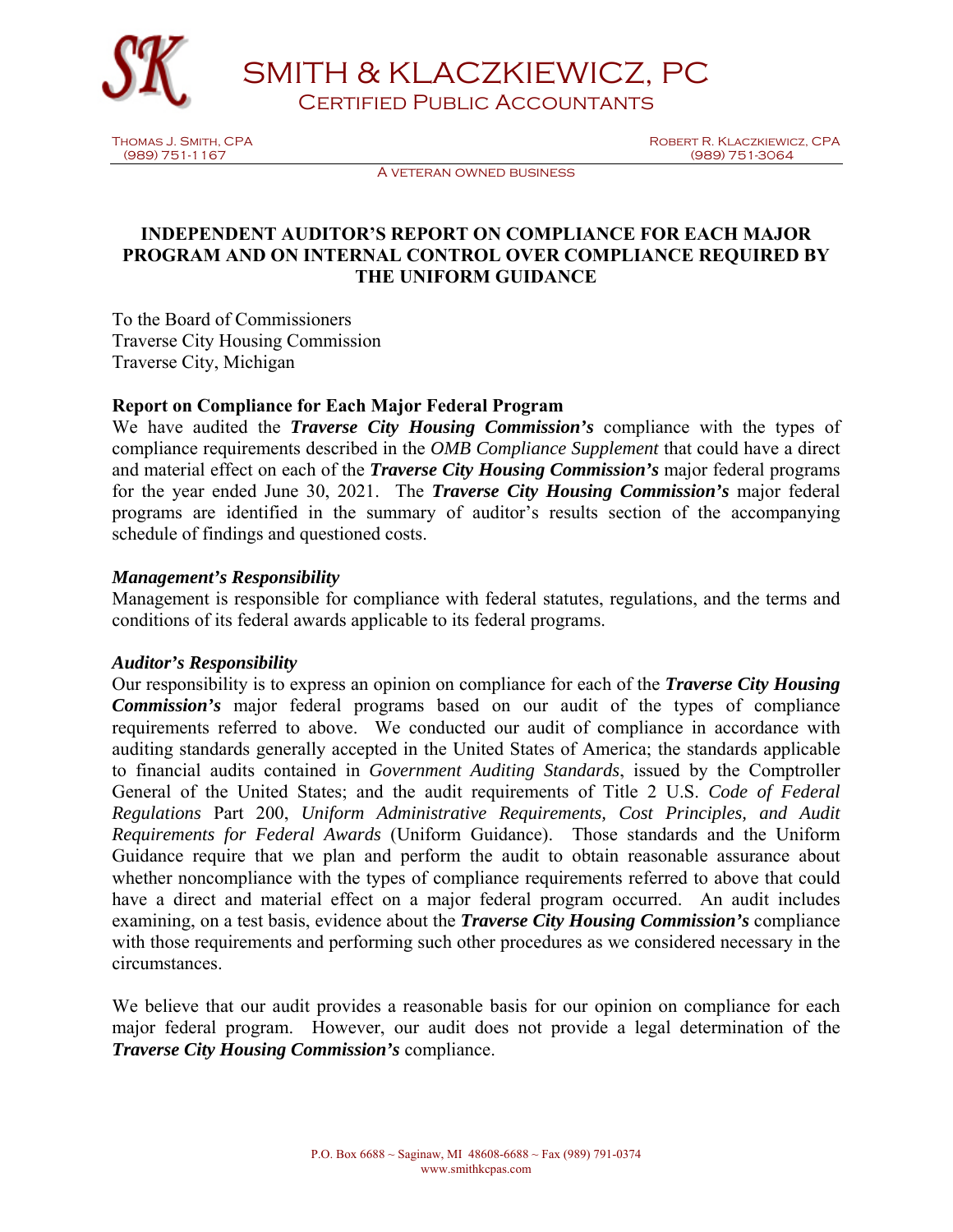### *Opinion on Each Major Federal Program*

In our opinion, the *Traverse City Housing Commission* complied, in all material respects, with the types of compliance requirements referred to above that could have a direct and material effect on each of its major federal programs for the year ended June 30, 2021.

#### **Report on Internal Control over Compliance**

Management of the *Traverse City Housing Commission* is responsible for establishing and maintaining effective internal control over compliance with the types of compliance requirements referred to above. In planning and performing our audit of compliance, we considered the *Traverse City Housing Commission's* internal control over compliance with the types of requirements that could have a direct and material effect on each major federal program to determine the auditing procedures that are appropriate in the circumstances for the purpose of expressing an opinion on compliance for each major federal program and to test and report on internal control over compliance in accordance with the Uniform Guidance, but not for the purpose of expressing an opinion on the effectiveness of internal control over compliance. Accordingly, we do not express an opinion on the effectiveness of the *Traverse City Housing Commission's* internal control over compliance.

A *deficiency in internal control over compliance* exists when the design or operation of a control over compliance does not allow management or employees, in the normal course of performing their assigned functions, to prevent, or detect and correct, noncompliance with a type of compliance requirement of a federal program on a timely basis. A *material weakness in internal control over compliance* is a deficiency, or combination of deficiencies, in internal control over compliance, such that there is a reasonable possibility that material noncompliance with a type of compliance requirement of a federal program will not be prevented, or detected and corrected, on a timely basis. A *significant deficiency in internal control over compliance* is a deficiency, or a combination of deficiencies, in internal control over compliance with a type of compliance requirement of a federal program that is less severe than a material weakness in internal control over compliance, yet important enough to merit attention by those charged with governance.

Our consideration of internal control over compliance was for the limited purpose described in the first paragraph of this section and was not designed to identify all deficiencies in internal control over compliance that might be material weaknesses or significant deficiencies. We did not identify any deficiencies in internal control over compliance that we consider to be material weaknesses. However, material weaknesses may exist that have not been identified.

The purpose of this report on internal control over compliance is solely to describe the scope of our testing of internal control over compliance and the results of that testing based on the requirements of the Uniform Guidance. Accordingly, this report is not suitable for any other purpose.

Smith + Klacyhiavicy PC

*Saginaw, Michigan*  November 22, 2021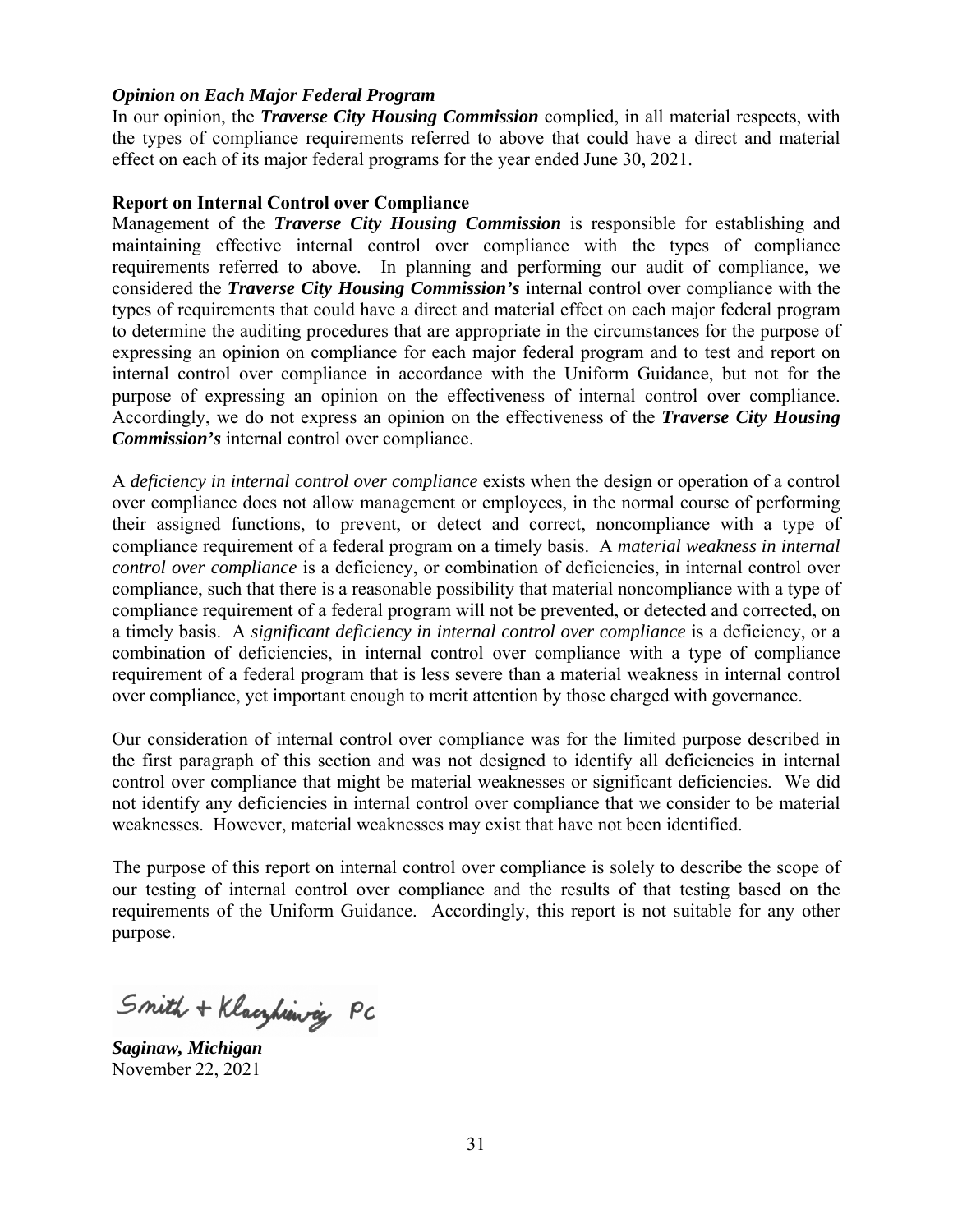### **Traverse City Housing Commission Schedule of Expenditures of Federal Awards** *For the Year Ended June 30, 2021*

| <b>Federal Agency / Pass Through</b><br><b>Agency / Program Title</b>                                                                                                                                      | Federal<br><b>CFDA</b><br><b>Number</b> |    | Amount<br><b>Expended</b>         |
|------------------------------------------------------------------------------------------------------------------------------------------------------------------------------------------------------------|-----------------------------------------|----|-----------------------------------|
| Department of Housing and Urban Development                                                                                                                                                                |                                         |    |                                   |
| Direct programs:                                                                                                                                                                                           |                                         |    |                                   |
| Public and Indian Housing                                                                                                                                                                                  | 14.850                                  | \$ | 328,732                           |
| COVID-19 Public and Indian Housing                                                                                                                                                                         | 14.850                                  |    | 32.148                            |
| Total Public and Indian Housing                                                                                                                                                                            |                                         |    | 360,880                           |
| Section 8 Housing Choice Vouchers                                                                                                                                                                          | 14.871                                  |    | 1,201,715                         |
| COVID-19 Section 8 Housing Choice Vouchers                                                                                                                                                                 | 14.871                                  |    | 32,790                            |
| Total Section 8 Housing Choice Vouchers                                                                                                                                                                    |                                         |    | 1,234,505                         |
| Public Housing Capital Fund                                                                                                                                                                                | 14.872                                  |    | 65,495                            |
| Family Self-Sufficiency Program                                                                                                                                                                            | 14.896                                  |    | 81,840                            |
| Total Department of Housing and Urban Development                                                                                                                                                          |                                         | -S | 1,742,720                         |
| <b>Reconciliation to Statement of Activities</b><br>Federal revenue reported on the Statement of Activities:<br>Program grants - subsidies<br>Capital grants<br>Change in equity related to federal awards |                                         | \$ | 1,793,464<br>65,495<br>(116, 239) |
| Total expenditures per Schedule of Expenditures of Federal Awards                                                                                                                                          |                                         |    | 1,742,720                         |

See accompanying notes to schedule of expenditures of federal awards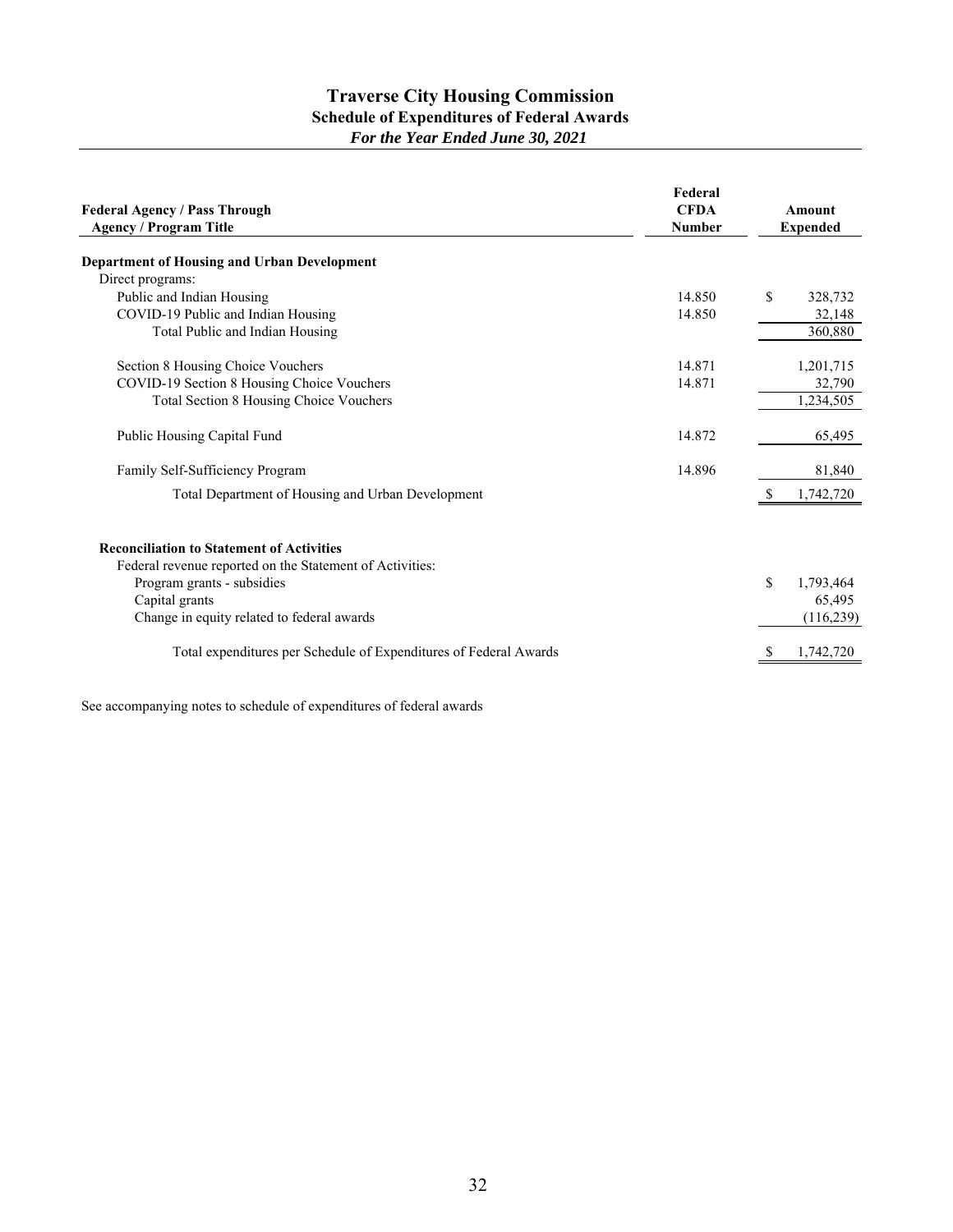#### *Note 1 - Basis of Presentation*

The accompanying Schedule of Expenditures of Federal Awards (the "Schedule") includes the federal award activity of the *Traverse City Housing Commission* under programs of the federal government for the year ended June 30, 2021. The information in this schedule is presented in accordance with the requirements of Title 2 *U.S. Code of Federal Regulations* Part 200, *Uniform Administrative Requirements, Cost Principles and Audit Requirements for Federal Awards* (Uniform Guidance). Because the schedule presents only a selected portion of the operations of the *Traverse City Housing Commission* , it is not intended to and does not present the financial position, changes in net position or cash flows of the *Traverse City Housing Commission* .

#### *Note 2 - Summary of Significant Accounting Policies*

Expenditures reported on the Schedule are reported on the accrual basis of accounting. Such expenditures are recognized following cost principles contained in the Uniform Guidance, wherein certain types of expenditures are not allowable or are limited as to reimbursement.

For purposes of charging indirect costs to federal awards, the *Traverse City Housing Commission* has elected not to use the 10 percent de minimis cost rate as permitted by 2 CFR section 200.414 of the Uniform Guidance.

#### *Note 3 - Subrecipients*

None of the federal expenditures presented in the Schedule were provided to subrecipients.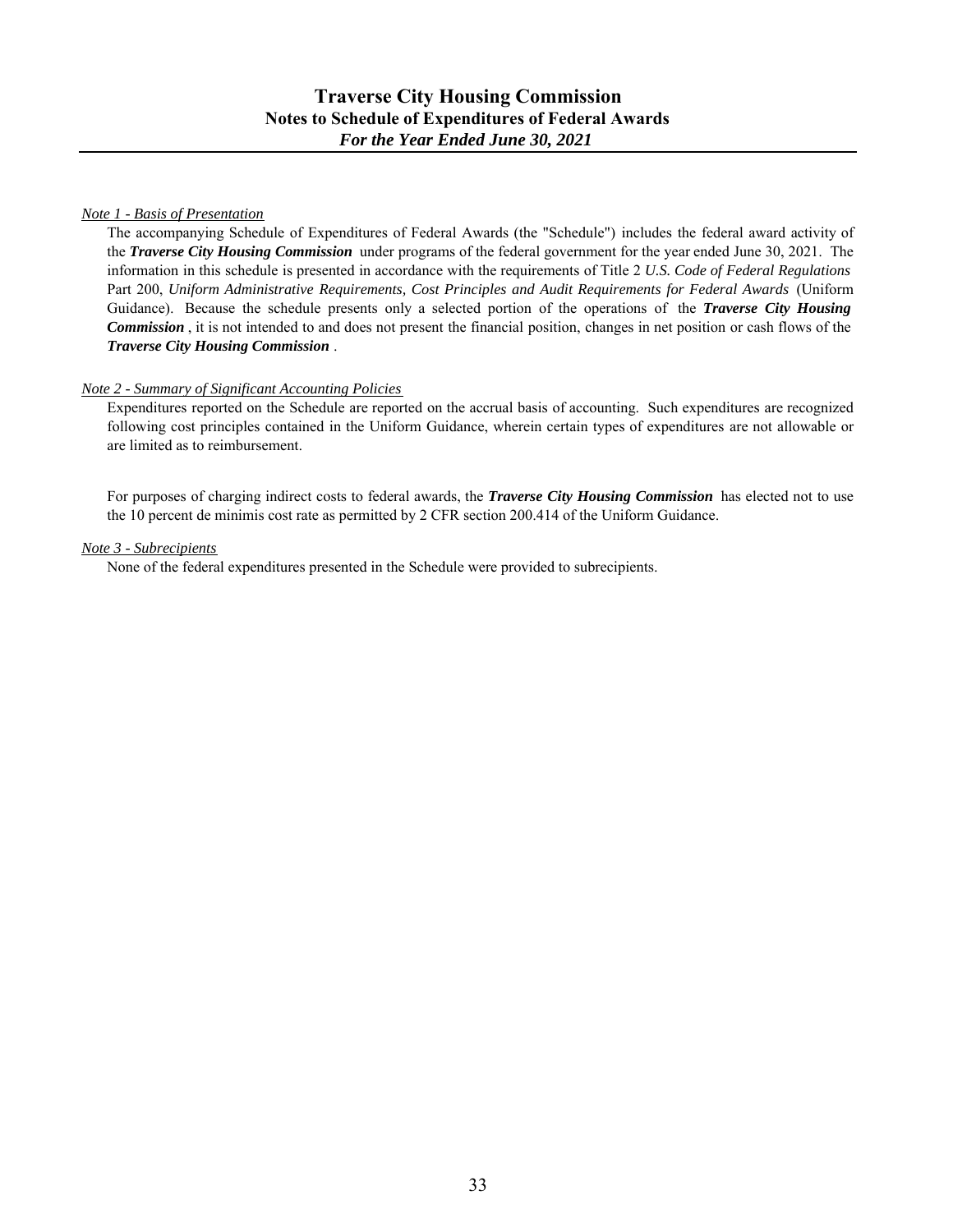## **Section I - Summary of Auditor's Results**

## **Financial Statements** Type of auditor's report issued: Unmodified Internal control over financial reporting • Material weakness(es) identified? Yes **X** No • Significant deficiency(ies) identified that are not considered to be material weaknesses? Yes X None reported Noncompliance material to financial statements noted? **Yes X** No **Federal Awards** Type of auditor's report issued on compliance for major program(s): Unmodified Internal control over major program(s) • Material weakness(es) identified? Yes **X** No • Significant deficiency(ies) identified that are not considered to be material weaknesses? Yes X None reported Any audit findings disclosed that are required to be reported in accordance with 2 CFR Section 200.516.(a)? Yes **X** No **Identification of major program(s):**

| Name of Federal Program(s) or Cluster(s)<br>CFDA Number                  |                                   |  |         |
|--------------------------------------------------------------------------|-----------------------------------|--|---------|
| 14.871                                                                   | Section 8 Housing Choice Vouchers |  |         |
| Dollar threshold used to distinguish between type A and type B programs: |                                   |  | 750,000 |

Auditee qualify as a low-risk auditee? **X** Yes No